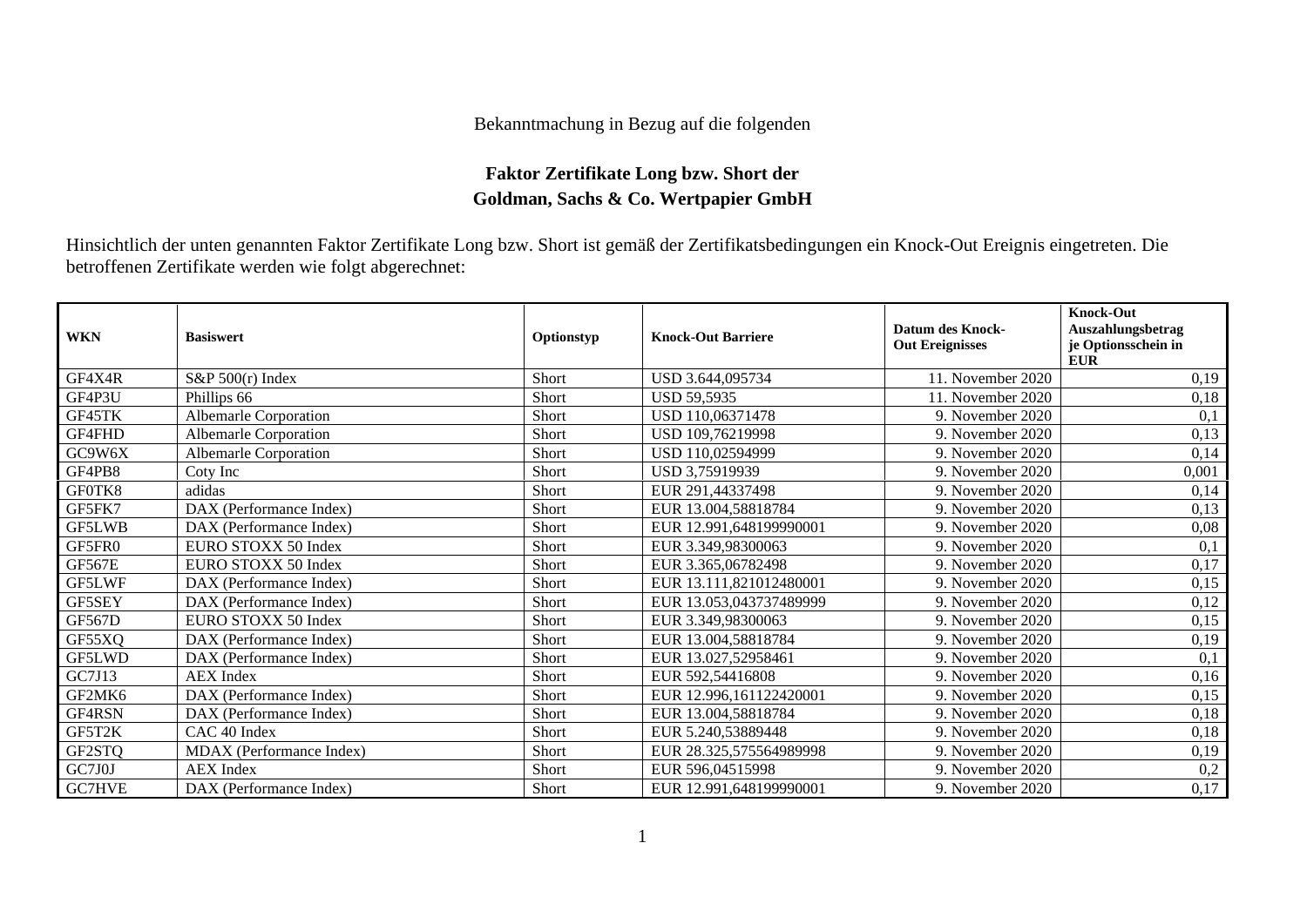| <b>WKN</b>    | <b>Basiswert</b>        | Optionstyp | <b>Knock-Out Barriere</b> | <b>Datum des Knock-</b><br><b>Out Ereignisses</b> | <b>Knock-Out</b><br>Auszahlungsbetrag<br>je Optionsschein in<br>${\bf E} {\bf U} {\bf R}$ |
|---------------|-------------------------|------------|---------------------------|---------------------------------------------------|-------------------------------------------------------------------------------------------|
| GC7HXQ        | CAC 40 Index            | Short      | EUR 5.161,29955198        | 9. November 2020                                  | 0,17                                                                                      |
| GF5JT9        | DAX (Performance Index) | Short      | EUR 12.763,316453990001   | 9. November 2020                                  | 0.05                                                                                      |
| <b>GF567B</b> | EURO STOXX 50 Index     | Short      | EUR 3.266,97839999        | 9. November 2020                                  | 0,19                                                                                      |
| GF5FQZ        | EURO STOXX 50 Index     | Short      | EUR 3.272,423364          | 9. November 2020                                  | 0,17                                                                                      |
| GF5FQY        | EURO STOXX 50 Index     | Short      | EUR 3.269,54073599        | 9. November 2020                                  | 0,14                                                                                      |
| GF5FQX        | EURO STOXX 50 Index     | Short      | EUR 3.266,97839999        | 9. November 2020                                  | 0,001                                                                                     |
| GF5FK9        | DAX (Performance Index) | Short      | EUR 12.750,836434000001   | 9. November 2020                                  | 0,001                                                                                     |
| <b>GF5FKA</b> | DAX (Performance Index) | Short      | EUR 12.750,836434000001   | 9. November 2020                                  | 0,001                                                                                     |
| <b>GF5FKB</b> | DAX (Performance Index) | Short      | EUR 12.763,316453990001   | 9. November 2020                                  | 0,01                                                                                      |
| GF36D6        | Vinci                   | Short      | EUR 76,51101599           | 9. November 2020                                  | 0,17                                                                                      |
| GF2SP4        | EURO STOXX 50 Index     | Short      | EUR 3.299,82862499        | 9. November 2020                                  | 0,17                                                                                      |
| GF5JTC        | DAX (Performance Index) | Short      | EUR 12.846,932588         | 9. November 2020                                  | 0,15                                                                                      |
| GF2JBZ        | DAX (Performance Index) | Short      | EUR 12.781,33760286       | 9. November 2020                                  | 0,18                                                                                      |
| GF4XBG        | Société Générale        | Short      | EUR 13,88060061           | 9. November 2020                                  | 0,14                                                                                      |
| GC9PX2        | Safran                  | Short      | EUR 105,0884              | 9. November 2020                                  | 0,15                                                                                      |
| GB3S93        | EURO STOXX 50 Index     | Short      | EUR 3.323,0295            | 9. November 2020                                  | 0,16                                                                                      |
| GF2JBY        | DAX (Performance Index) | Short      | EUR 12.781,33760286       | 9. November 2020                                  | 0,11                                                                                      |
| GF3A7W        | DAX (Performance Index) | Short      | EUR 12.867,9848           | 9. November 2020                                  | 0,09                                                                                      |
| GF5K53        | EURO STOXX 50 Index     | Short      | EUR 3.269,54073599        | 9. November 2020                                  | 0,11                                                                                      |
| GC9PX1        | Safran                  | Short      | EUR 103,39310599          | 9. November 2020                                  | 0,18                                                                                      |
| GF2MK1        | DAX (Performance Index) | Short      | EUR 12.884,00257999       | 9. November 2020                                  | 0,09                                                                                      |
| GF5K55        | EURO STOXX 50 Index     | Short      | EUR 3.275,62628399        | 9. November 2020                                  | 0,17                                                                                      |
| GF5VND        | Siemens                 | Short      | EUR 111,14958399          | 9. November 2020                                  | 0,2                                                                                       |
| GC9M4W        | DAX (Performance Index) | Short      | EUR 12.909,43989999       | 9. November 2020                                  | 0,2                                                                                       |
| GF43NU        | Saipem                  | Short      | EUR 1,74281145            | 9. November 2020                                  | 0,19                                                                                      |
| GF5K54        | EURO STOXX 50 Index     | Short      | EUR 3.272,423364          | 9. November 2020                                  | 0,14                                                                                      |
| GC7HV2        | DAX (Performance Index) | Short      | EUR 12.767,06045999       | 9. November 2020                                  | 0,18                                                                                      |
| GC8U0D        | Fresenius SE & Co KGaA  | Short      | EUR 35,18999999           | 9. November 2020                                  | 0,16                                                                                      |
| GF5G20        | CAC 40 Index            | Short      | EUR 5.084,90199999        | 9. November 2020                                  | 0,06                                                                                      |
| GF45RT        | Société Générale        | Short      | EUR 13,64581411           | 9. November 2020                                  | 0,18                                                                                      |
| GC9160        | Total                   | Short      | EUR 28,221282             | 9. November 2020                                  | 0,04                                                                                      |
| GF5YSC        | DAX (Performance Index) | Short      | EUR 12.763,316453990001   | 9. November 2020                                  | 0,06                                                                                      |
| GC9M4K        | DAX (Performance Index) | Short      | EUR 12.909,43989999       | 9. November 2020                                  | 0,11                                                                                      |
| GC9B8B        | Amadeus                 | Short      | EUR 49,42303099           | 9. November 2020                                  | 0,14                                                                                      |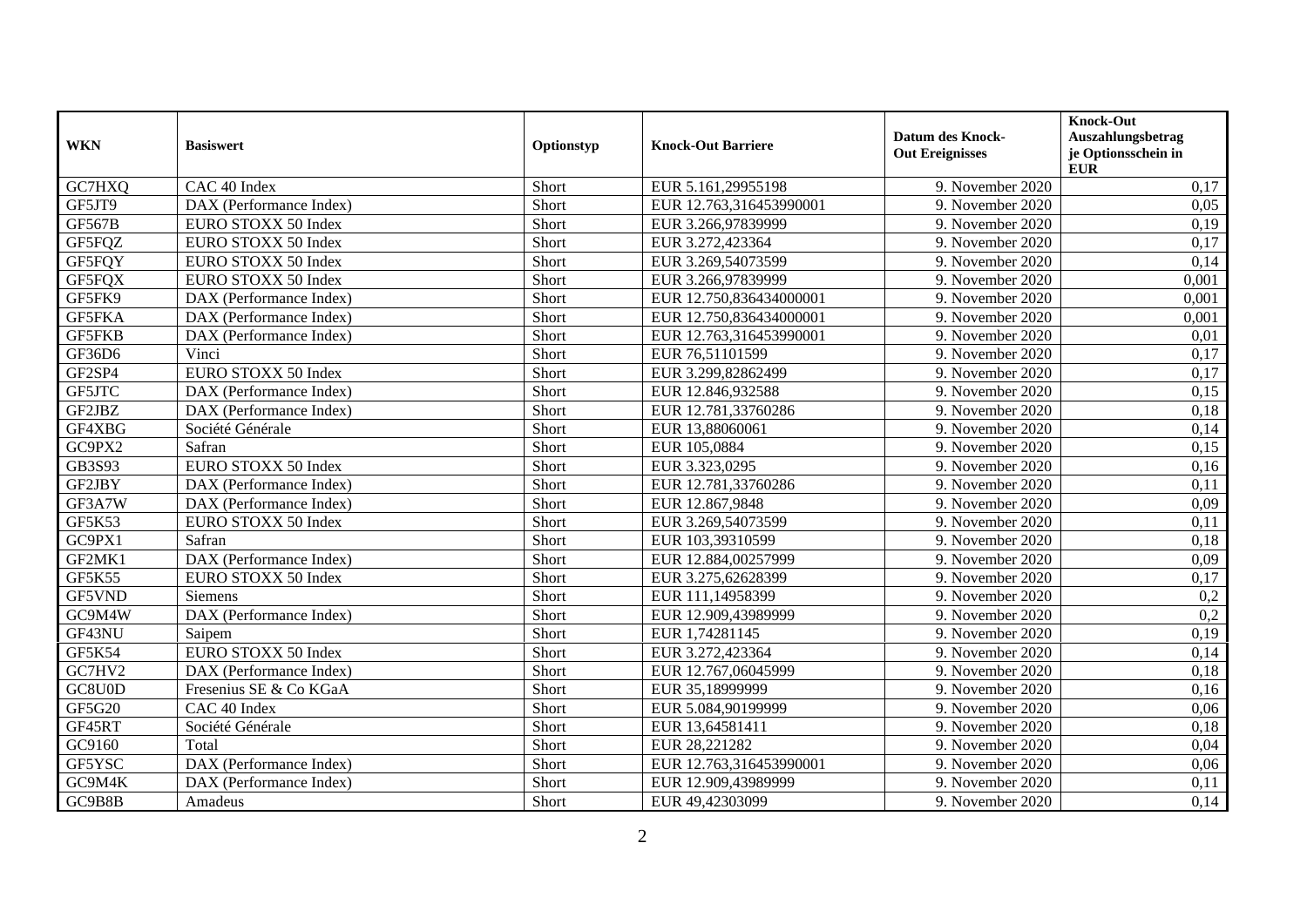| <b>WKN</b>    | <b>Basiswert</b>                  | Optionstyp | <b>Knock-Out Barriere</b> | <b>Datum des Knock-</b><br><b>Out Ereignisses</b> | <b>Knock-Out</b><br>Auszahlungsbetrag<br>je Optionsschein in<br><b>EUR</b> |
|---------------|-----------------------------------|------------|---------------------------|---------------------------------------------------|----------------------------------------------------------------------------|
| GF3T8D        | Siemens                           | Short      | EUR 113,33954477          | 9. November 2020                                  | 0,17                                                                       |
| GF5SLP        | Compagnie Financiere Richemont SA | Short      | CHF 72,02652955           | 9. November 2020                                  | 0,19                                                                       |
| GC4JDW        | <b>AEX</b> Index                  | Short      | EUR 586,07669999          | 9. November 2020                                  | 0,2                                                                        |
| GF006A        | ProSiebenSat.1 Media              | Short      | EUR 11,41975499           | 9. November 2020                                  | 0,17                                                                       |
| GF22MN        | <b>BNP</b> Paribas                | Short      | EUR 34,91226873           | 9. November 2020                                  | 0,16                                                                       |
| GF22KL        | Philips                           | Short      | EUR 44,12624999           | 9. November 2020                                  | 0,18                                                                       |
| GF4LGH        | MTU Aero Engines                  | Short      | EUR 172,15697             | 9. November 2020                                  | 0,08                                                                       |
| GF5SGY        | MTU Aero Engines                  | Short      | EUR 171,87365875          | 9. November 2020                                  | 0.18                                                                       |
| GF6275        | DAX (Performance Index)           | Short      | EUR 12.750,836434000001   | 9. November 2020                                  | 0,001                                                                      |
| GF5W12        | Anheuser-Busch InBev              | Short      | EUR 50,07278748           | 9. November 2020                                  | 0,19                                                                       |
| GC6E1H        | <b>AXA</b>                        | Short      | EUR 16,3675728            | 9. November 2020                                  | 0,14                                                                       |
| GF2UQ3        | Merck                             | Short      | EUR 139,026               | 9. November 2020                                  | 0,14                                                                       |
| GC88MP        | Air France-KLM                    | Short      | EUR 3,26226748            | 9. November 2020                                  | 0,01                                                                       |
| GC82LY        | <b>MTU</b> Aero Engines           | Short      | EUR 171,24417999          | 9. November 2020                                  | 0,18                                                                       |
| GF5SXP        | <b>BNP</b> Paribas                | Short      | EUR 34,66746201           | 9. November 2020                                  | 0,14                                                                       |
| GF4XB7        | <b>MTU</b> Aero Engines           | Short      | EUR 172,51262498          | 9. November 2020                                  | 0,15                                                                       |
| GC74CE        | Air Liquide                       | Short      | EUR 140,85106             | 9. November 2020                                  | 0,19                                                                       |
| GF0TK3        | adidas                            | Short      | EUR 288,60695998          | 9. November 2020                                  | 0,17                                                                       |
| GC64CJ        | Anheuser-Busch InBev              | Short      | EUR 50,56249398           | 9. November 2020                                  | 0,16                                                                       |
| GF2AN7        | Valeo SA                          | Short      | EUR 28,79605529           | 9. November 2020                                  | 0,16                                                                       |
| GC768T        | Iberdrola                         | Short      | EUR 11,1996               | 9. November 2020                                  | 0,15                                                                       |
| GF05PQ        | Volkswagen AG - Preferred         | Short      | EUR 139,38304749          | 9. November 2020                                  | 0,18                                                                       |
| <b>GC9FYN</b> | <b>ITV</b>                        | Short      | GBP 0,82013655            | 9. November 2020                                  | 0,18                                                                       |
| GF5SXX        | <b>AXA</b>                        | Short      | EUR 16,0686648            | 9. November 2020                                  | 0,17                                                                       |
| GC6E1N        | <b>AXA</b>                        | Short      | EUR 16,09540919           | 9. November 2020                                  | 0,16                                                                       |
| GC6DUZ        | <b>ENI</b>                        | Short      | EUR 6,67283999            | 9. November 2020                                  | 0,2                                                                        |
| GF5LWC        | DAX (Performance Index)           | Short      | EUR 12.739,604415989999   | 9. November 2020                                  | 0,17                                                                       |
| GF5ZFK        | <b>SMA Solar Technology</b>       | Short      | EUR 44,10380448           | 9. November 2020                                  | 0,18                                                                       |
| GF4UT7        | Prosus NV                         | Short      | EUR 98,8584               | 9. November 2020                                  | 0,16                                                                       |
| GC913Q        | Société Générale                  | Short      | EUR 13,5705               | 9. November 2020                                  | 0,16                                                                       |
| GF3QRR        | Deutsche Bank                     | Short      | EUR 8,73607499            | 9. November 2020                                  | 0,17                                                                       |
| GC7HV3        | DAX (Performance Index)           | Short      | EUR 12.729,620399990001   | 9. November 2020                                  | 0,19                                                                       |
| GC7J1L        | FTSE MIB Index                    | Short      | EUR 20.075,313600000001   | 9. November 2020                                  | 0,16                                                                       |
| <b>GF4UUK</b> | Amadeus                           | Short      | EUR 48,48470899           | 9. November 2020                                  | 0,19                                                                       |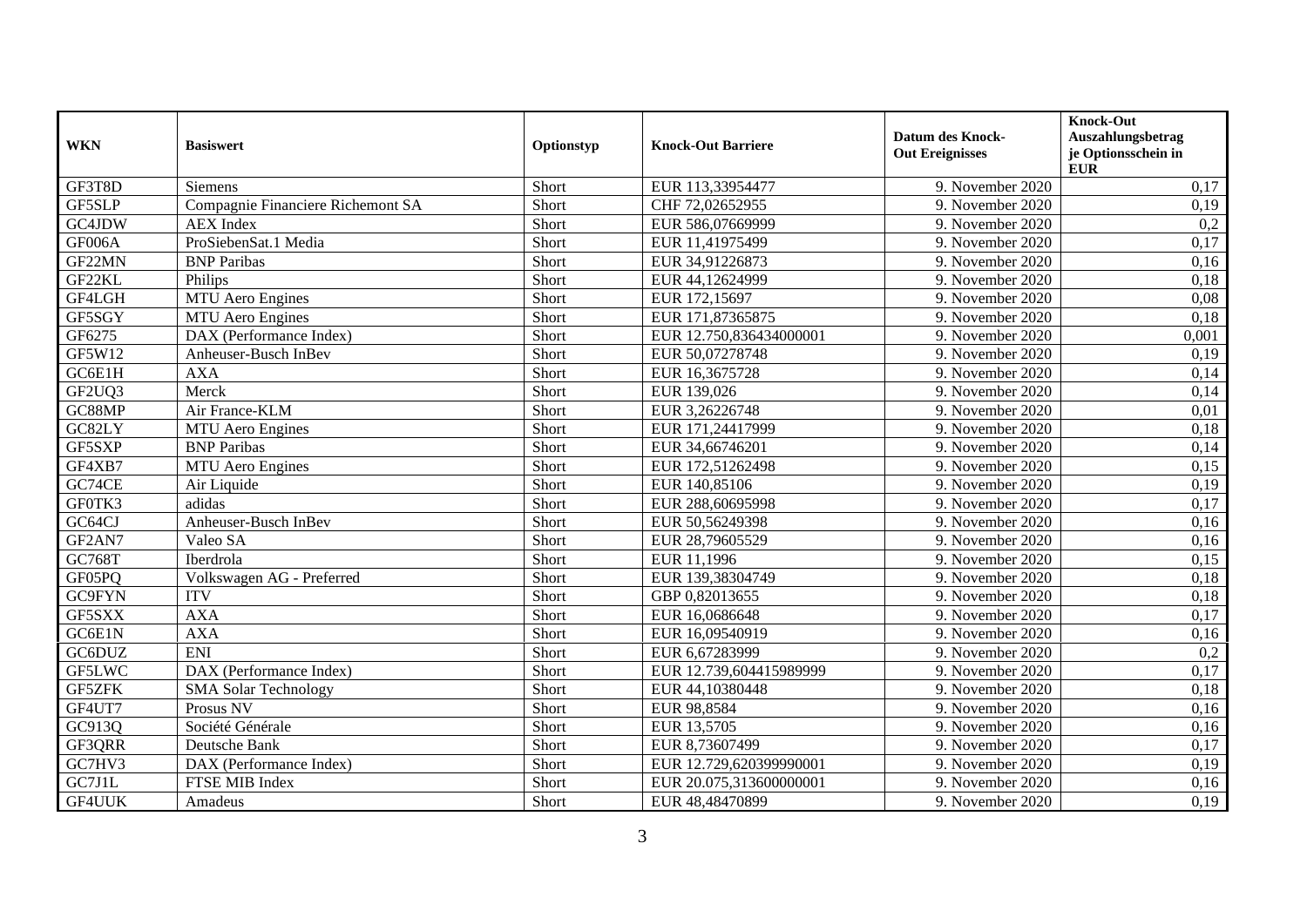| <b>WKN</b>    | <b>Basiswert</b>                | Optionstyp | <b>Knock-Out Barriere</b> | <b>Datum des Knock-</b><br><b>Out Ereignisses</b> | <b>Knock-Out</b><br>Auszahlungsbetrag<br>je Optionsschein in<br><b>EUR</b> |
|---------------|---------------------------------|------------|---------------------------|---------------------------------------------------|----------------------------------------------------------------------------|
| GC7HY9        | CAC 40 Index                    | Short      | EUR 5.045,21495999        | 9. November 2020                                  | 0,17                                                                       |
| GC7J3P        | MDAX (Performance Index)        | Short      | EUR 27.975,254669990001   | 9. November 2020                                  | 0,17                                                                       |
| <b>GF0MGV</b> | Andritz                         | Long       | EUR 29,58149999           | 9. November 2020                                  | 0,18                                                                       |
| GF3QVS        | <b>ABBOTT LABS</b>              | Short      | USD 113,02619999          | 11. November 2020                                 | 0,2                                                                        |
| <b>GF5M27</b> | F5 Networks, Inc.               | Short      | USD 161,06819999          | 11. November 2020                                 | 0,17                                                                       |
| GF62CF        | Plug Power                      | Short      | USD 22,52143128           | 11. November 2020                                 | 0,16                                                                       |
| GF13JM        | News Corporation                | Short      | USD 17,09366873           | 11. November 2020                                 | 0,17                                                                       |
| GF22PK        | Citigroup                       | Short      | USD 48,84124999           | 11. November 2020                                 | 0,15                                                                       |
| GC60HP        | <b>ASML</b>                     | Short      | EUR 350,921               | 11. November 2020                                 | 0,19                                                                       |
| GF5G39        | <b>Lam Research Corporation</b> | Short      | USD 425,51362414          | 11. November 2020                                 | 0,18                                                                       |
| <b>GF1EVJ</b> | <b>ASML</b>                     | Short      | EUR 355,43798697          | 11. November 2020                                 | 0,19                                                                       |
| GC67T6        | TecDAX (Performance Index)      | Short      | EUR 3.066,528             | 11. November 2020                                 | 0,19                                                                       |
| GF6JE6        | Bilfinger                       | Short      | EUR 21,265548             | 11. November 2020                                 | 0,001                                                                      |
| GF6JE5        | Bilfinger                       | Short      | EUR 21,2364               | 11. November 2020                                 | 0,001                                                                      |
| GF6JBK        | Nordex SE                       | Short      | EUR 15,9856               | 11. November 2020                                 | 0,001                                                                      |
| GF6JBG        | Nordex SE                       | Short      | EUR 15,8304               | 11. November 2020                                 | 0,001                                                                      |
| GF6JBJ        | Nordex SE                       | Short      | EUR 15,908                | 11. November 2020                                 | 0,001                                                                      |
| GF6JBH        | Nordex SE                       | Short      | EUR 15,852128             | 11. November 2020                                 | 0,001                                                                      |
| GF5ZHC        | Bayer                           | Short      | EUR 48,5418               | 11. November 2020                                 | 0,19                                                                       |
| GF5ZA8        | EURO STOXX 50 Index             | Short      | EUR 3526,46588799         | 11. November 2020                                 | 0,19                                                                       |
| GF5SL5        | Cancom                          | Short      | EUR 42,5440596            | 11. November 2020                                 | 0,16                                                                       |
| GF5SMK        | MDAX (Performance Index)        | Short      | EUR 28.762,797996000001   | 11. November 2020                                 | 0,19                                                                       |
| <b>GF5M97</b> | Faurecia                        | Short      | EUR 39,05661598           | 11. November 2020                                 | 0,19                                                                       |
| GF5M4W        | Jungheinrich                    | Short      | EUR 36,268344             | 11. November 2020                                 | 0,18                                                                       |
| <b>GF5LWE</b> | DAX (Performance Index)         | Short      | EUR 13.461,912597         | 11. November 2020                                 | 0,2                                                                        |
| GF5KD3        | <b>ASML</b>                     | Short      | EUR 354,46428             | 11. November 2020                                 | 0,2                                                                        |
| GF5JTH        | DAX (Performance Index)         | Short      | EUR 13.712,011687         | 11. November 2020                                 | $\overline{0,2}$                                                           |
| GF4P1D        | Volkswagen AG - Preferred       | Short      | EUR 152,81639999          | 11. November 2020                                 | 0,2                                                                        |
| <b>GF403L</b> | Bayer                           | Short      | EUR 49,0177               | 11. November 2020                                 | 0,19                                                                       |
| GF3ACE        | Evotec                          | Short      | EUR 25,194                | 11. November 2020                                 | 0,2                                                                        |
| <b>GF2MKV</b> | DAX (Performance Index)         | Short      | EUR 13.394,780736000001   | 11. November 2020                                 | 0,19                                                                       |
| GF1TS5        | <b>AXA</b>                      | Short      | EUR 18,74555              | 11. November 2020                                 | 0,2                                                                        |
| GC7J37        | FTSE 100 Index                  | Short      | GBP 6.403,89644999        | 11. November 2020                                 | 0,15                                                                       |
| GC7508        | Investec Plc                    | Short      | GBP 1,86856621            | 11. November 2020                                 | 0,19                                                                       |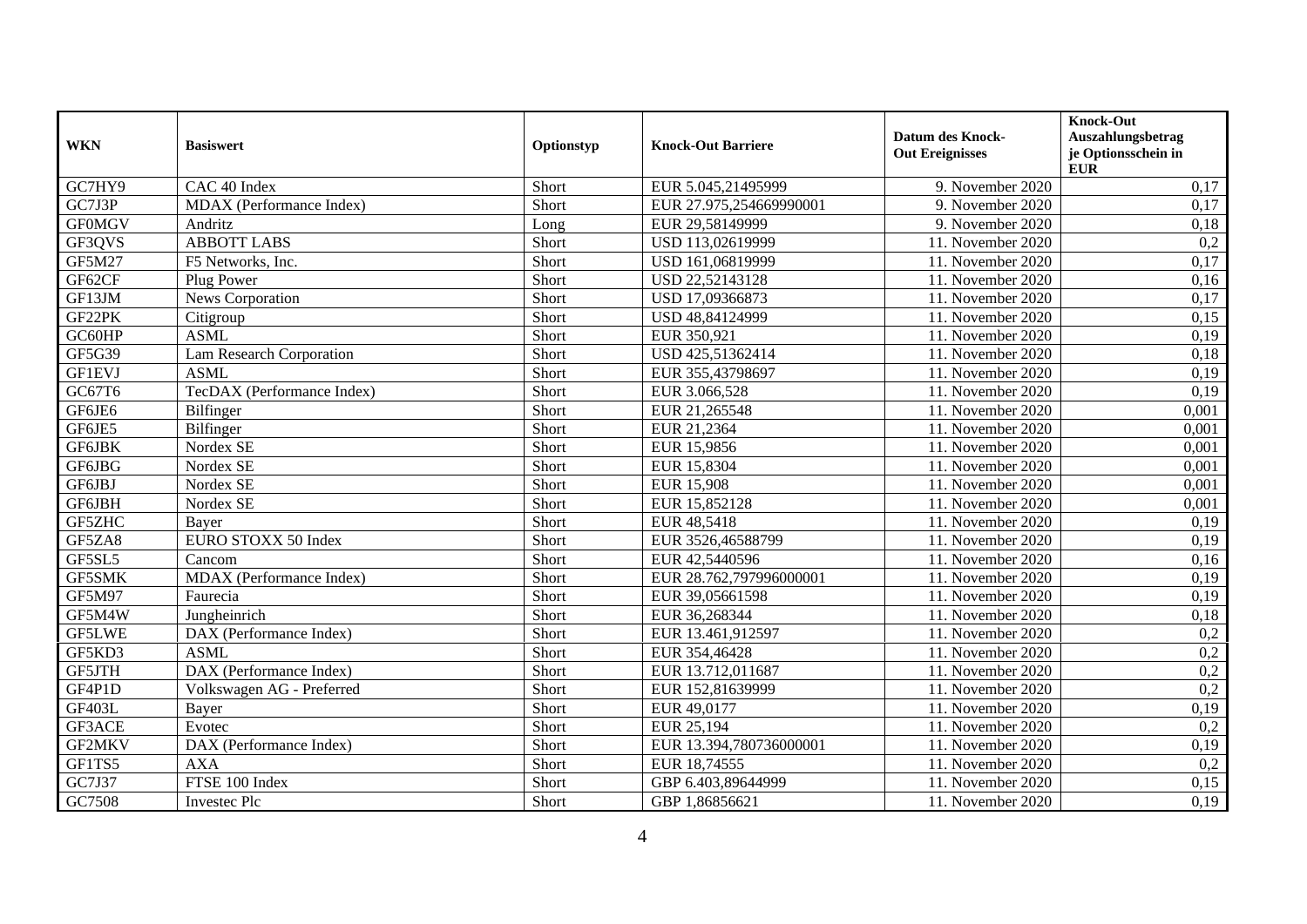| <b>WKN</b>    | <b>Basiswert</b>             | Optionstyp | <b>Knock-Out Barriere</b> | <b>Datum des Knock-</b><br><b>Out Ereignisses</b> | Knock-Out<br>Auszahlungsbetrag<br>je Optionsschein in<br><b>EUR</b> |
|---------------|------------------------------|------------|---------------------------|---------------------------------------------------|---------------------------------------------------------------------|
| GC6DJV        | <b>LVMH</b>                  | Short      | EUR 494,33459999          | 11. November 2020                                 | 0,19                                                                |
| GC82UE        | Deutsche Telekom             | Short      | EUR 15,0705               | 11. November 2020                                 | 0,18                                                                |
| GF5K5V        | CF Industries Holdings, Inc. | Short      | USD 31,41249717           | 11. November 2020                                 | 0,16                                                                |
| GF5K5U        | CF Industries Holdings, Inc. | Short      | USD 31,32644398           | 11. November 2020                                 | 0,17                                                                |
| GF53JB        | Bilfinger                    | Short      | EUR 22,42086279           | 11. November 2020                                 | 0,15                                                                |
| GF5M5V        | <b>Investec Plc</b>          | Short      | GBP 1,82315533            | 11. November 2020                                 | 0,16                                                                |
| GF5YWR        | Apache Corp                  | Short      | USD 10,203786             | 11. November 2020                                 | 0,18                                                                |
| GF5KCA        | Legal &General Group PLC     | Short      | GBP 2,37666129            | 11. November 2020                                 | 0,15                                                                |
| GF5YT7        | Plug Power                   | Short      | USD 20,87042999           | 11. November 2020                                 | 0,19                                                                |
| GF43HB        | Allegion PLC                 | Short      | USD 117,45299999          | 11. November 2020                                 | 0,18                                                                |
| GF3W36        | Oualcomm                     | Short      | USD 145,364125            | 11. November 2020                                 | 0,19                                                                |
| GF5608        | Plug Power                   | Short      | USD 20,87042999           | 11. November 2020                                 | 0,16                                                                |
| GF5VW8        | <b>Investec Plc</b>          | Short      | GBP 1,79828833            | 11. November 2020                                 | 0,19                                                                |
| GF1AFB        | <b>EUROfins</b>              | Short      | EUR 725,0642822           | 11. November 2020                                 | 0,16                                                                |
| GF685E        | Nordex SE                    | Short      | EUR 16,71334247           | 11. November 2020                                 | 0,19                                                                |
| GF0A5A        | Bechtle                      | Short      | EUR 164,78594802          | 11. November 2020                                 | 0,16                                                                |
| GF2SYK        | <b>NESTE OYJ</b>             | Short      | EUR 54,358908             | 11. November 2020                                 | 0,17                                                                |
| GF48W6        | Nordex SE                    | Short      | EUR 16,46516798           | 11. November 2020                                 | 0,17                                                                |
| GF4FN9        | Schaeffler AG                | Short      | EUR 6,32423912            | 11. November 2020                                 | 0,16                                                                |
| GF4FN8        | Schaeffler AG                | Short      | EUR 6,17477398            | 11. November 2020                                 | 0,18                                                                |
| GC94AN        | Sanofi                       | Short      | EUR 86,502366             | 11. November 2020                                 | 0,19                                                                |
| GF1ET9        | Sampo Oyj - Class A          | Short      | EUR 39,34125767           | 11. November 2020                                 | 0,19                                                                |
| GF5SR6        | Snap Inc                     | Long       | USD 39,35974215           | 11. November 2020                                 | 0,17                                                                |
| GF5BR3        | Rolls-Royce                  | Short      | GBP 1,1342                | 11. November 2020                                 | 0,2                                                                 |
| <b>GC9FWR</b> | Chevron                      | Short      | USD 82,83468202           | 11. November 2020                                 | 0,17                                                                |
| GF04AC        | <b>OIAGEN NV</b>             | Long       | USD 45,61899999           | 11. November 2020                                 | 0,2                                                                 |
| GF5VXB        | Beyond Meat, Inc.            | Long       | USD 137,06827218          | 11. November 2020                                 | 0,001                                                               |
| GF5SFP        | Beyond Meat, Inc.            | Long       | USD 138,02486962          | 11. November 2020                                 | 0,001                                                               |
| GF62FZ        | Beyond Meat, Inc.            | Long       | USD 138,02486962          | 11. November 2020                                 | 0,001                                                               |
| GF62FY        | Beyond Meat, Inc.            | Long       | USD 138,81640807          | 11. November 2020                                 | 0,001                                                               |
| GF5SFQ        | Beyond Meat, Inc.            | Long       | USD 137,06827218          | 11. November 2020                                 | 0,001                                                               |
| GF5SFR        | Beyond Meat, Inc.            | Long       | USD 133,23656789          | 11. November 2020                                 | 0,14                                                                |
| GC28UQ        | Beyond Meat, Inc.            | Long       | USD 131,94971258          | 11. November 2020                                 | 0,14                                                                |
| GF5VXA        | Beyond Meat, Inc.            | Long       | USD 138,02486962          | 11. November 2020                                 | 0,001                                                               |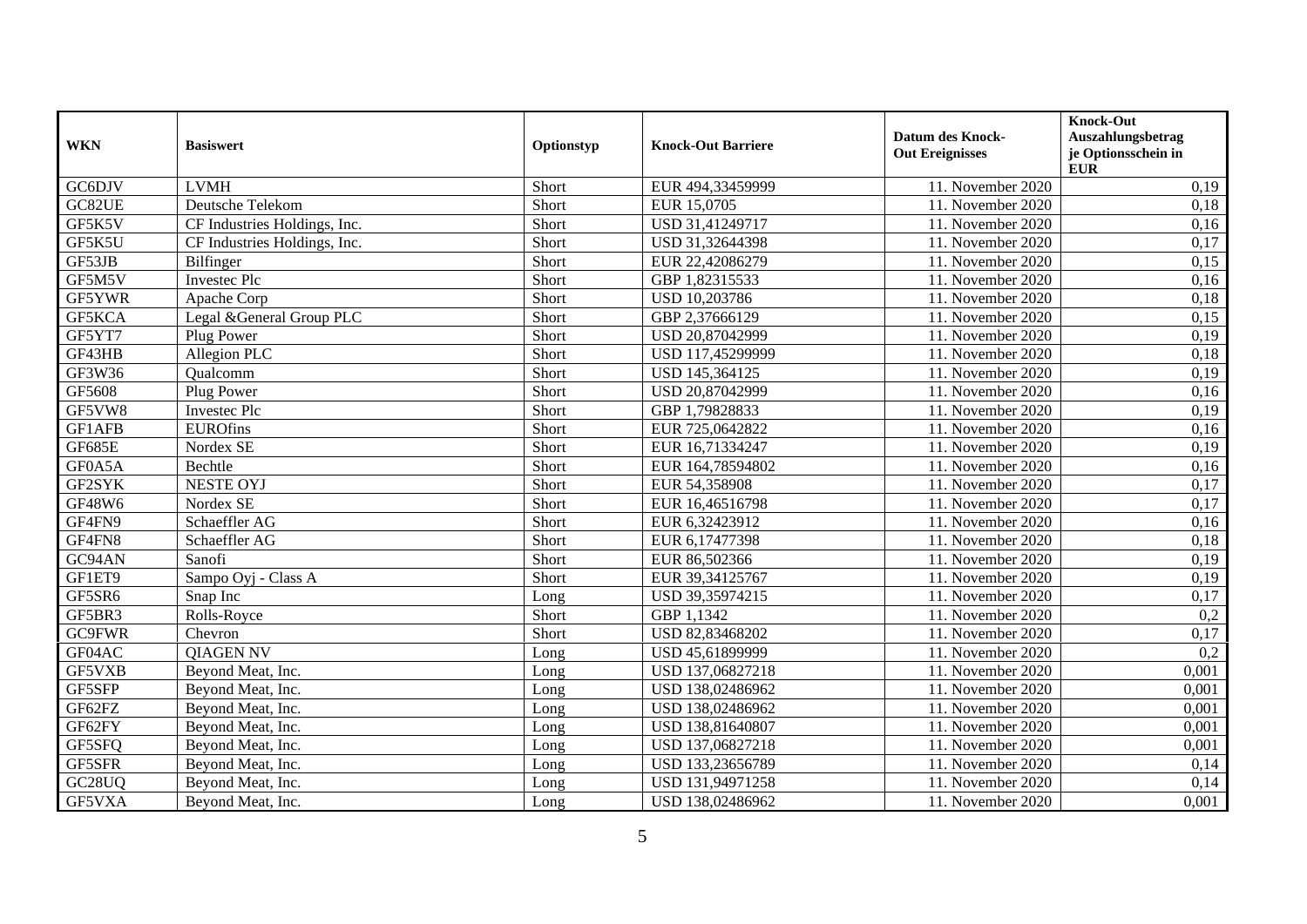| <b>WKN</b>         | <b>Basiswert</b>                    | Optionstyp | <b>Knock-Out Barriere</b> | <b>Datum des Knock-</b><br><b>Out Ereignisses</b> | <b>Knock-Out</b><br>Auszahlungsbetrag<br>je Optionsschein in<br><b>EUR</b> |
|--------------------|-------------------------------------|------------|---------------------------|---------------------------------------------------|----------------------------------------------------------------------------|
| GF5VX9             | Beyond Meat, Inc.                   | Long       | USD 138,81640807          | 11. November 2020                                 | 0,001                                                                      |
| GF36KU             | Prosus NV                           | Long       | EUR 87,59239999           | 11. November 2020                                 | 0,01                                                                       |
| GF3VAX             | Chevron                             | Short      | USD 82,80625999           | 11. November 2020                                 | 0,16                                                                       |
| GF6EF1             | Leonardo S.p.A.                     | Short      | EUR 5,54520199            | 11. November 2020                                 | 0,14                                                                       |
| GF53FD             | Mercadolibre                        | Long       | USD 1.220,41498021        | 11. November 2020                                 | 0,17                                                                       |
| <b>GF628U</b>      | <b>OMV</b>                          | Short      | EUR 26,515544             | 11. November 2020                                 | 0,17                                                                       |
| GF4UN9             | Weibo Corporation                   | Short      | USD 46,57584              | 11. November 2020                                 | 0,18                                                                       |
| G <sub>Q</sub> W7L | Amgen                               | Short      | <b>USD 244,494</b>        | 11. November 2020                                 | 0,17                                                                       |
| GF1ET8             | Sampo Oyj - Class A                 | Short      | EUR 38,4642               | 11. November 2020                                 | 0,18                                                                       |
| GF5VW7             | <b>Investec Plc</b>                 | Short      | GBP 1,75236               | 11. November 2020                                 | 0,18                                                                       |
| GF62FW             | HUGO BOSS Vz.                       | Short      | EUR 25,092                | 11. November 2020                                 | 0,17                                                                       |
| <b>GC0MSH</b>      | Fresnillo                           | Long       | GBP 10,66514999           | 11. November 2020                                 | 0,14                                                                       |
| GF4RYB             | Hochtief                            | Short      | EUR 79,77133999           | 11. November 2020                                 | 0,15                                                                       |
| <b>GF3HAN</b>      | AbbVie Inc.                         | Short      | USD 98,962848             | 11. November 2020                                 | 0,17                                                                       |
| GF5ZJ8             | <b>ENI</b>                          | Short      | EUR 7,83155999            | 11. November 2020                                 | 0,2                                                                        |
| GF6EVV             | Bankia SA                           | Short      | EUR 1,4111                | 11. November 2020                                 | 0,11                                                                       |
| GF6ET1             | Renault                             | Short      | EUR 28,3713               | 11. November 2020                                 | 0,1                                                                        |
| <b>GF5BUU</b>      | Kohl's Corporation                  | Short      | USD 26,88393599           | 11. November 2020                                 | 0,14                                                                       |
| GF3TKD             | Dialog Semiconductor PLC            | Long       | EUR 32,70149999           | 11. November 2020                                 | 0,19                                                                       |
| GF6880             | MTU Aero Engines                    | Short      | EUR 206,66619999          | 11. November 2020                                 | 0,19                                                                       |
| GF5YXH             | Hochtief                            | Short      | EUR 79,66199999           | 11. November 2020                                 | 0,18                                                                       |
| GC9JN9             | KeyCorp                             | Short      | USD 15,85207999           | 10. November 2020                                 | 0,18                                                                       |
| GF5YWE             | <b>Unum Group</b>                   | Short      | USD 21,62673751           | 10. November 2020                                 | 0,19                                                                       |
| GF5YXT             | S&P 500(r) Index                    | Short      | USD 3.626,94389092        | 10. November 2020                                 | 0,2                                                                        |
| GF5MJ2             | Norfolk Southern Corporation        | Short      | USD 239,728968            | 10. November 2020                                 | 0,19                                                                       |
| GF4UMJ             | DaVita Inc.                         | Short      | USD 108,59341461          | 10. November 2020                                 | 0,19                                                                       |
| GF4UK9             | Hess Corp.                          | Short      | USD 45,58661875           | 10. November 2020                                 | 0,18                                                                       |
| GF4UER             | Cimarex Energy Co.                  | Short      | USD 33,153125             | 10. November 2020                                 | 0,19                                                                       |
| GF2UJH             | Coca Cola                           | Short      | USD 55,23135623           | 10. November 2020                                 | 0,19                                                                       |
| GF4CGC             | <b>DXC</b> Technology               | Short      | USD 21,2670853            | 10. November 2020                                 | 0,19                                                                       |
| GF4CBH             | Concho Resources Inc.               | Short      | USD 52,26150201           | 10. November 2020                                 | 0,2                                                                        |
| <b>GF495H</b>      | <b>Truist Financial Corp</b>        | Short      | USD 49,558328             | 10. November 2020                                 | 0,2                                                                        |
| <b>GF1Z58</b>      | <b>Molson Coors Brewing Company</b> | Short      | USD 43,24372498           | 10. November 2020                                 | 0,17                                                                       |
| <b>GF0ESN</b>      | Weibo Corporation                   | Short      | USD 47,55623999           | 10. November 2020                                 | 0,19                                                                       |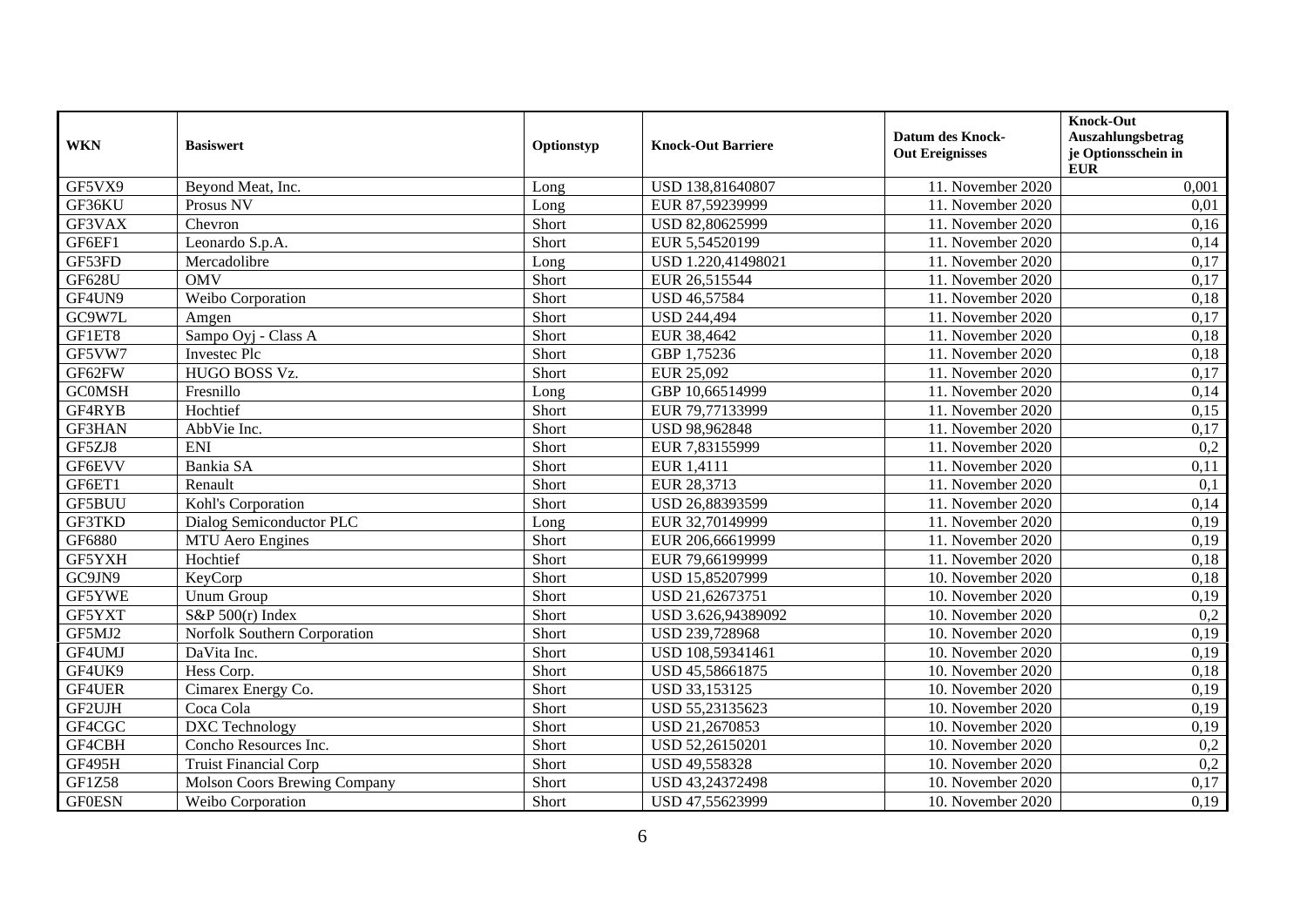| <b>WKN</b>    | <b>Basiswert</b>                   | Optionstyp | <b>Knock-Out Barriere</b> | <b>Datum des Knock-</b><br><b>Out Ereignisses</b> | <b>Knock-Out</b><br>Auszahlungsbetrag<br>je Optionsschein in<br><b>EUR</b> |
|---------------|------------------------------------|------------|---------------------------|---------------------------------------------------|----------------------------------------------------------------------------|
| <b>GC74H8</b> | <b>Comcast Corporation</b>         | Short      | <b>USD 50,0108</b>        | 10. November 2020                                 | 0,2                                                                        |
| GC3GWH        | Dow Jones Industrial Average Index | Short      | USD 30.032,7091           | 10. November 2020                                 | 0,19                                                                       |
| GC24NL        | PepsiCo                            | Short      | USD 144,92026829          | 10. November 2020                                 | 0,2                                                                        |
| GA9MMR        | Verizon                            | Short      | <b>USD 62,084</b>         | 10. November 2020                                 | 0,1842                                                                     |
| GF6A9J        | F5 Networks, Inc.                  | Short      | USD 158,54980699          | 10. November 2020                                 | 0,09                                                                       |
| GF4P5D        | <b>CVS Health Corporation</b>      | Short      | USD 70,25821198           | 10. November 2020                                 | 0,15                                                                       |
| GF53H0        | General Motors Co                  | Short      | USD 41,34466367           | 10. November 2020                                 | 0,16                                                                       |
| GC9FZS        | ConocoPhillips                     | Short      | USD 34,9399679            | 10. November 2020                                 | 0,2                                                                        |
| GF5K8K        | KeyCorp                            | Short      | USD 15,57999999           | 10. November 2020                                 | 0,15                                                                       |
| GF4P5E        | <b>CVS Health Corporation</b>      | Short      | USD 70,45121003           | 10. November 2020                                 | 0,2                                                                        |
| GF5668        | Cimarex Energy Co.                 | Short      | USD 32,83203125           | 10. November 2020                                 | 0,16                                                                       |
| GF4CGB        | DXC Technology                     | Short      | USD 20,73600429           | 10. November 2020                                 | 0,16                                                                       |
| <b>GF406S</b> | Cimarex Energy Co.                 | Short      | USD 32,59062499           | 10. November 2020                                 | 0,19                                                                       |
| GC7JX7        | Verizon                            | Short      | USD 61,22230399           | 10. November 2020                                 | 0,18                                                                       |
| GF4CJR        | Cardinal Health, Inc.              | Short      | USD 57,648564             | 10. November 2020                                 | 0,16                                                                       |
| GF4UME        | <b>McKesson Corporation</b>        | Short      | USD 185,72180398          | 10. November 2020                                 | 0,15                                                                       |
| GF62GW        | KeyCorp                            | Short      | USD 15,57999999           | 10. November 2020                                 | 0,16                                                                       |
| GF4UR0        | Chevron                            | Short      | <b>USD 82,3775</b>        | 10. November 2020                                 | 0,18                                                                       |
| GC758J        | Coca Cola                          | Short      | <b>USD 54,1471</b>        | 10. November 2020                                 | 0,14                                                                       |
| <b>GF685D</b> | Nordex SE                          | Short      | EUR 14,6170397            | 10. November 2020                                 | 0,001                                                                      |
| GF48W5        | Nordex SE                          | Short      | EUR 14,6170397            | 10. November 2020                                 | 0,001                                                                      |
| GF62G6        | <b>Bilfinger</b>                   | Short      | EUR 20,37519359           | 10. November 2020                                 | 0,16                                                                       |
| GF685C        | Nordex SE                          | Short      | EUR 14,5370639            | 10. November 2020                                 | 0,001                                                                      |
| GF13JL        | News Corporation                   | Short      | USD 16,34263594           | 10. November 2020                                 | 0,14                                                                       |
| GF5SHF        | Centene Corp                       | Short      | USD 71,60032798           | 10. November 2020                                 | 0,18                                                                       |
| GF4915        | <b>Ballard Power Systems Inc</b>   | Long       | USD 15,67519999           | 10. November 2020                                 | 0,19                                                                       |
| GF48W4        | Nordex SE                          | Short      | EUR 14,25202344           | 10. November 2020                                 | 0,19                                                                       |
| GC8ZEJ        | JCDecaux SA                        | Short      | EUR 20,40413408           | 10. November 2020                                 | 0,16                                                                       |
| GF5ZAW        | Nordex SE                          | Short      | EUR 14,25202344           | 10. November 2020                                 | 0,14                                                                       |
| GF1QFR        | Talanx AG                          | Short      | EUR 32,34307291           | 10. November 2020                                 | 0,19                                                                       |
| GF6EVU        | Bankia SA                          | Short      | EUR 1,278875              | 10. November 2020                                 | 0,001                                                                      |
| GF6EVT        | Bankia SA                          | Short      | EUR 1,275                 | 10. November 2020                                 | 0,001                                                                      |
| GF6ESU        | Nordex SE                          | Short      | EUR 13,8329               | 10. November 2020                                 | 0,001                                                                      |
| GF6ESV        | Nordex SE                          | Short      | EUR 14,006147             | 10. November 2020                                 | 0,001                                                                      |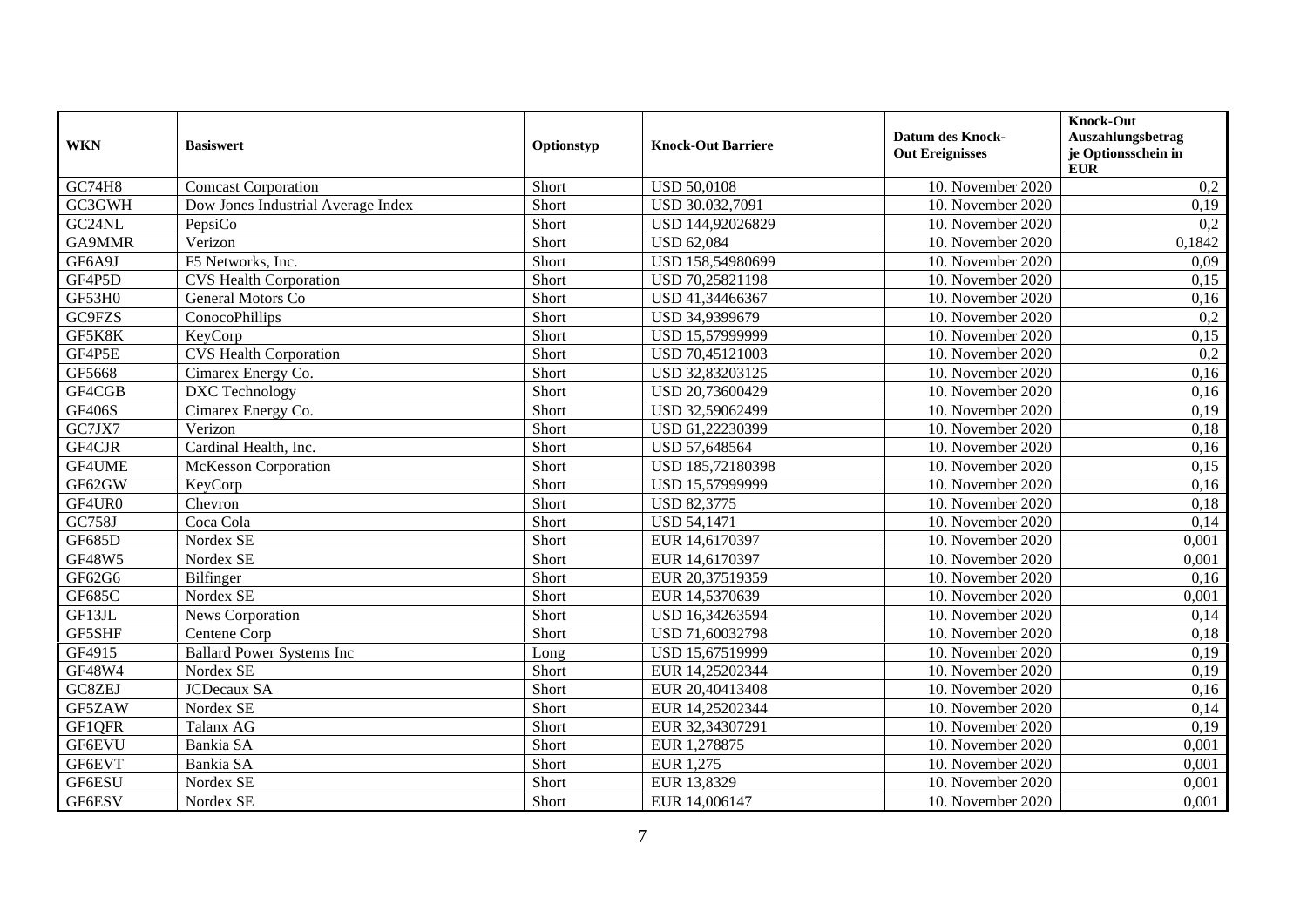| <b>WKN</b> | <b>Basiswert</b>             | Optionstyp | <b>Knock-Out Barriere</b> | <b>Datum des Knock-</b><br><b>Out Ereignisses</b> | <b>Knock-Out</b><br>Auszahlungsbetrag<br>je Optionsschein in<br><b>EUR</b> |
|------------|------------------------------|------------|---------------------------|---------------------------------------------------|----------------------------------------------------------------------------|
| GF6EST     | Nordex SE                    | Short      | EUR 13,76575              | 10. November 2020                                 | 0,001                                                                      |
| GF6EOD     | Rheinmetall                  | Short      | EUR 72,82582              | 10. November 2020                                 | 0,001                                                                      |
| GF6EQE     | Rheinmetall                  | Short      | EUR 73,0825               | 10. November 2020                                 | 0,001                                                                      |
| GF6EQF     | Rheinmetall                  | Short      | EUR 73,439                | 10. November 2020                                 | 0,001                                                                      |
| GF6EP7     | <b>OMV</b>                   | Short      | EUR 24,083774             | 10. November 2020                                 | 0,001                                                                      |
| GF6EP5     | <b>OMV</b>                   | Short      | EUR 24,0108               | 10. November 2020                                 | 0,001                                                                      |
| GF6EQC     | Rheinmetall                  | Short      | EUR 72,726                | 10. November 2020                                 | 0,001                                                                      |
| GF6EP6     | <b>OMV</b>                   | Short      | EUR 24,043756             | 10. November 2020                                 | 0,001                                                                      |
| GF6EP8     | <b>OMV</b>                   | Short      | EUR 24,2462               | 10. November 2020                                 | 0,001                                                                      |
| GF6EN0     | Airbus                       | Short      | <b>EUR 84,66</b>          | 10. November 2020                                 | 0,11                                                                       |
| GF6EN3     | Airbus                       | Short      | EUR 84,7762               | 10. November 2020                                 | 0,17                                                                       |
| GF6ED3     | Marks & Spencer              | Short      | GBP 1,1475                | 10. November 2020                                 | 0,001                                                                      |
| GF6EL2     | Commerzbank                  | Short      | EUR 4,69302               | 10. November 2020                                 | 0,001                                                                      |
| GF6EL3     | Commerzbank                  | Short      | EUR 4,6994614             | 10. November 2020                                 | 0,001                                                                      |
| GF6EF0     | Leonardo S.p.A.              | Short      | EUR 5,14692               | 10. November 2020                                 | 0,001                                                                      |
| GF6ECR     | Meggitt PLC                  | Short      | GBP 3,82806               | 10. November 2020                                 | 0,001                                                                      |
| GF6EAN     | Fraport                      | Short      | EUR 45,423                | 10. November 2020                                 | 0,001                                                                      |
| GF6EAK     | Fraport                      | Short      | EUR 44,982                | 10. November 2020                                 | 0,001                                                                      |
| GF6EAM     | Fraport                      | Short      | EUR 45,11871              | 10. November 2020                                 | 0,001                                                                      |
| GF6EAL     | Fraport                      | Short      | EUR 45,04374              | 10. November 2020                                 | 0,001                                                                      |
| GF687Z     | <b>MTU</b> Aero Engines      | Short      | EUR 204,05927478          | 10. November 2020                                 | 0,19                                                                       |
| GF6864     | Airbus                       | Short      | EUR 89,38192185           | 10. November 2020                                 | 0,2                                                                        |
| GF62KH     | CAC 40 Index                 | Short      | EUR 5.469,72799999        | 10. November 2020                                 | 0,18                                                                       |
| GF5VLV     | FTSE 100 Index               | Short      | GBP 6.368,166926          | 10. November 2020                                 | 0,15                                                                       |
| GF5VLU     | FTSE 100 Index               | Short      | GBP 6.340,94724999        | 10. November 2020                                 | 0,19                                                                       |
| GF2HW9     | Solvay SA                    | Short      | EUR 88,18770537           | 10. November 2020                                 | 0,19                                                                       |
| GC8Q20     | <b>BMW</b>                   | Short      | EUR 69,6589               | 10. November 2020                                 | 0,15                                                                       |
| GC98CM     | Henkel Vz.                   | Short      | EUR 94,24797199           | 10. November 2020                                 | 0,19                                                                       |
| GC8U0K     | Fresenius SE & Co KGaA       | Short      | EUR 38,284402             | 10. November 2020                                 | 0,18                                                                       |
| GF4C7K     | HCA - THE HEALTHCARE COMPANY | Short      | USD 153,69276265          | 10. November 2020                                 | 0,17                                                                       |
| GF4XGL     | Ulta Beauty, Inc.            | Short      | USD 267,57722994          | 10. November 2020                                 | 0,15                                                                       |
| GF6A9Q     | Square                       | Long       | USD 167,6513458           | 10. November 2020                                 | 0,16                                                                       |
| GF1AFN     | Orpea                        | Short      | EUR 108,66457514          | 10. November 2020                                 | 0,16                                                                       |
| GF4XGM     | Ulta Beauty, Inc.            | Short      | USD 269,04930868          | 10. November 2020                                 | 0,17                                                                       |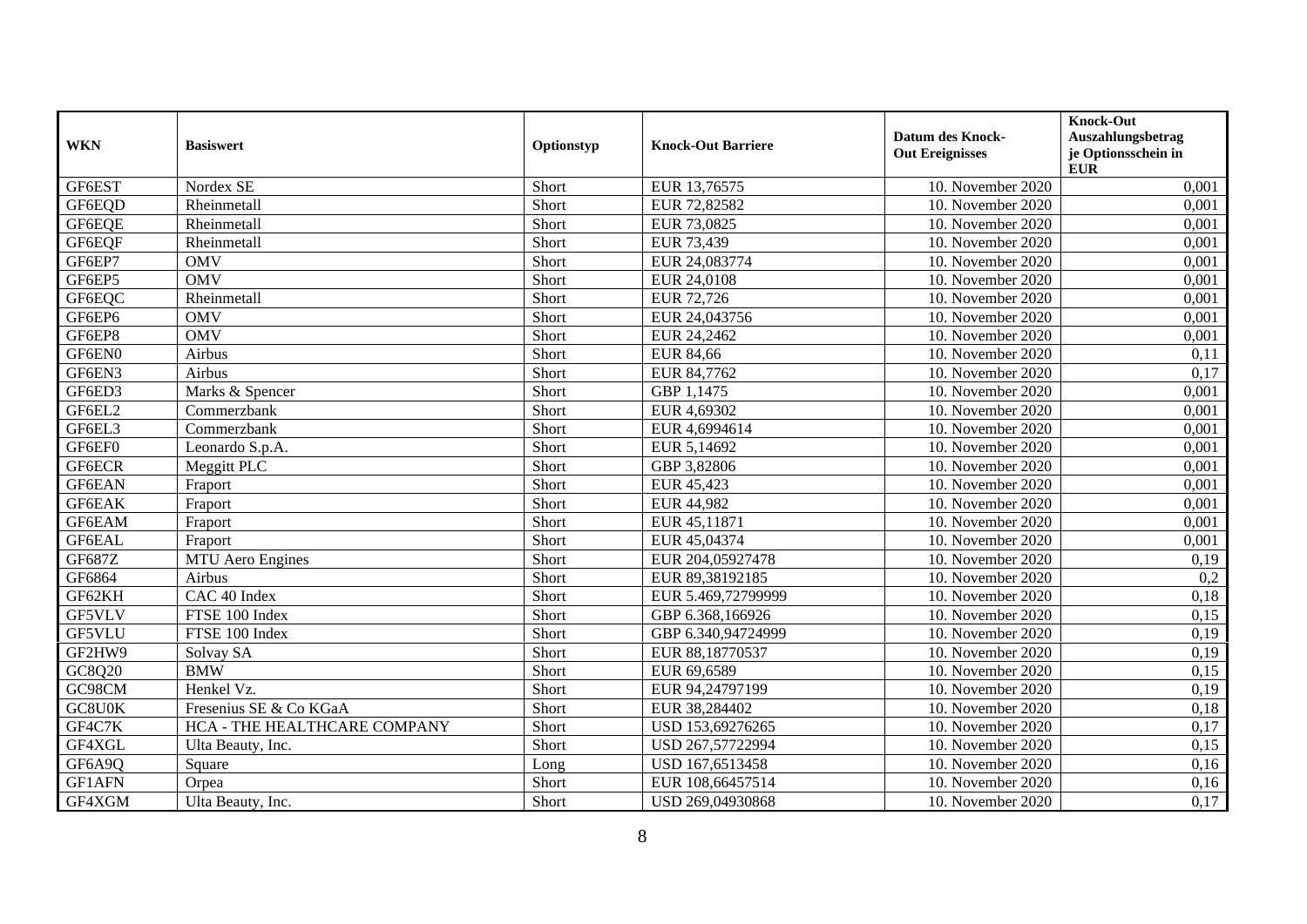| <b>WKN</b>    | <b>Basiswert</b>          | Optionstyp | <b>Knock-Out Barriere</b> | <b>Datum des Knock-</b><br><b>Out Ereignisses</b> | <b>Knock-Out</b><br>Auszahlungsbetrag<br>je Optionsschein in<br><b>EUR</b> |
|---------------|---------------------------|------------|---------------------------|---------------------------------------------------|----------------------------------------------------------------------------|
| GF5ZC2        | General Electric          | Short      | USD 9,09720941            | 10. November 2020                                 | 0,18                                                                       |
| GF5BUM        | Cigna Corporation         | Short      | <b>USD 215,71968</b>      | 10. November 2020                                 | 0,19                                                                       |
| GC7JX4        | Verizon                   | Short      | USD 61,120576             | 10. November 2020                                 | 0,14                                                                       |
| GF6A8A        | DAX (Performance Index)   | Short      | EUR 13.423,369249990001   | 10. November 2020                                 | 0,1                                                                        |
| GF5ZBJ        | Amplifon S.p.A.           | Short      | EUR 36,0706               | 10. November 2020                                 | 0,16                                                                       |
| GF5Z9Y        | <b>ING</b> Groep          | Short      | EUR 7,54143469            | 10. November 2020                                 | 0,19                                                                       |
| GF5T2L        | CAC 40 Index              | Short      | EUR 5.514,01945599        | 10. November 2020                                 | 0,18                                                                       |
| GF5MDP        | Exor N.V.                 | Short      | EUR 54,4884               | 10. November 2020                                 | 0,19                                                                       |
| GF5T1H        | Bilfinger                 | Short      | EUR 20,9803584            | 10. November 2020                                 | 0,19                                                                       |
| GF5SYH        | Amplifon S.p.A.           | Long       | EUR 32,65359999           | 10. November 2020                                 | 0,15                                                                       |
| GF5KF5        | Getlink SE                | Short      | EUR 14,544792             | 10. November 2020                                 | 0,2                                                                        |
| GF5KAG        | Norma Group               | Short      | EUR 32,39374387           | 10. November 2020                                 | 0,18                                                                       |
| GF5JVC        | Volkswagen AG - Preferred | Short      | EUR 151,65386936          | 10. November 2020                                 | 0,19                                                                       |
| <b>GF5K48</b> | Eiffage S.A.              | Short      | EUR 83,75582498           | 10. November 2020                                 | 0,16                                                                       |
| GF5FX8        | Total                     | Short      | EUR 33,17038683           | 10. November 2020                                 | 0,19                                                                       |
| GF53V4        | Crédit Agricole S.A.      | Short      | EUR 9,00418208            | 10. November 2020                                 | 0,19                                                                       |
| GF53MN        | <b>ING</b> Groep          | Short      | EUR 7,53626039            | 10. November 2020                                 | 0,17                                                                       |
| GF5080        | <b>KBC</b> Groep          | Short      | EUR 54,37582305           | 10. November 2020                                 | 0,18                                                                       |
| GF4UP1        | Aegon                     | Short      | EUR 2,94637272            | 10. November 2020                                 | 0,2                                                                        |
| GF4S8M        | Valeo SA                  | Short      | EUR 31,34808431           | 10. November 2020                                 | 0,19                                                                       |
| GF4RT2        | Commerzbank               | Short      | EUR 4,95477375            | 10. November 2020                                 | 0,18                                                                       |
| GF4CF7        | Anheuser-Busch InBev      | Short      | EUR 57,47714769           | 10. November 2020                                 | 0,2                                                                        |
| GF4LE7        | Andritz                   | Short      | EUR 33,89623199           | 10. November 2020                                 | 0,15                                                                       |
| GF45VK        | <b>ING</b> Groep          | Short      | EUR 7,57150536            | 10. November 2020                                 | 0,19                                                                       |
| GF45M5        | Intesa Sanpaolo S.p.A.    | Short      | EUR 1,90071815            | 10. November 2020                                 | 0,2                                                                        |
| GF3QYW        | Swiss Re                  | Short      | CHF 79,98595198           | 10. November 2020                                 | 0,2                                                                        |
| GF3AMB        | EURO STOXX 50 Index       | Short      | EUR 3.469,771776          | 10. November 2020                                 | 0,19                                                                       |
| GF3AM9        | EURO STOXX 50 Index       | Short      | EUR 3.460,90639999        | 10. November 2020                                 | 0,18                                                                       |
| <b>GF32F8</b> | Fraport                   | Short      | EUR 50,02263808           | 10. November 2020                                 | 0,18                                                                       |
| GF2UPC        | Legal &General Group PLC  | Short      | GBP 2,35519799            | 10. November 2020                                 | 0,2                                                                        |
| <b>GF1TYE</b> | <b>NATIXIS</b>            | Short      | EUR 2,46737754            | 10. November 2020                                 | 0,2                                                                        |
| GF11MC        | Daimler                   | Short      | EUR 54,0544               | 10. November 2020                                 | 0,19                                                                       |
| <b>GF0JEV</b> | Erste Group Bank AG       | Short      | EUR 22,01164436           | 10. November 2020                                 | 0,19                                                                       |
| GC918D        | Covestro AG               | Short      | EUR 45,87825              | 10. November 2020                                 | 0.18                                                                       |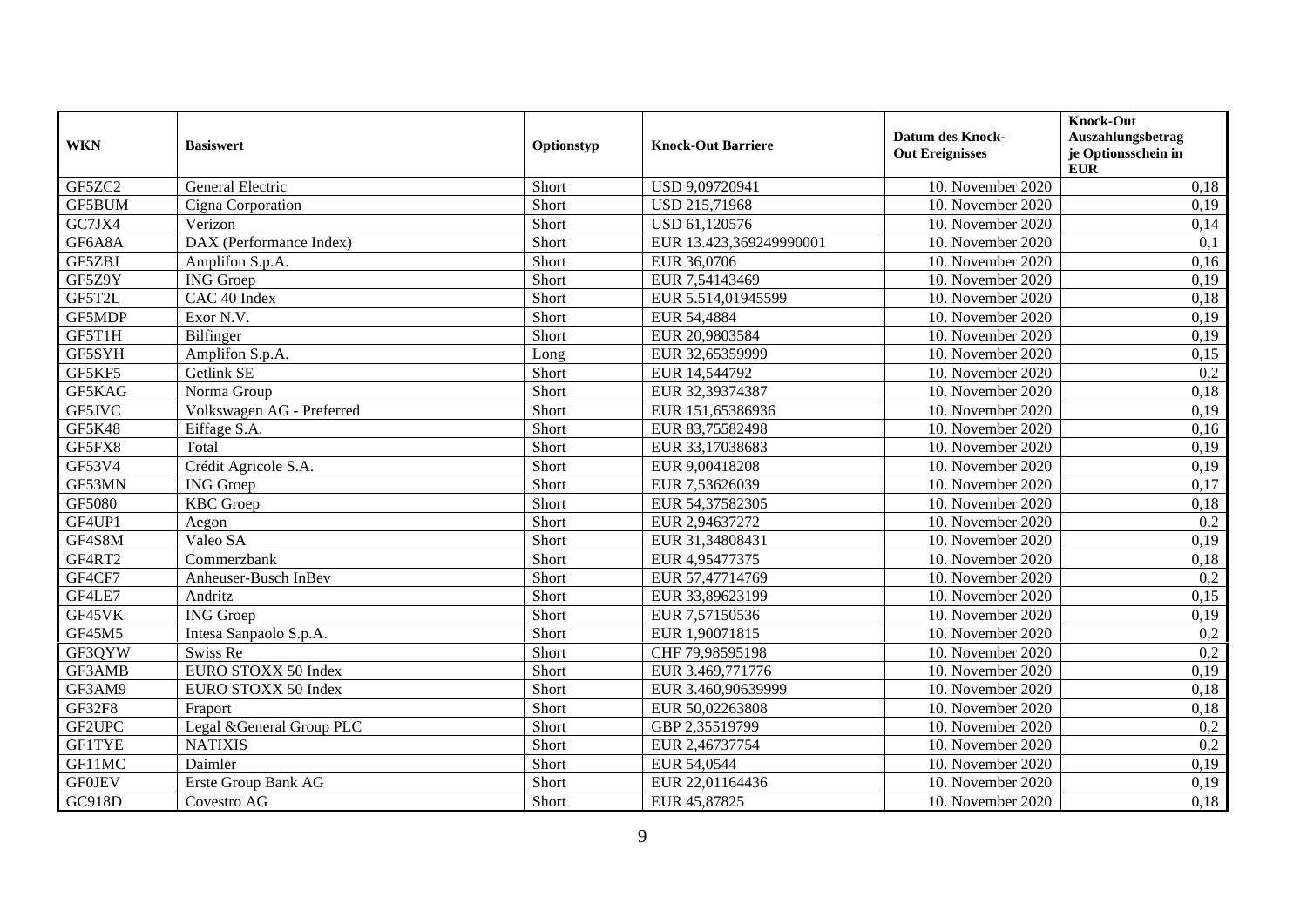| <b>WKN</b>    | <b>Basiswert</b>                                 | Optionstyp | <b>Knock-Out Barriere</b> | <b>Datum des Knock-</b><br><b>Out Ereignisses</b> | <b>Knock-Out</b><br>Auszahlungsbetrag<br>je Optionsschein in<br><b>EUR</b> |
|---------------|--------------------------------------------------|------------|---------------------------|---------------------------------------------------|----------------------------------------------------------------------------|
| GC9165        | Total                                            | Short      | EUR 33,40462187           | 10. November 2020                                 | 0,18                                                                       |
| GC914W        | Beiersdorf                                       | Short      | EUR 100,54661599          | 10. November 2020                                 | 0,19                                                                       |
| GC913T        | Société Générale                                 | Short      | EUR 16,41728              | 10. November 2020                                 | 0,16                                                                       |
| GC82M2        | <b>MTU</b> Aero Engines                          | Short      | EUR 210,65                | 10. November 2020                                 | 0,2                                                                        |
| GC8ZN2        | <b>PEUGEOT</b>                                   | Short      | EUR 18,469759             | 10. November 2020                                 | 0,16                                                                       |
| GC82G7        | Volkswagen AG - Preferred                        | Short      | EUR 150,85919999          | 10. November 2020                                 | 0,2                                                                        |
| GC01L7        | Telefonica                                       | Short      | EUR 3,41866625            | 10. November 2020                                 | 0,17                                                                       |
| <b>GB49N5</b> | CAC 40 Index                                     | Short      | EUR 5.536,43199999        | 10. November 2020                                 | 0,19                                                                       |
| GF3AM8        | EURO STOXX 50 Index                              | Short      | EUR 3.456,132736          | 10. November 2020                                 | 0,19                                                                       |
| GF2JDT        | EURO STOXX 50 Index                              | Short      | EUR 3.450,67712           | 10. November 2020                                 | 0,16                                                                       |
| GF5Z04        | <b>NATIXIS</b>                                   | Short      | EUR 2,40608793            | 10. November 2020                                 | 0,18                                                                       |
| GF5Z03        | <b>NATIXIS</b>                                   | Short      | EUR 2,39620764            | 10. November 2020                                 | 0,15                                                                       |
| GF5JU1        | <b>OMV</b>                                       | Short      | EUR 25,98375542           | 10. November 2020                                 | 0,19                                                                       |
| GF45JQ        | Okta, Inc. - Class A                             | Long       | USD 203,73009927          | 10. November 2020                                 | 0,17                                                                       |
| GF2JE0        | EURO STOXX 50 Index                              | Short      | EUR 3.454,08687999        | 10. November 2020                                 | 0,15                                                                       |
| GF53FC        | Mercadolibre                                     | Long       | USD 1.252,46301824        | 10. November 2020                                 | 0,16                                                                       |
| GF628T        | <b>OMV</b>                                       | Short      | EUR 25,99006209           | 10. November 2020                                 | 0,19                                                                       |
| GF5C34        | Boeing                                           | Short      | USD 193,15110247          | 10. November 2020                                 | 0,15                                                                       |
| GF62MY        | Boeing                                           | Short      | USD 191,1230889           | 10. November 2020                                 | 0,19                                                                       |
| GF2XQU        | Continental                                      | Short      | EUR 107,58399998          | 10. November 2020                                 | 0,17                                                                       |
| <b>GF2HLN</b> | <b>BMW</b>                                       | Short      | EUR 69,07728199           | 10. November 2020                                 | 0,15                                                                       |
| GF32HJ        | Crédit Agricole S.A.                             | Short      | EUR 8,87778123            | 10. November 2020                                 | 0,17                                                                       |
| GF5JU0        | <b>OMV</b>                                       | Short      | EUR 25,79163041           | 10. November 2020                                 | 0,15                                                                       |
| GF5LX2        | <b>OMV</b>                                       | Short      | EUR 25,35000529           | 10. November 2020                                 | 0,18                                                                       |
| GC9PY0        | <b>SCOR S.E.</b>                                 | Short      | EUR 29,40977999           | 10. November 2020                                 | 0,18                                                                       |
| <b>CH0YCY</b> | Ericsson                                         | Long       | SEK 101,26605             | 10. November 2020                                 | 0,19                                                                       |
| GF1Z5V        | <b>SCOR S.E.</b>                                 | Short      | EUR 29,2575               | 10. November 2020                                 | 0,14                                                                       |
| GF2HLQ        | <b>BMW</b>                                       | Short      | EUR 69,19225299           | 10. November 2020                                 | 0,19                                                                       |
| GC4Q7D        | Eckert & Ziegler Strahlen- und Medizintechnik AG | Long       | EUR 40,77879999           | 10. November 2020                                 | 0,2                                                                        |
| GF4FLS        | <b>Flowserve Corporation</b>                     | Short      | USD 32,83801              | 10. November 2020                                 | 0,16                                                                       |
| GC9PVZ        | Telefonica                                       | Short      | EUR 3,3694184             | 10. November 2020                                 | 0,19                                                                       |
| GF22MU        | <b>BNP</b> Paribas                               | Short      | EUR 42,20050703           | 10. November 2020                                 | 0,16                                                                       |
| GF4RVR        | <b>Associated British Foods PLC</b>              | Short      | GBP 20,9853882            | 10. November 2020                                 | 0,19                                                                       |
| GF4XAD        | Publicis Groupe SA                               | Short      | EUR 36,965412             | 10. November 2020                                 | 0,16                                                                       |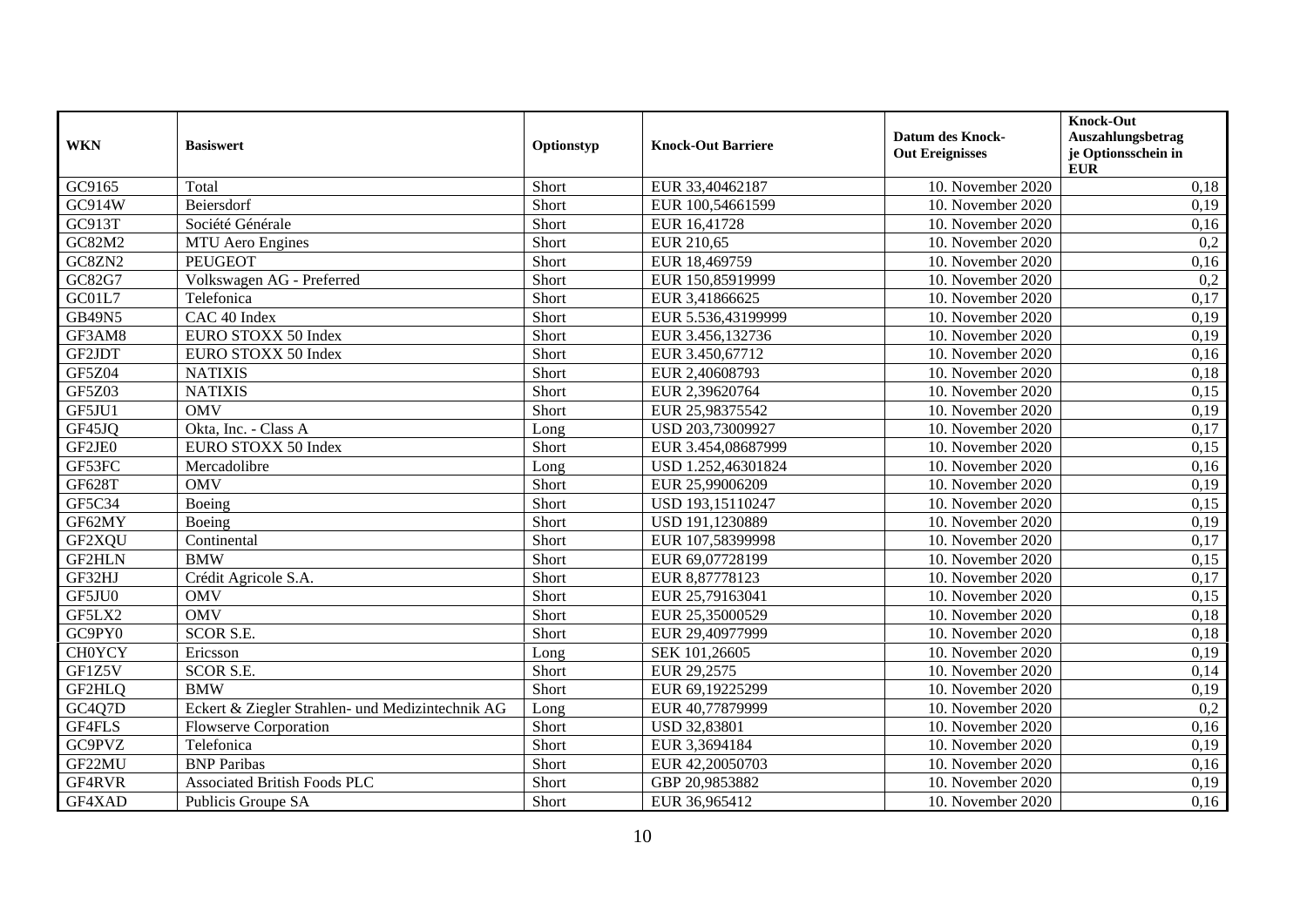| <b>WKN</b>    | <b>Basiswert</b>                | Optionstyp | <b>Knock-Out Barriere</b> | <b>Datum des Knock-</b><br><b>Out Ereignisses</b> | <b>Knock-Out</b><br>Auszahlungsbetrag<br>je Optionsschein in<br><b>EUR</b> |
|---------------|---------------------------------|------------|---------------------------|---------------------------------------------------|----------------------------------------------------------------------------|
| GF43QB        | Total                           | Short      | EUR 33,079518             | 10. November 2020                                 | 0,18                                                                       |
| GF5MCT        | Publicis Groupe SA              | Short      | EUR 37,06695531           | 10. November 2020                                 | 0,14                                                                       |
| GC5YYH        | <b>Skyworks Solutions Inc</b>   | Long       | USD 137,97755333          | 10. November 2020                                 | 0,16                                                                       |
| GF3T8B        | Siemens                         | Short      | EUR 118,80959999          | 10. November 2020                                 | 0,17                                                                       |
| GF5Z9W        | <b>ING</b> Groep                | Short      | EUR 7,35311021            | 10. November 2020                                 | 0,18                                                                       |
| GC4XSL        | Orange SA                       | Short      | EUR 9,96704019            | 10. November 2020                                 | 0,18                                                                       |
| GF5VHQ        | Continental                     | Short      | EUR 106,53696             | 10. November 2020                                 | 0,14                                                                       |
| GF4UW3        | <b>BT</b> Group                 | Short      | GBP 1,14683686            | 10. November 2020                                 | 0,18                                                                       |
| GF5YY4        | KeyCorp                         | Short      | USD 15,50399999           | 10. November 2020                                 | 0,17                                                                       |
| GF22PH        | Citigroup                       | Short      | USD 48,659496             | 10. November 2020                                 | 0,18                                                                       |
| <b>GF5C28</b> | Nordex SE                       | Short      | EUR 15,57468256           | 10. November 2020                                 | 0,18                                                                       |
| GC9AYA        | Continental                     | Short      | EUR 106,79295999          | 10. November 2020                                 | 0,18                                                                       |
| GF62F5        | Rheinmetall                     | Short      | EUR 78,72096122           | 10. November 2020                                 | 0,17                                                                       |
| GF006R        | Aroundtown                      | Short      | EUR 5,17952595            | 10. November 2020                                 | 0,15                                                                       |
| GF2HQN        | Daimler                         | Short      | EUR 53,06939402           | 10. November 2020                                 | 0,19                                                                       |
| <b>GF507Z</b> | <b>KBC</b> Groep                | Short      | EUR 53,01795167           | 10. November 2020                                 | 0,14                                                                       |
| GF62ED        | <b>AXA</b>                      | Short      | EUR 18,42469327           | 10. November 2020                                 | 0,15                                                                       |
| GF2HMN        | <b>McKesson Corporation</b>     | Short      | USD 182,97274999          | 10. November 2020                                 | 0,2                                                                        |
| GF3AKR        | Wheaton Precious Metals Corp.   | Long       | <b>USD 45,57</b>          | 10. November 2020                                 | 0,19                                                                       |
| GF62BZ        | Leonardo S.p.A.                 | Short      | EUR 5,52865619            | 10. November 2020                                 | 0,19                                                                       |
| GF4S8T        | Universal Health Services, Inc. | Short      | USD 132,25381158          | 10. November 2020                                 | 0,14                                                                       |
| GF45JP        | Okta, Inc. - Class A            | Long       | USD 208,78135599          | 10. November 2020                                 | 0,19                                                                       |
| GF43DZ        | Tesla Inc                       | Long       | USD 399,83999999          | 10. November 2020                                 | 0,17                                                                       |
| GF2UFX        | Adobe Inc.                      | Long       | USD 452,482856            | 10. November 2020                                 | 0,15                                                                       |
| GF2F4T        | Tripadvisor Inc.                | Short      | <b>USD 25,0393</b>        | 10. November 2020                                 | 0,17                                                                       |
| GF22FE        | Huntington Ingalls Industries   | Short      | USD 162,71694402          | 10. November 2020                                 | 0,16                                                                       |
| GC4FPY        | PayPal Holdings, Inc.           | Long       | USD 179,17839999          | 10. November 2020                                 | 0,19                                                                       |
| GF5609        | Square                          | Long       | <b>USD 172,97</b>         | 10. November 2020                                 | 0,06                                                                       |
| <b>GF285M</b> | Nvidia                          | Long       | USD 507,60449999          | 10. November 2020                                 | 0,15                                                                       |
| GF3A71        | Tesla Inc                       | Long       | USD 399,2688              | 10. November 2020                                 | 0,17                                                                       |
| GF62MX        | Boeing                          | Short      | USD 190,33826687          | 10. November 2020                                 | 0,17                                                                       |
| GF5SJ3        | Cardinal Health, Inc.           | Short      | USD 56,595774             | 10. November 2020                                 | 0,19                                                                       |
| <b>GC175P</b> | Nvidia                          | Long       | USD 508,64252299          | 10. November 2020                                 | 0,13                                                                       |
| <b>GF5VJK</b> | Walgreens BootsAlliance, Inc.   | Short      | USD 41,50601792           | 10. November 2020                                 | 0,15                                                                       |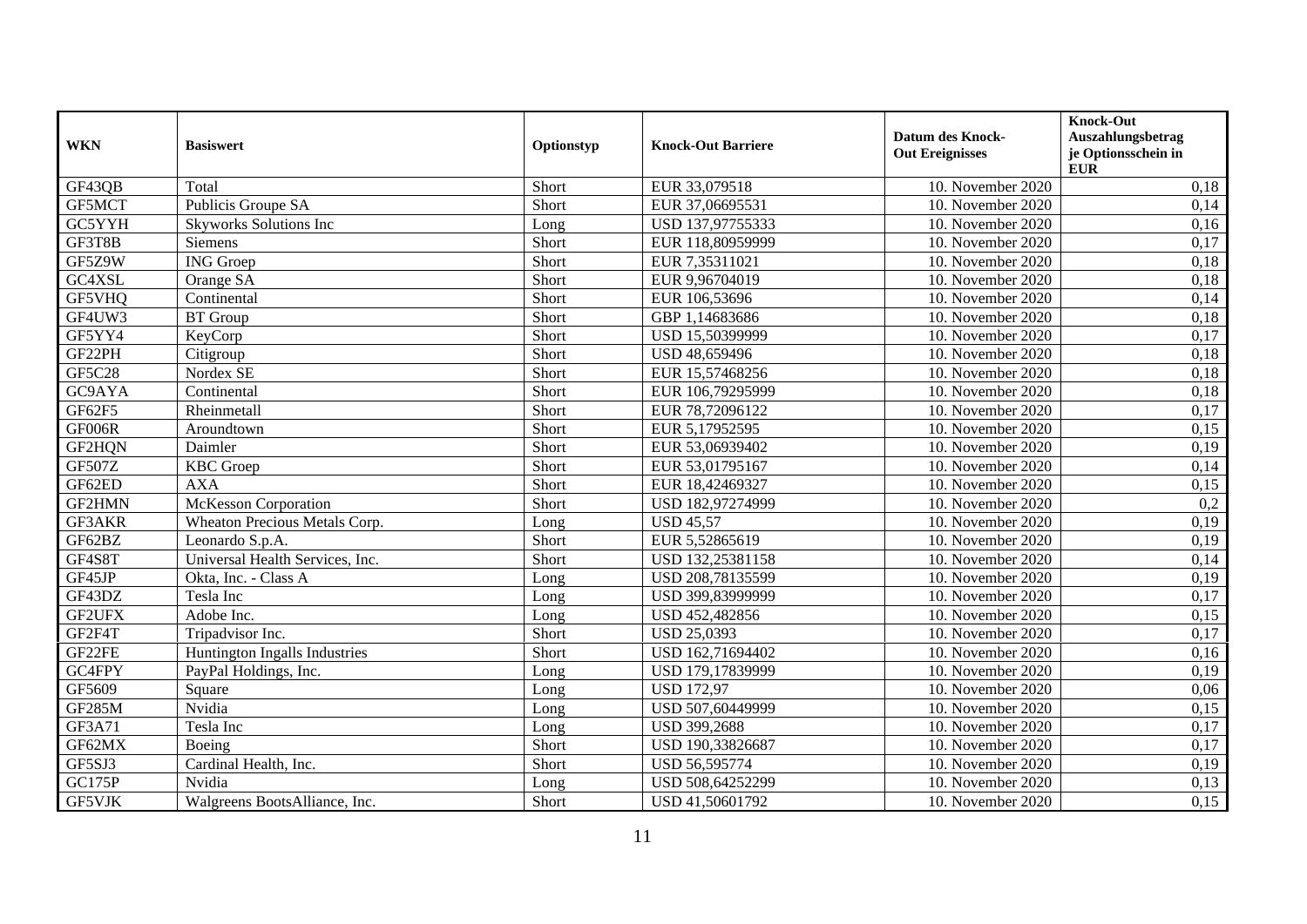| <b>WKN</b>    | <b>Basiswert</b>                             | Optionstyp | <b>Knock-Out Barriere</b> | <b>Datum des Knock-</b><br><b>Out Ereignisses</b> | <b>Knock-Out</b><br>Auszahlungsbetrag<br>je Optionsschein in<br><b>EUR</b> |
|---------------|----------------------------------------------|------------|---------------------------|---------------------------------------------------|----------------------------------------------------------------------------|
| GC7AXR        | Amazon.com                                   | Long       | USD 3.049,42779999        | 10. November 2020                                 | 0,18                                                                       |
| GF2Q03        | Facebook                                     | Long       | USD 266,03958044          | 10. November 2020                                 | 0,17                                                                       |
| GF3TCG        | JinkoSolar Holding Co Ltd                    | Long       | USD 59,809179             | 10. November 2020                                 | 0,19                                                                       |
| GF4S8S        | Universal Health Services, Inc.              | Short      | USD 129,30539999          | 10. November 2020                                 | 0,15                                                                       |
| GF5YWD        | Unum Group                                   | Short      | <b>USD 21,1446</b>        | 10. November 2020                                 | 0,15                                                                       |
| GF4P56        | Okta, Inc. - Class A                         | Long       | USD 212,737854            | 10. November 2020                                 | 0,18                                                                       |
| GC6X1T        | Mercadolibre                                 | Long       | USD 1.290,79839999        | 10. November 2020                                 | 0,16                                                                       |
| <b>GC9FWN</b> | Chevron                                      | Short      | <b>USD 80,988</b>         | 10. November 2020                                 | 0,19                                                                       |
| GF2XSP        | Facebook                                     | Long       | USD 273,19459999          | 10. November 2020                                 | 0,19                                                                       |
| GF05VL        | Take-Two Interactive Software, Inc.          | Long       | USD 156,29423099          | 10. November 2020                                 | 0,15                                                                       |
| GF4NZJ        | Facebook                                     | Long       | USD 273,19459999          | 10. November 2020                                 | 0,11                                                                       |
| GF6AEJ        | Thermo Fisher Scientific, Inc.               | Long       | USD 472,86525             | 10. November 2020                                 | 0,06                                                                       |
| GF62LU        | Cimarex Energy Co.                           | Short      | <b>USD 31,875</b>         | 10. November 2020                                 | 0,2                                                                        |
| GF5G4C        | <b>Exxon Mobil</b>                           | Short      | USD 36,831684             | 10. November 2020                                 | 0,17                                                                       |
| GF5G5M        | Teladoc Health Inc                           | Long       | USD 173,868662            | 10. November 2020                                 | 0,18                                                                       |
| GF5VXG        | <b>Textron Inc</b>                           | Short      | USD 43,399286             | 10. November 2020                                 | 0,17                                                                       |
| GF2UBC        | Amazon.com                                   | Long       | USD 3.080,86519999        | 10. November 2020                                 | 0,15                                                                       |
| GC37DD        | Beyond Meat, Inc.                            | Long       | <b>USD 141,47</b>         | 10. November 2020                                 | 0,001                                                                      |
| GF5MBY        | Apache Corp                                  | Short      | <b>USD 10,0425</b>        | 10. November 2020                                 | 0,16                                                                       |
| GF5K0Z        | Apache Corp                                  | Short      | USD 9,99374999            | 10. November 2020                                 | 0,15                                                                       |
| GF43KP        | Nvidia                                       | Long       | <b>USD 534,3254</b>       | 10. November 2020                                 | 0,15                                                                       |
| GF5YWQ        | Apache Corp                                  | Short      | <b>USD 9,945</b>          | 10. November 2020                                 | 0,14                                                                       |
| GC8U24        | <b>Exxon Mobil</b>                           | Short      | USD 36,892986             | 10. November 2020                                 | 0,19                                                                       |
| GC915G        | Beyond Meat, Inc.                            | Long       | <b>USD 141,47</b>         | 10. November 2020                                 | 0,001                                                                      |
| GF4CBG        | Concho Resources Inc.                        | Short      | USD 49,568542             | 10. November 2020                                 | 0,18                                                                       |
| GF62LN        | Apache Corp                                  | Short      | <b>USD 9,945</b>          | 10. November 2020                                 | 0,13                                                                       |
| <b>GF627N</b> | Alibaba Group Holding Limited ADR (New York) | Long       | USD 284,71939999          | 10. November 2020                                 | 0,001                                                                      |
| GC2V3Q        | Alibaba Group Holding Limited ADR (New York) | Long       | USD 281,81409999          | 10. November 2020                                 | 0,16                                                                       |
| GF5C33        | Boeing                                       | Short      | <b>USD 182,9472</b>       | 10. November 2020                                 | 0,18                                                                       |
| GC9169        | Total                                        | Short      | EUR 32,9873125            | 10. November 2020                                 | 0,18                                                                       |
| GF5K9F        | Meggitt PLC                                  | Short      | GBP 4,19124337            | 10. November 2020                                 | 0,18                                                                       |
| GF3TL7        | Pearson                                      | Short      | GBP 6,0613704             | 10. November 2020                                 | 0,15                                                                       |
| GF5LX1        | <b>OMV</b>                                   | Short      | EUR 25,20929568           | 10. November 2020                                 | 0,14                                                                       |
| GF67SV        | Delivery Hero AG                             | Long       | EUR 96,07919999           | 10. November 2020                                 | 0,17                                                                       |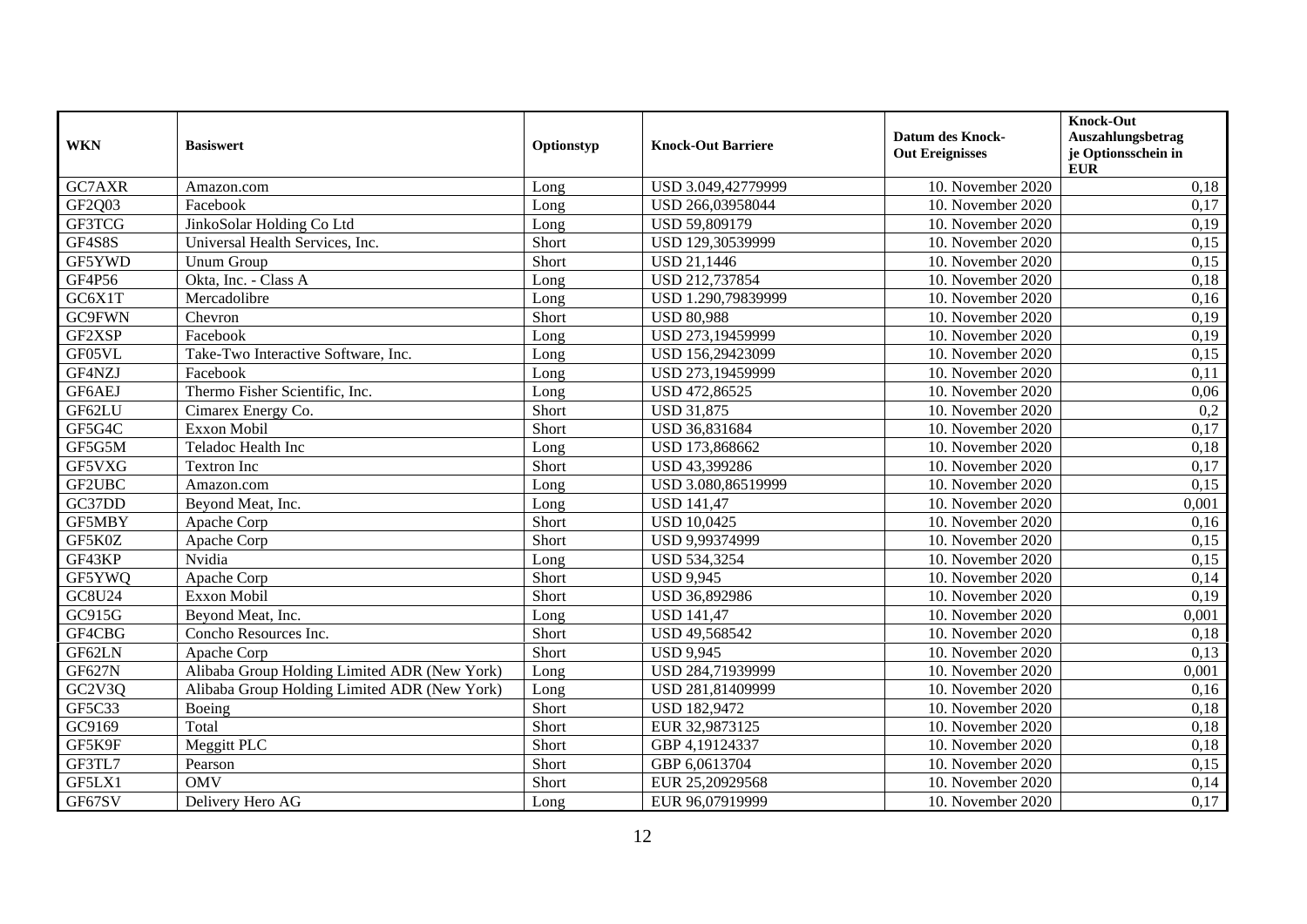| <b>WKN</b>    | <b>Basiswert</b>                    | Optionstyp | <b>Knock-Out Barriere</b> | <b>Datum des Knock-</b><br><b>Out Ereignisses</b> | Knock-Out<br>Auszahlungsbetrag<br>je Optionsschein in<br><b>EUR</b> |
|---------------|-------------------------------------|------------|---------------------------|---------------------------------------------------|---------------------------------------------------------------------|
| GF3HAZ        | Continental                         | Short      | EUR 104,59136             | 10. November 2020                                 | 0,15                                                                |
| GF62AK        | <b>MTU</b> Aero Engines             | Short      | EUR 201,19468748          | 10. November 2020                                 | 0,18                                                                |
| GF4UUP        | Amadeus                             | Short      | EUR 59,55362147           | 10. November 2020                                 | 0,14                                                                |
| GF1QFC        | Fraport                             | Short      | EUR 45,75375              | 10. November 2020                                 | 0,18                                                                |
| GF2F2W        | HeidelbergCement                    | Short      | EUR 58,69369282           | 10. November 2020                                 | 0,17                                                                |
| GF5YX5        | Deutsche Pfandbriefbank             | Short      | EUR 6,83333962            | 10. November 2020                                 | 0,14                                                                |
| GF3CN1        | <b>KBC</b> Groep                    | Short      | EUR 52,48922498           | 10. November 2020                                 | 0,16                                                                |
| GF11Q5        | Raiffeisen Bank International       | Short      | EUR 15,28659375           | 10. November 2020                                 | 0,16                                                                |
| GF1AET        | HeidelbergCement                    | Short      | EUR 58,67355399           | 10. November 2020                                 | 0,16                                                                |
| GF3THK        | Daimler                             | Short      | EUR 51,714                | 10. November 2020                                 | 0,12                                                                |
| GC6DV1        | <b>ENI</b>                          | Short      | EUR 7,67607118            | 10. November 2020                                 | 0,14                                                                |
| <b>GF687Y</b> | <b>MTU</b> Aero Engines             | Short      | EUR 203,221332            | 10. November 2020                                 | 0,14                                                                |
| GF53YV        | <b>BioMerieux</b>                   | Long       | EUR 113,42323999          | 10. November 2020                                 | 0,19                                                                |
| GF4RS2        | Rubis                               | Short      | EUR 34,6378291            | 10. November 2020                                 | 0,19                                                                |
| GF5SGB        | Leonardo S.p.A.                     | Short      | EUR 5,51390044            | 10. November 2020                                 | 0,17                                                                |
| GF1EV6        | Deutsche Pfandbriefbank             | Short      | EUR 6,94889498            | 10. November 2020                                 | 0,17                                                                |
| GF5FYW        | Continental                         | Short      | EUR 104,76543999          | 10. November 2020                                 | 0,18                                                                |
| GC64CK        | Anheuser-Busch InBev                | Short      | EUR 55,37798999           | 10. November 2020                                 | 0,15                                                                |
| GF5MA0        | <b>Associated British Foods PLC</b> | Short      | GBP 20,69915712           | 10. November 2020                                 | 0,19                                                                |
| GC82WF        | <b>BASF</b>                         | Short      | EUR 57,819875             | 10. November 2020                                 | 0,16                                                                |
| GF62BY        | Leonardo S.p.A.                     | Short      | EUR 5,35485556            | 10. November 2020                                 | 0,17                                                                |
| GF13F7        | HELLA GmbH & Co. KGaA               | Short      | EUR 43,78799999           | 10. November 2020                                 | 0,16                                                                |
| GF2SYJ        | <b>NESTE OYJ</b>                    | Short      | EUR 53,26848              | 10. November 2020                                 | 0,18                                                                |
| GF1AFM        | Orpea                               | Short      | EUR 105,95100672          | 10. November 2020                                 | 0,15                                                                |
| GC6DXB        | Ahold                               | Long       | EUR 22,76177              | 10. November 2020                                 | 0,15                                                                |
| <b>GC401N</b> | Anheuser-Busch InBev                | Short      | EUR 56,286                | 10. November 2020                                 | 0,17                                                                |
| GC6E1Q        | <b>AXA</b>                          | Short      | EUR 18,17338892           | 10. November 2020                                 | 0,2                                                                 |
| GF45UN        | Aroundtown                          | Short      | EUR 5,05086664            | 10. November 2020                                 | 0,15                                                                |
| GF2AN8        | Valeo SA                            | Short      | EUR 30,4262               | 10. November 2020                                 | 0,19                                                                |
| GF53Y7        | Aegon                               | Short      | EUR 2,90346508            | 10. November 2020                                 | 0,14                                                                |
| GF62E2        | Airbus                              | Short      | EUR 88,05469999           | 10. November 2020                                 | 0,2                                                                 |
| GF4X1R        | ThyssenKrupp                        | Short      | EUR 5,07750621            | 10. November 2020                                 | 0,16                                                                |
| GF5VG9        | Julius Baer Group                   | Short      | CHF 49,29659999           | 10. November 2020                                 | 0,19                                                                |
| GF43T4        | Telefonica                          | Short      | EUR 3,30431038            | 10. November 2020                                 | 0,14                                                                |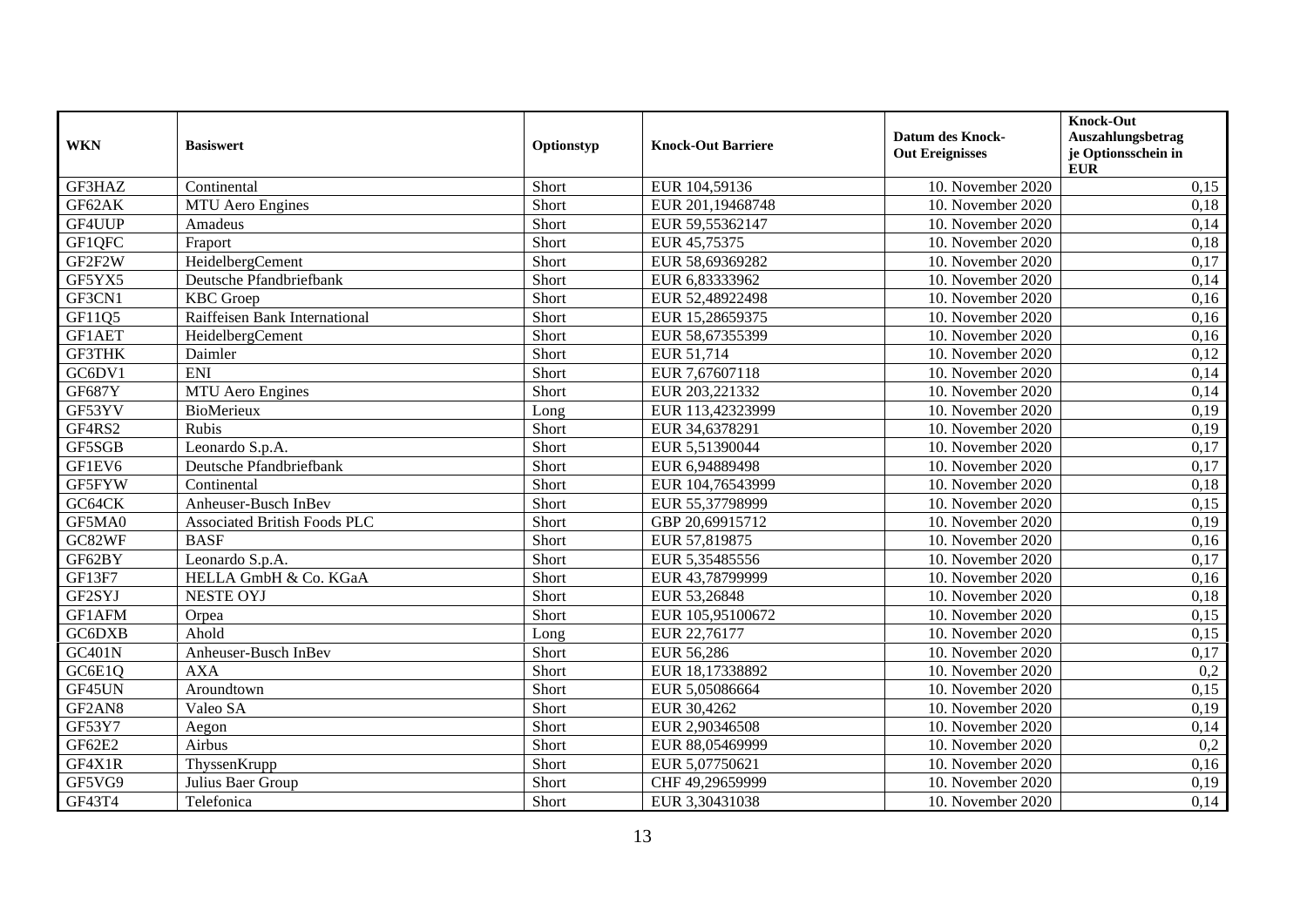| <b>WKN</b>    | <b>Basiswert</b>                               | Optionstyp | <b>Knock-Out Barriere</b> | <b>Datum des Knock-</b><br><b>Out Ereignisses</b> | <b>Knock-Out</b><br>Auszahlungsbetrag<br>je Optionsschein in<br><b>EUR</b> |
|---------------|------------------------------------------------|------------|---------------------------|---------------------------------------------------|----------------------------------------------------------------------------|
| GF53V3        | Crédit Agricole S.A.                           | Short      | EUR 8,79137998            | 10. November 2020                                 | 0,16                                                                       |
| GC9W6P        | Norma Group                                    | Short      | EUR 31,70415999           | 10. November 2020                                 | 0,14                                                                       |
| GF5MC3        | Solvay SA                                      | Short      | EUR 86,10350399           | 10. November 2020                                 | 0,14                                                                       |
| GF5YUL        | Saipem                                         | Short      | EUR 1,94554799            | 10. November 2020                                 | 0,19                                                                       |
| <b>GF1EKS</b> | Deutsche Post                                  | Long       | EUR 38,661                | 10. November 2020                                 | 0,19                                                                       |
| GF45Q7        | <b>ABN</b> Amro                                | Short      | EUR 8,71120396            | 10. November 2020                                 | 0,15                                                                       |
| GF53L6        | Renault                                        | Short      | EUR 27,27076307           | 10. November 2020                                 | 0,14                                                                       |
| GF3A6T        | Saipem                                         | Short      | EUR 1,940125              | 10. November 2020                                 | 0,19                                                                       |
| GF62FP        | Safran                                         | Short      | EUR 120,41095587          | 10. November 2020                                 | 0,16                                                                       |
| GC88MQ        | Air France-KLM                                 | Short      | EUR 4,26355039            | 10. November 2020                                 | 0,17                                                                       |
| GF45M2        | Intesa Sanpaolo S.p.A.                         | Short      | EUR 1,84832219            | 10. November 2020                                 | 0,14                                                                       |
| GF5SHV        | Hochtief                                       | Short      | EUR 75,01283998           | 10. November 2020                                 | 0,18                                                                       |
| GF5C8B        | Ocado Group PLC                                | Long       | GBP 21,78743631           | 10. November 2020                                 | 0,15                                                                       |
| GF53EU        | Norma Group                                    | Short      | EUR 31,62815998           | 10. November 2020                                 | 0,16                                                                       |
| GF5SQM        | Aurelius                                       | Short      | EUR 15,818019             | 10. November 2020                                 | 0,19                                                                       |
| GC9PX3        | Safran                                         | Short      | EUR 119,77999999          | 10. November 2020                                 | 0,18                                                                       |
| GF5M0Y        | ThyssenKrupp                                   | Short      | EUR 4,98768564            | 10. November 2020                                 | 0,19                                                                       |
| <b>GF22S0</b> | Orange SA                                      | Short      | EUR 9,9504788             | 10. November 2020                                 | 0,16                                                                       |
| GF43NV        | Saipem                                         | Short      | EUR 1,9261                | 10. November 2020                                 | 0,18                                                                       |
| GF2812        | Bankia SA                                      | Short      | EUR 1,32650997            | 10. November 2020                                 | 0,16                                                                       |
| GF43PA        | HeidelbergCement                               | Short      | EUR 57,55960599           | 10. November 2020                                 | 0,19                                                                       |
| <b>GF402D</b> | Nordex SE                                      | Short      | EUR 14,6753236            | 10. November 2020                                 | 0,14                                                                       |
| GF2SXH        | CAC 40 Index                                   | Short      | EUR 5.416,36479999        | 10. November 2020                                 | 0,2                                                                        |
| GF5VWZ        | Getlink SE                                     | Short      | EUR 14,279172             | 10. November 2020                                 | 0,18                                                                       |
| GF4S7Z        | Bankia SA                                      | Short      | EUR 1,33864143            | 10. November 2020                                 | 0,17                                                                       |
| GF4047        | ACS Actividades de Construccion y Servicios SA | Short      | EUR 25,2246               | 10. November 2020                                 | 0,16                                                                       |
| GF1AD6        | Aurelius                                       | Short      | EUR 15,66481873           | 10. November 2020                                 | 0,19                                                                       |
| GF5LX0        | <b>OMV</b>                                     | Short      | EUR 24,55829237           | 10. November 2020                                 | 0,15                                                                       |
| GF5YYK        | TechnipFMC                                     | Short      | EUR 6,46134372            | 10. November 2020                                 | 0,19                                                                       |
| GF5ZE2        | ThyssenKrupp                                   | Short      | EUR 5,05665609            | 10. November 2020                                 | 0,19                                                                       |
| GC9FX9        | Corporacion Mapfre SA                          | Short      | EUR 1,59940894            | 10. November 2020                                 | 0,17                                                                       |
| GF56AR        | Royal Dutch Shell plc                          | Short      | EUR 13,43959498           | 10. November 2020                                 | 0,16                                                                       |
| GF5G3Q        | Takeaway.com NV                                | Long       | EUR 89,66999999           | 10. November 2020                                 | 0,17                                                                       |
| GF4UKM        | <b>AXA</b>                                     | Short      | EUR 17,79604999           | 10. November 2020                                 | 0,17                                                                       |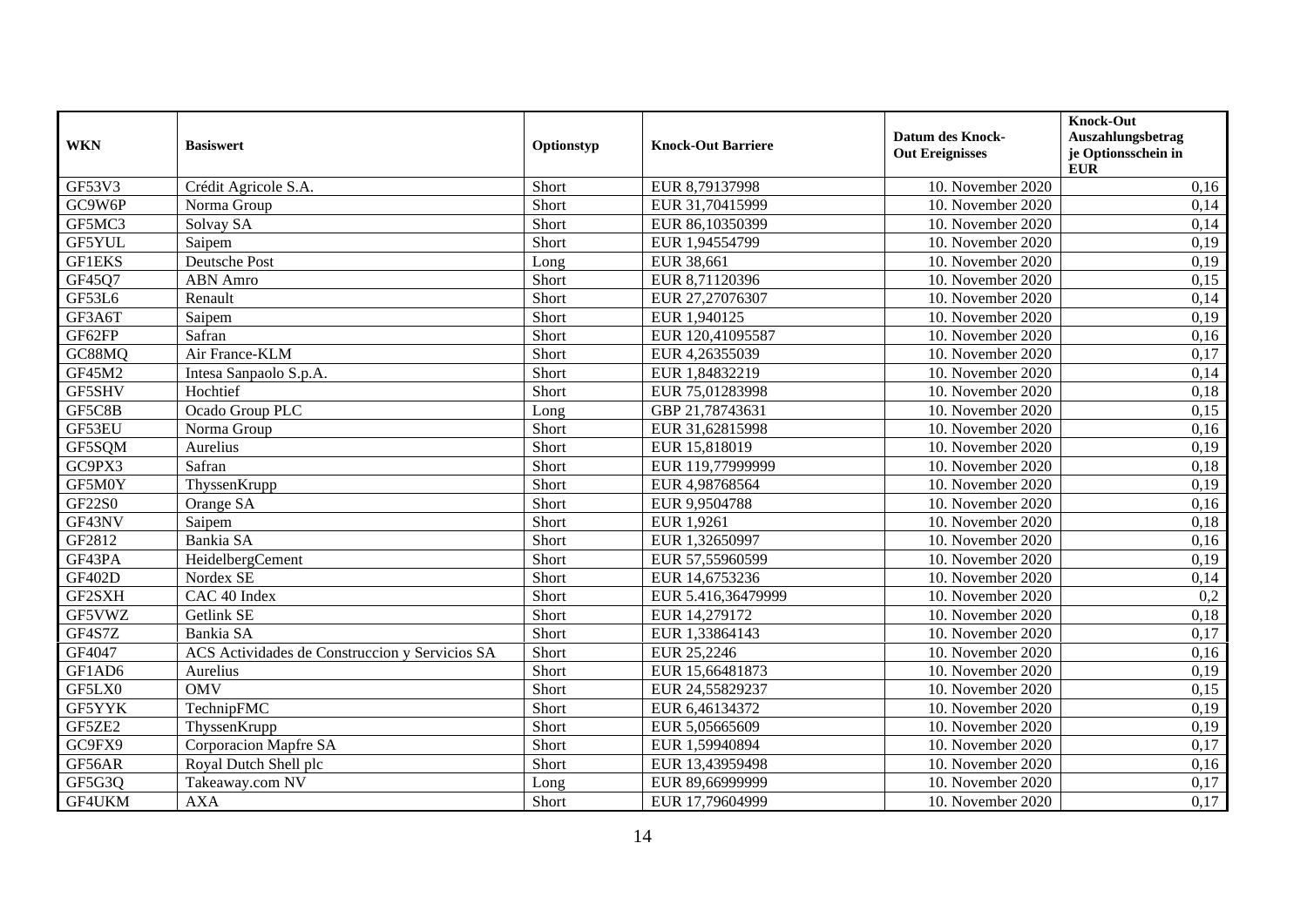| <b>WKN</b> | <b>Basiswert</b>                    | Optionstyp | <b>Knock-Out Barriere</b> | <b>Datum des Knock-</b><br><b>Out Ereignisses</b> | <b>Knock-Out</b><br>Auszahlungsbetrag<br>je Optionsschein in |
|------------|-------------------------------------|------------|---------------------------|---------------------------------------------------|--------------------------------------------------------------|
|            |                                     |            |                           |                                                   | <b>EUR</b>                                                   |
| GC6DV5     | <b>ENI</b>                          | Short      | EUR 7,59934               | 10. November 2020                                 | 0,2                                                          |
| GF00BA     | Telenet Group Holding NV            | Short      | EUR 33,99790764           | 10. November 2020                                 | 0,16                                                         |
| GF5055     | <b>NATIXIS</b>                      | Short      | EUR 2,35567646            | 10. November 2020                                 | 0,19                                                         |
| GF53WX     | Inditex                             | Short      | EUR 27,10191899           | 10. November 2020                                 | 0,16                                                         |
| GF62MD     | Société Générale                    | Short      | EUR 15,81944319           | 10. November 2020                                 | 0,18                                                         |
| GF4S5Q     | <b>ENI</b>                          | Short      | EUR 7,54843179            | 10. November 2020                                 | 0,15                                                         |
| GF4FM6     | Erste Group Bank AG                 | Short      | EUR 21,3241927            | 10. November 2020                                 | 0,19                                                         |
| GF5YYV     | <b>AXA</b>                          | Short      | EUR 17,73354679           | 10. November 2020                                 | 0,2                                                          |
| GF22RD     | Anheuser-Busch InBev                | Short      | EUR 54,23634              | 10. November 2020                                 | $\overline{0,19}$                                            |
| GF62L9     | Fraport                             | Short      | EUR 45,423                | 10. November 2020                                 | 0,19                                                         |
| GF62FM     | Safran                              | Short      | EUR 117,5652              | 10. November 2020                                 | 0,17                                                         |
| GF5ZDN     | Intesa Sanpaolo S.p.A.              | Short      | EUR 1,83713831            | 10. November 2020                                 | 0,14                                                         |
| GF5SNG     | Rheinmetall                         | Short      | EUR 74,38429254           | 10. November 2020                                 | 0,19                                                         |
| GF43FM     | ThyssenKrupp                        | Short      | EUR 4,94368749            | 10. November 2020                                 | 0,2                                                          |
| GF1M1L     | <b>EUROnext</b>                     | Long       | EUR 86,83959374           | 10. November 2020                                 | 0,16                                                         |
| GC6ZY9     | Swiss Life Holding AG               | Short      | CHF 375,88693999          | 10. November 2020                                 | 0,19                                                         |
| GF56B3     | Corporacion Mapfre SA               | Short      | EUR 1,55855999            | 10. November 2020                                 | 0,17                                                         |
| GF5ZBA     | Unicredit S.p.A.                    | Short      | EUR 8,05269598            | 10. November 2020                                 | 0,15                                                         |
| GF5JZK     | TechnipFMC                          | Short      | EUR 6,36539998            | 10. November 2020                                 | 0,19                                                         |
| GF4FM5     | Erste Group Bank AG                 | Short      | EUR 21,265776             | 10. November 2020                                 | 0,14                                                         |
| GC24H1     | Sartorius                           | Long       | EUR 357,154               | 10. November 2020                                 | 0,17                                                         |
| GF5JWH     | Renault                             | Short      | EUR 26,6628               | 10. November 2020                                 | 0,17                                                         |
| GF5M9Z     | <b>Associated British Foods PLC</b> | Short      | GBP 20,1705               | 10. November 2020                                 | 0,17                                                         |
| GF5YYU     | <b>AXA</b>                          | Short      | EUR 17,70923999           | 10. November 2020                                 | 0,16                                                         |
| GF4UV4     | Société Générale                    | Short      | EUR 16,15243519           | 10. November 2020                                 | 0,14                                                         |
| GF5YZ3     | Aurelius                            | Short      | EUR 15,55497618           | 10. November 2020                                 | 0,16                                                         |
| GF5YYJ     | TechnipFMC                          | Short      | EUR 6,25954775            | 10. November 2020                                 | 0,15                                                         |
| GF3VXE     | Volkswagen AG - Preferred           | Short      | EUR 145,16639999          | 10. November 2020                                 | 0,17                                                         |
| GF5M26     | HelloFresh SE                       | Long       | EUR 39,195                | 10. November 2020                                 | 0,14                                                         |
| GC74NE     | Takeaway.com NV                     | Long       | EUR 91,34014999           | 10. November 2020                                 | 0,18                                                         |
| GF5SJN     | Nokia                               | Short      | EUR 3,15179999            | 10. November 2020                                 | 0,19                                                         |
| GF53YD     | Whitbread PLC                       | Short      | GBP 27,52139              | 10. November 2020                                 | 0,16                                                         |
| GF67PT     | Planet Fitness Inc                  | Short      | USD 74,18318912           | 10. November 2020                                 | 0,001                                                        |
| GF53Y5     | <b>Barclays</b>                     | Short      | GBP 1,21551547            | 10. November 2020                                 | 0,001                                                        |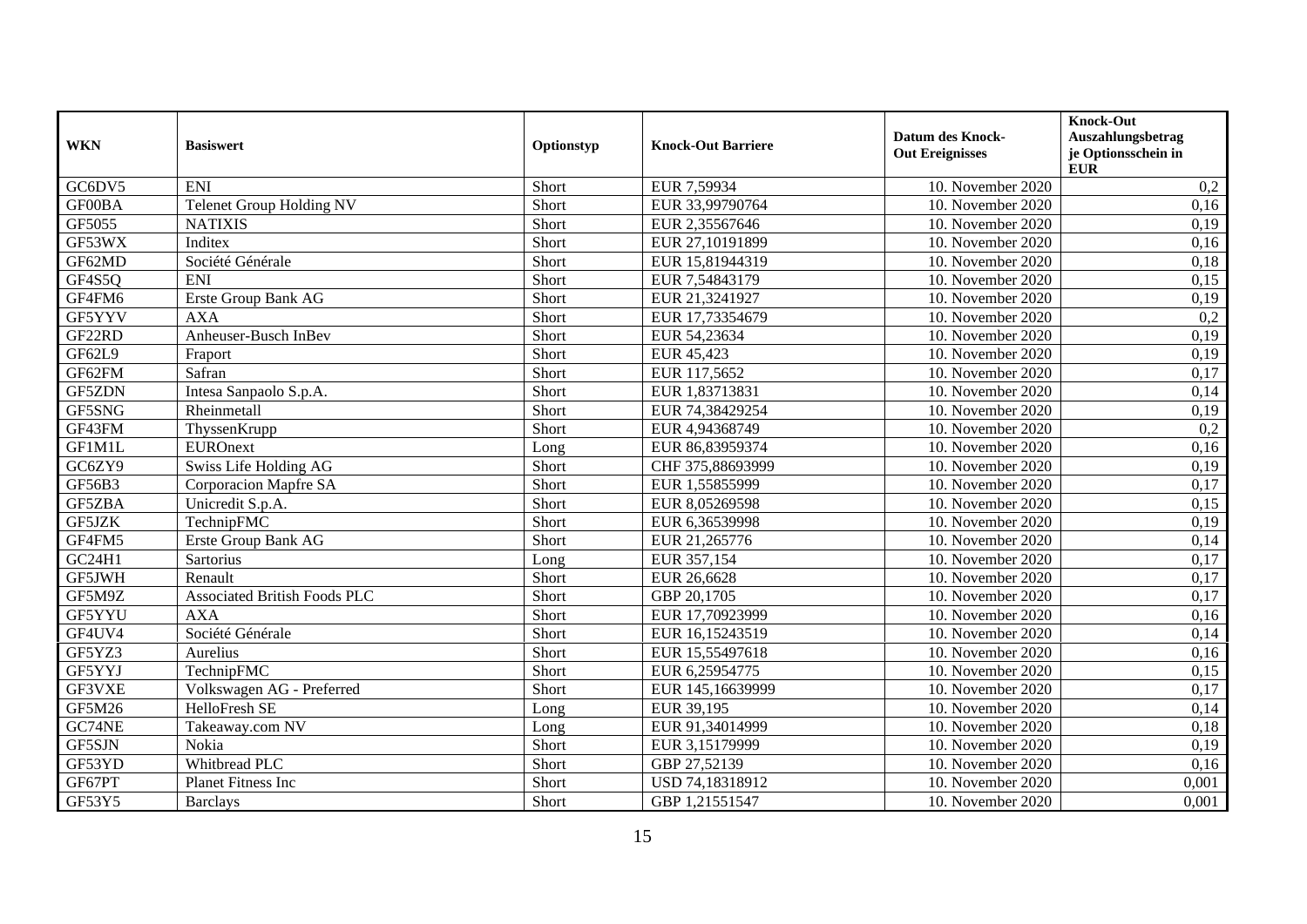| <b>WKN</b>    | <b>Basiswert</b>                   | Optionstyp | <b>Knock-Out Barriere</b> | <b>Datum des Knock-</b><br><b>Out Ereignisses</b> | Knock-Out<br>Auszahlungsbetrag<br>je Optionsschein in |
|---------------|------------------------------------|------------|---------------------------|---------------------------------------------------|-------------------------------------------------------|
| <b>GF1LYY</b> | Delivery Hero AG                   | Long       | EUR 103,68399999          | 10. November 2020                                 | <b>EUR</b><br>0,11                                    |
| GF5YWL        | <b>LincolnNational Corporation</b> | Short      | USD 39,4964677            | 10. November 2020                                 | 0,001                                                 |
| GF53SL        | Halliburton Co                     | Short      | USD 14,24194618           | 10. November 2020                                 | 0,2                                                   |
| GF5BW3        | Fresnillo                          | Long       | GBP 12,21297938           | 10. November 2020                                 | 0,001                                                 |
| GF4LDV        | Centrica                           | Short      | GBP 0,44451599            | 10. November 2020                                 | 0,11                                                  |
| GF53SK        | Halliburton Co                     | Short      | USD 14,10585994           | 10. November 2020                                 | 0,15                                                  |
| GF53Y4        | <b>Barclays</b>                    | Short      | GBP 1,20085021            | 10. November 2020                                 | 0,19                                                  |
| GF5SR2        | Booking Holdings Inc.              | Short      | USD 1982,95680364         | 10. November 2020                                 | 0,001                                                 |
| GF22PG        | Citigroup                          | Short      | USD 46,48501607           | 10. November 2020                                 | 0,09                                                  |
| GF67PU        | <b>Planet Fitness Inc</b>          | Short      | USD 74,6936889            | 10. November 2020                                 | 0,11                                                  |
| GF53NV        | <b>LincolnNational Corporation</b> | Short      | USD 38,54707777           | 10. November 2020                                 | 0,001                                                 |
| GF5YWK        | <b>LincolnNational Corporation</b> | Short      | USD 38,54707777           | 10. November 2020                                 | 0,001                                                 |
| GF4FLR        | <b>Flowserve Corporation</b>       | Short      | USD 32,26455326           | 10. November 2020                                 | 0,16                                                  |
| GF4LHR        | Diamondback Energy Inc             | Short      | USD 30,42707937           | 10. November 2020                                 | 0,05                                                  |
| GF5K7V        | <b>LincolnNational Corporation</b> | Short      | USD 37,61603296           | 10. November 2020                                 | 0,001                                                 |
| GF5MAT        | Centrica                           | Short      | GBP 0,41933419            | 10. November 2020                                 | 0,12                                                  |
| GF5K7W        | <b>LincolnNational Corporation</b> | Short      | USD 37,8748918            | 10. November 2020                                 | 0,001                                                 |
| GF4S4L        | Legal & General Group PLC          | Short      | GBP 2,1080366             | 10. November 2020                                 | 0,001                                                 |
| GF53TM        | <b>Planet Fitness Inc</b>          | Short      | USD 85,11428171           | 10. November 2020                                 | 0,14                                                  |
| GF4LHP        | Diamondback Energy Inc             | Short      | USD 28,41848338           | 10. November 2020                                 | 0,001                                                 |
| GF5K7X        | <b>LincolnNational Corporation</b> | Short      | USD 39,4964677            | 10. November 2020                                 | 0,001                                                 |
| GF5M5P        | <b>Standard Chartered</b>          | Short      | GBP 3,87340917            | 10. November 2020                                 | 0,001                                                 |
| GF53MR        | Delta Air Lines, Inc.              | Short      | USD 36,09170365           | 10. November 2020                                 | 0,16                                                  |
| GF5KFD        | <b>BIOGEN INC.</b>                 | Long       | USD 264,92075719          | 10. November 2020                                 | 0,18                                                  |
| GF5FJ4        | TechnipFMC                         | Short      | USD 6,8824483             | 10. November 2020                                 | 0,17                                                  |
| GF5M5Q        | <b>Standard Chartered</b>          | Short      | GBP 3,908833              | 10. November 2020                                 | 0,001                                                 |
| GF4LD5        | <b>EOG</b> Resources               | Short      | USD 39,72155037           | 10. November 2020                                 | 0,12                                                  |
| GF62BS        | Marks & Spencer                    | Short      | GBP 1,04108323            | 10. November 2020                                 | 0,001                                                 |
| GF62BT        | Marks & Spencer                    | Short      | GBP 1,05379735            | 10. November 2020                                 | 0,001                                                 |
| GF5YWJ        | <b>LincolnNational Corporation</b> | Short      | USD 37,8748918            | 10. November 2020                                 | 0,001                                                 |
| GF5BW2        | Fresnillo                          | Long       | GBP 12,32961519           | 10. November 2020                                 | 0,001                                                 |
| GF43R1        | Fifth Third Bancorp                | Short      | USD 26,91648421           | 10. November 2020                                 | 0,2                                                   |
| GF5FJ3        | TechnipFMC                         | Short      | USD 6,80734094            | 10. November 2020                                 | 0,15                                                  |
| GF5YWH        | <b>LincolnNational Corporation</b> | Short      | USD 37,61603296           | 10. November 2020                                 | 0,001                                                 |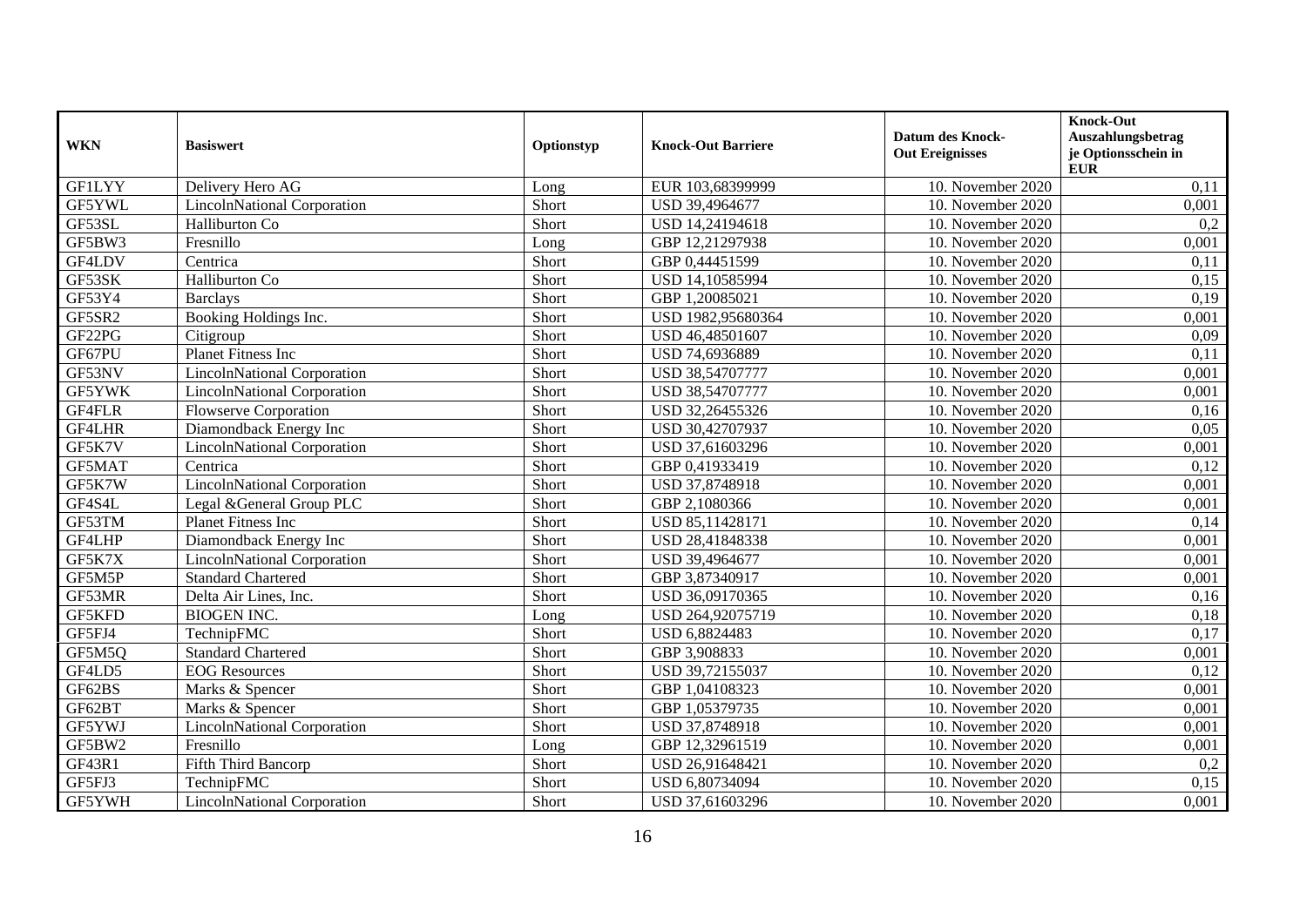| <b>WKN</b>    | <b>Basiswert</b>                | Optionstyp | <b>Knock-Out Barriere</b> | <b>Datum des Knock-</b><br><b>Out Ereignisses</b> | <b>Knock-Out</b><br>Auszahlungsbetrag<br>je Optionsschein in<br><b>EUR</b> |
|---------------|---------------------------------|------------|---------------------------|---------------------------------------------------|----------------------------------------------------------------------------|
| GF5T19        | <b>BIOGEN INC.</b>              | Long       | USD 263,36054121          | 10. November 2020                                 | 0,001                                                                      |
| GF5VJJ        | Walgreens BootsAlliance, Inc.   | Short      | USD 40,38554388           | 10. November 2020                                 | 0,19                                                                       |
| GF5KFE        | <b>BIOGEN INC.</b>              | Long       | USD 254,34024131          | 10. November 2020                                 | 0,001                                                                      |
| GC9JM9        | <b>Fleetcor Technologies</b>    | Short      | USD 266,19651134          | 10. November 2020                                 | 0,19                                                                       |
| GF62CK        | <b>M&amp;T</b> Bank Corporation | Short      | USD 110,12288769          | 10. November 2020                                 | 0,001                                                                      |
| GF62BU        | Marks & Spencer                 | Short      | GBP 1,05098481            | 10. November 2020                                 | 0,001                                                                      |
| GF5K1Q        | <b>Sysco Corporation</b>        | Short      | USD 72,09394252           | 10. November 2020                                 | 0,14                                                                       |
| GF5KBP        | M&T Bank Corporation            | Short      | USD 114,83768978          | 10. November 2020                                 | 0,001                                                                      |
| GF4S7Y        | Bankia SA                       | Short      | EUR 1,27499999            | 10. November 2020                                 | 0,15                                                                       |
| GF5VQ4        | Easyjet                         | Short      | GBP 6,3595225             | 10. November 2020                                 | 0,001                                                                      |
| GF5FJ5        | TechnipFMC                      | Short      | USD 7,2558938             | 10. November 2020                                 | 0,18                                                                       |
| GF5SR1        | Booking Holdings Inc.           | Short      | USD 1969,40413266         | 10. November 2020                                 | 0,001                                                                      |
| <b>GF494G</b> | <b>HollyFrontier Corp</b>       | Short      | USD 20,36844548           | 10. November 2020                                 | 0,001                                                                      |
| GF62CJ        | <b>M&amp;T</b> Bank Corporation | Short      | USD 109,37024434          | 10. November 2020                                 | 0,001                                                                      |
| GF5004        | Diamondback Energy Inc          | Short      | USD 29,93383611           | 10. November 2020                                 | 0,16                                                                       |
| GF3CP1        | Wells Fargo & Company           | Short      | USD 24,35687935           | 10. November 2020                                 | 0,18                                                                       |
| GF62CM        | <b>M&amp;T Bank Corporation</b> | Short      | USD 114,83768978          | 10. November 2020                                 | 0,001                                                                      |
| GF3CNZ        | Wells Fargo & Company           | Short      | USD 23,71608862           | 10. November 2020                                 | 0,19                                                                       |
| GF53YC        | Whitbread PLC                   | Short      | GBP 26,21706109           | 10. November 2020                                 | 0,09                                                                       |
| GF5KBM        | M&T Bank Corporation            | Short      | USD 110,12288769          | 10. November 2020                                 | 0,001                                                                      |
| GC767W        | Wells Fargo & Company           | Short      | USD 24,65989799           | 10. November 2020                                 | 0,17                                                                       |
| GF5K1R        | <b>Sysco Corporation</b>        | Short      | USD 74,15200029           | 10. November 2020                                 | 0,17                                                                       |
| GF1TPH        | Pfizer                          | Short      | USD 40,96852065           | 10. November 2020                                 | 0,15                                                                       |
| GF5K9E        | Meggitt PLC                     | Short      | GBP 3,29323875            | 10. November 2020                                 | 0,001                                                                      |
| GF53JJ        | Easyjet                         | Short      | GBP 6,10814963            | 10. November 2020                                 | 0,001                                                                      |
| GF5SDY        | Rolls-Royce                     | Short      | GBP 0,90760017            | 10. November 2020                                 | 0,001                                                                      |
| GF00AE        | Meggitt PLC                     | Short      | GBP 3,31896231            | 10. November 2020                                 | 0,001                                                                      |
| GF4CBF        | Concho Resources Inc.           | Short      | USD 48,69278543           | 10. November 2020                                 | 0,15                                                                       |
| GF62CL        | M&T Bank Corporation            | Short      | USD 112,07729754          | 10. November 2020                                 | 0,001                                                                      |
| GC767U        | Wells Fargo & Company           | Short      | USD 24,00571887           | 10. November 2020                                 | 0,14                                                                       |
| GF5K9D        | Meggitt PLC                     | Short      | GBP 3,23054041            | 10. November 2020                                 | 0,001                                                                      |
| GF5T1Y        | Meggitt PLC                     | Short      | GBP 3,20587554            | 10. November 2020                                 | 0,001                                                                      |
| GF62BL        | Rolls-Royce                     | Short      | GBP 0,86489111            | 10. November 2020                                 | 0,001                                                                      |
| GF494F        | HollyFrontier Corp              | Short      | USD 19,87884227           | 10. November 2020                                 | 0,001                                                                      |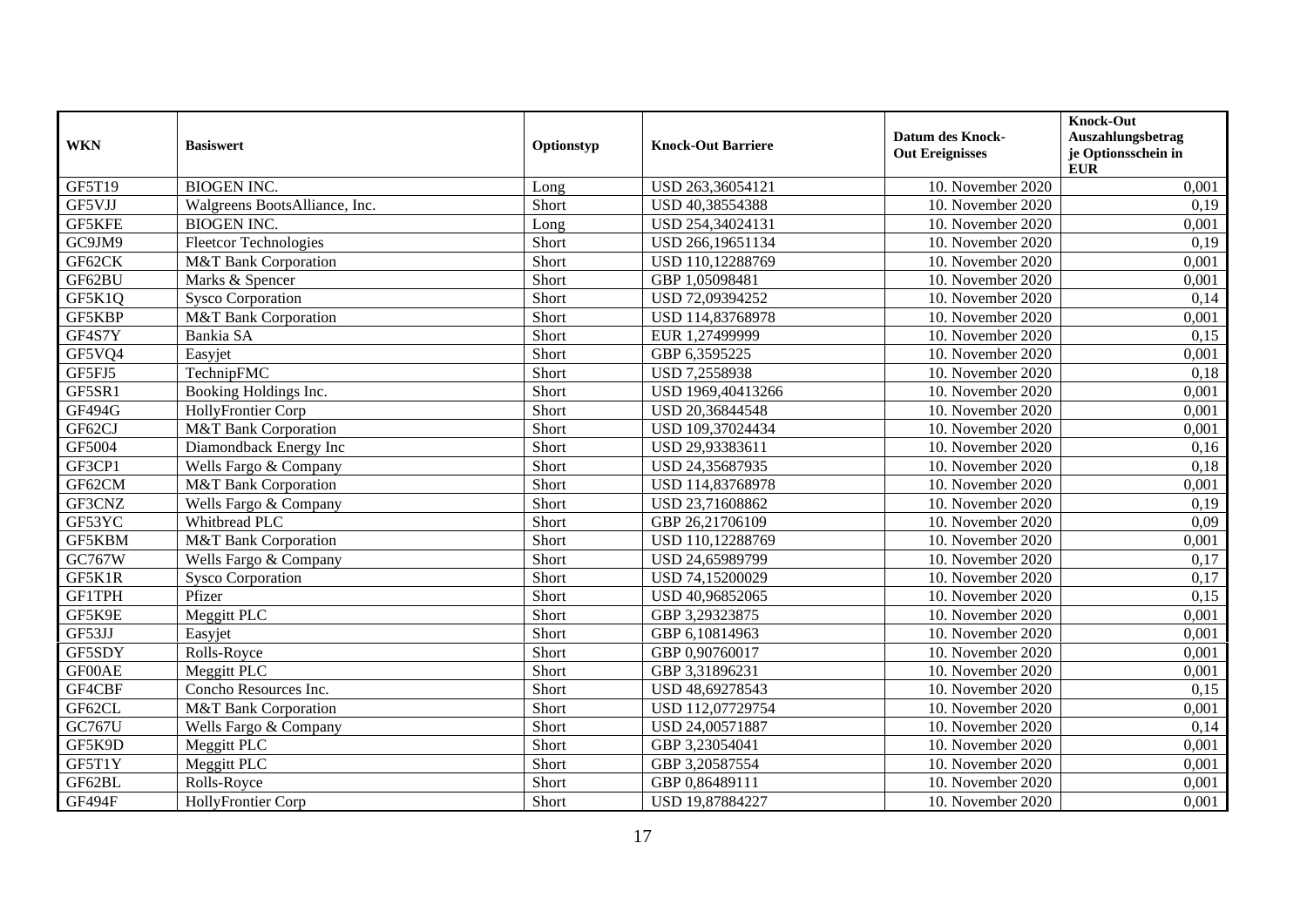| <b>WKN</b>    | <b>Basiswert</b>                         | Optionstyp | <b>Knock-Out Barriere</b> | <b>Datum des Knock-</b><br><b>Out Ereignisses</b> | Knock-Out<br>Auszahlungsbetrag<br>je Optionsschein in<br><b>EUR</b> |
|---------------|------------------------------------------|------------|---------------------------|---------------------------------------------------|---------------------------------------------------------------------|
| GF3CL7        | <b>Bank of America Corp</b>              | Short      | USD 27,02490813           | 10. November 2020                                 | 0,07                                                                |
| GF4UK8        | Hess Corp.                               | Short      | USD 44,15059335           | 10. November 2020                                 | 0,18                                                                |
| GF4CHE        | <b>Bank of America Corp</b>              | Short      | USD 26,84020428           | 10. November 2020                                 | 0,18                                                                |
| GF5VQ3        | Easyjet                                  | Short      | GBP 5,997941              | 10. November 2020                                 | 0,001                                                               |
| GF2PZD        | Marks & Spencer                          | Short      | GBP 1,05379735            | 10. November 2020                                 | 0,001                                                               |
| GF5SKX        | COCA-COLA HBC AG-CDI                     | Short      | GBP 20,07218899           | 10. November 2020                                 | 0,18                                                                |
| GF2F0K        | HollyFrontier Corp                       | Short      | USD 21,12089357           | 10. November 2020                                 | 0,13                                                                |
| GF62BM        | Rolls-Royce                              | Short      | GBP 0,87405827            | 10. November 2020                                 | 0,001                                                               |
| GF62BN        | Rolls-Royce                              | Short      | GBP 0,90760017            | 10. November 2020                                 | 0,001                                                               |
| GF562B        | <b>ITV</b>                               | Short      | GBP 0,85122462            | 10. November 2020                                 | 0,09                                                                |
| GF5C5A        | General Electric                         | Short      | USD 8,75687614            | 10. November 2020                                 | 0,15                                                                |
| <b>GF5KBN</b> | <b>M&amp;T Bank Corporation</b>          | Short      | USD 112,07729754          | 10. November 2020                                 | 0,001                                                               |
| GF5YTS        | <b>Alliance Data Systems Corporation</b> | Short      | USD 67,39338809           | 10. November 2020                                 | 0,06                                                                |
| GF5G2N        | <b>ING</b> Groep                         | Short      | EUR 7,0772806             | 10. November 2020                                 | 0,17                                                                |
| GF5SN5        | Marks & Spencer                          | Short      | GBP 1,05098481            | 10. November 2020                                 | 0,001                                                               |
| GF5YYH        | TechnipFMC                               | Short      | EUR 6,11999999            | 10. November 2020                                 | 0,16                                                                |
| GF5G6K        | Hess Corp.                               | Short      | USD 43,60892781           | 10. November 2020                                 | 0,18                                                                |
| GF5K8R        | People's United Financial Inc            | Short      | USD 12,4693135            | 10. November 2020                                 | 0,15                                                                |
| GF5K8Q        | People's United Financial Inc            | Short      | USD 12,16596217           | 10. November 2020                                 | 0,001                                                               |
| GF4CHD        | <b>Bank of America Corp</b>              | Short      | USD 26,84020428           | 10. November 2020                                 | 0,05                                                                |
| GF4P3T        | Phillips 66                              | Short      | USD 55,29650405           | 10. November 2020                                 | 0,07                                                                |
| GF5G2M        | <b>ING</b> Groep                         | Short      | EUR 7,06757999            | 10. November 2020                                 | 0,14                                                                |
| <b>GF494E</b> | HollyFrontier Corp                       | Short      | USD 19,53219397           | 10. November 2020                                 | 0,001                                                               |
| GF5YTU        | <b>Alliance Data Systems Corporation</b> | Short      | USD 68,84028831           | 10. November 2020                                 | 0,19                                                                |
| GF4XFJ        | JP Morgan Chase                          | Short      | USD 112,06034312          | 10. November 2020                                 | 0,1                                                                 |
| GF5K8P        | People's United Financial Inc            | Short      | USD 12,0497126            | 10. November 2020                                 | 0,001                                                               |
| GF5W1L        | Meggitt PLC                              | Short      | GBP 3,23054041            | 10. November 2020                                 | 0,001                                                               |
| GF5SN4        | Marks & Spencer                          | Short      | GBP 1,04108323            | 10. November 2020                                 | 0,001                                                               |
| <b>GF494D</b> | HollyFrontier Corp                       | Short      | USD 19,3986997            | 10. November 2020                                 | 0,001                                                               |
| GF4P3S        | Phillips 66                              | Short      | USD 54,69305984           | 10. November 2020                                 | 0,01                                                                |
| GF2PZ4        | PVH Corp.                                | Short      | USD 72,00761118           | 10. November 2020                                 | 0,16                                                                |
| GB9KXR        | Ocado Group PLC                          | Long       | GBP 23,54696339           | 10. November 2020                                 | 0,11                                                                |
| GF5K68        | <b>American Express</b>                  | Short      | USD 119,49234807          | 10. November 2020                                 | 0,19                                                                |
| GF45NY        | Ocado Group PLC                          | Long       | GBP 24,28275359           | 10. November 2020                                 | 0,001                                                               |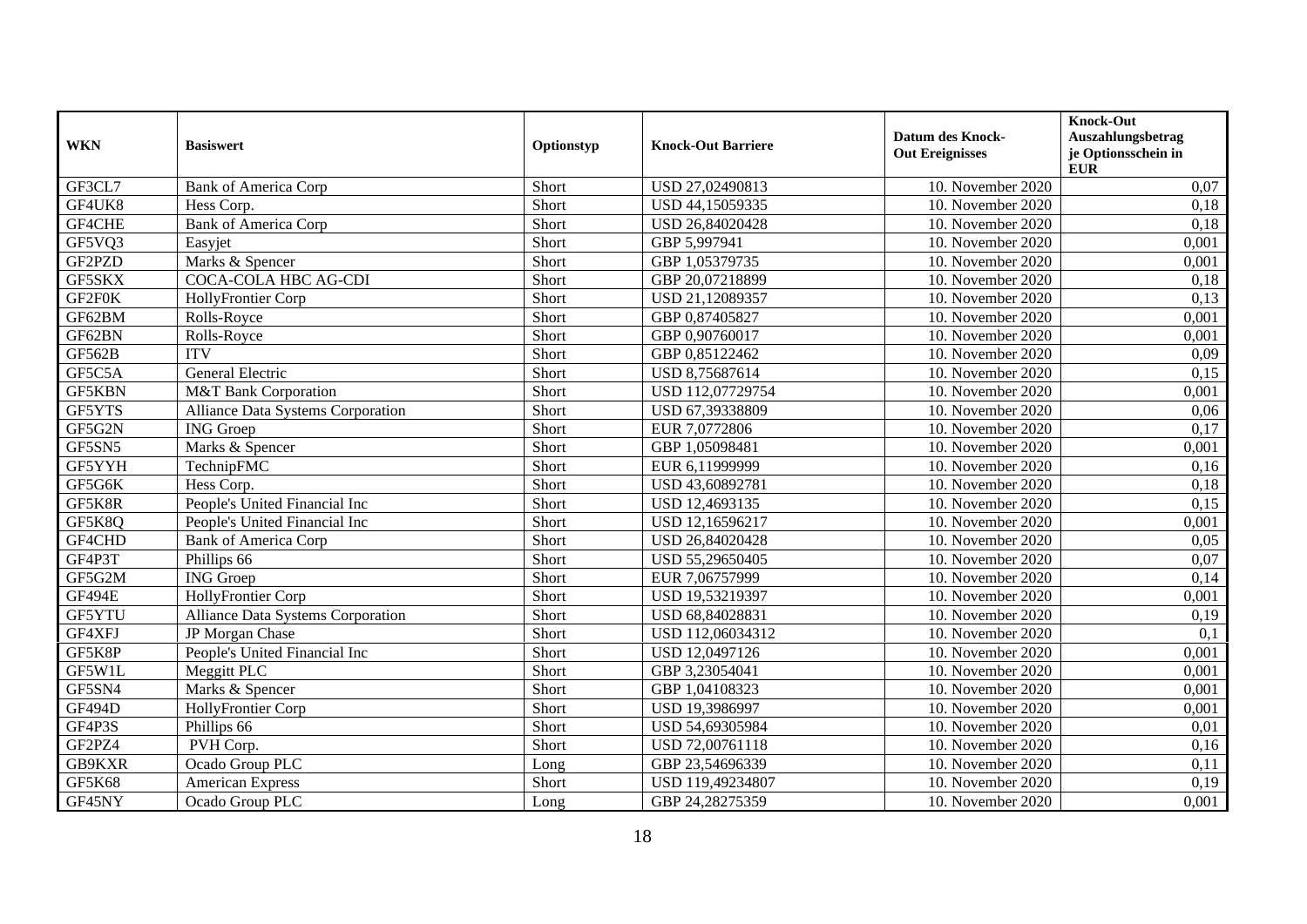| <b>WKN</b> | <b>Basiswert</b>                  | Optionstyp | <b>Knock-Out Barriere</b> | <b>Datum des Knock-</b><br><b>Out Ereignisses</b> | <b>Knock-Out</b><br>Auszahlungsbetrag<br>je Optionsschein in<br><b>EUR</b> |
|------------|-----------------------------------|------------|---------------------------|---------------------------------------------------|----------------------------------------------------------------------------|
| GF5C8A     | Ocado Group PLC                   | Long       | GBP 24,28275359           | 10. November 2020                                 | 0,001                                                                      |
| GF5054     | <b>NATIXIS</b>                    | Short      | EUR 2,30315999            | 10. November 2020                                 | 0,2                                                                        |
| GF5KBL     | <b>M&amp;T</b> Bank Corporation   | Short      | USD 109,37024434          | 10. November 2020                                 | 0,001                                                                      |
| GF5YTT     | Alliance Data Systems Corporation | Short      | USD 68,0435655            | 10. November 2020                                 | 0,12                                                                       |
| GF4CBA     | Unum Group                        | Short      | USD 21,02524164           | 10. November 2020                                 | 0,16                                                                       |
| GF4XFH     | JP Morgan Chase                   | Short      | USD 111,44721516          | 10. November 2020                                 | 0,001                                                                      |
| GF5Z9X     | <b>ING</b> Groep                  | Short      | EUR 7,0772806             | 10. November 2020                                 | 0,15                                                                       |
| GF6858     | Alliance Data Systems Corporation | Short      | USD 64,7764207            | 10. November 2020                                 | 0,001                                                                      |
| GF5T0B     | Unicredit S.p.A.                  | Short      | EUR 7,91879399            | 10. November 2020                                 | 0,19                                                                       |
| GF45VH     | <b>ING</b> Groep                  | Short      | EUR 7,10222499            | 10. November 2020                                 | 0,2                                                                        |
| GF5SPU     | Alliance Data Systems Corporation | Short      | USD 65,76676975           | 10. November 2020                                 | 0,001                                                                      |
| GF4XFG     | JP Morgan Chase                   | Short      | USD 111,44721516          | 10. November 2020                                 | 0,001                                                                      |
| GF5LWZ     | <b>OMV</b>                        | Short      | EUR 24,0108               | 10. November 2020                                 | 0,16                                                                       |
| GF4UP0     | Aegon                             | Short      | EUR 2,7945504             | 10. November 2020                                 | 0,18                                                                       |
| GF5C1B     | <b>Citizens Financial Group</b>   | Short      | USD 30,59407904           | 10. November 2020                                 | 0,001                                                                      |
| GF5C0N     | National Oilwell Varco Inc.       | Short      | USD 10,96562601           | 10. November 2020                                 | 0,16                                                                       |
| GF3CEN     | Darden Restaurants                | Short      | USD 118,42789182          | 10. November 2020                                 | 0,15                                                                       |
| GF5KBA     | <b>Unum Group</b>                 | Short      | USD 20,58604532           | 10. November 2020                                 | 0,16                                                                       |
| GF5K8H     | KeyCorp                           | Short      | USD 14,72615023           | 10. November 2020                                 | 0,14                                                                       |
| GF5K8J     | KeyCorp                           | Short      | USD 14,8682207            | 10. November 2020                                 | 0,17                                                                       |
| GF5YYA     | Comerica Incorporated             | Short      | USD 50,85679913           | 10. November 2020                                 | 0,001                                                                      |
| GF11GW     | ADYEN N.V.                        | Long       | EUR 1548,14519999         | 10. November 2020                                 | 0,18                                                                       |
| GF53VF     | Tripadvisor Inc.                  | Short      | USD 22,95073961           | 10. November 2020                                 | 0,18                                                                       |
| GF53P1     | National Oilwell Varco Inc.       | Short      | USD 11,40093066           | 10. November 2020                                 | 0,19                                                                       |
| GF2HQY     | <b>BASF</b>                       | Short      | EUR 56,922622             | 10. November 2020                                 | 0,15                                                                       |
| GF5SPT     | Alliance Data Systems Corporation | Short      | USD 65,22218677           | 10. November 2020                                 | 0,001                                                                      |
| GF5YY8     | Comerica Incorporated             | Short      | USD 53,71941094           | 10. November 2020                                 | 0,18                                                                       |
| GF4XAB     | Valero Energy Corporation         | Short      | USD 43,18585144           | 10. November 2020                                 | 0,001                                                                      |
| GF5C1C     | <b>Citizens Financial Group</b>   | Short      | USD 30,80461556           | 10. November 2020                                 | 0,001                                                                      |
| GF5VKH     | Expedia Group, Inc.               | Short      | USD 123,30978061          | 10. November 2020                                 | 0,12                                                                       |
| GF2F4S     | Tripadvisor Inc.                  | Short      | USD 23,74994131           | 10. November 2020                                 | 0,17                                                                       |
| GF5JWA     | Lamb Weston Holdings Inc          | Short      | USD 81,53900928           | 10. November 2020                                 | 0,14                                                                       |
| GF5VXN     | iRobot Corporation                | Long       | USD 77,01405187           | 10. November 2020                                 | 0,001                                                                      |
| GF48X6     | <b>Citizens Financial Group</b>   | Short      | USD 31,35132153           | 10. November 2020                                 | 0,12                                                                       |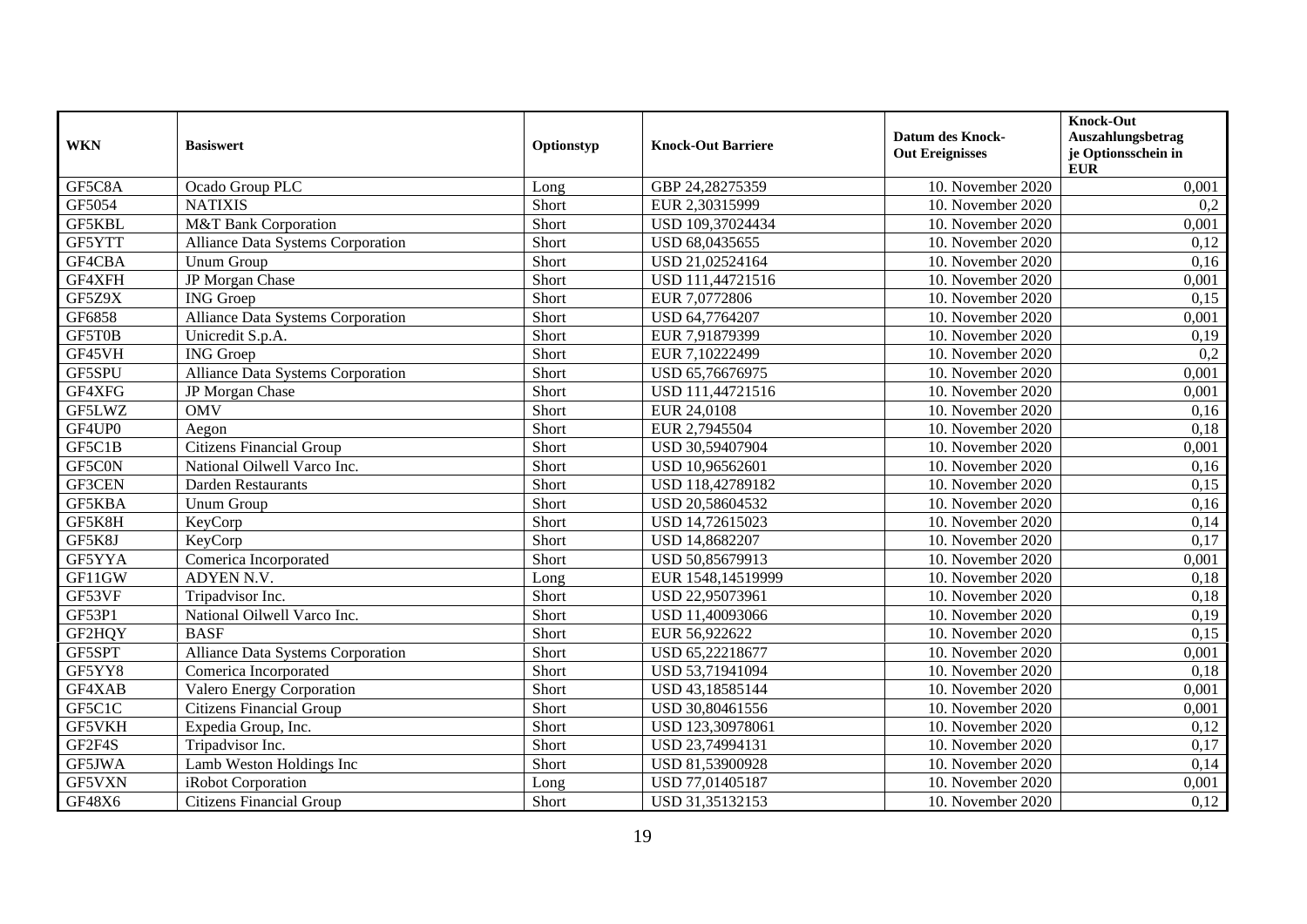| <b>WKN</b>    | <b>Basiswert</b>                  | Optionstyp | <b>Knock-Out Barriere</b> | <b>Datum des Knock-</b><br><b>Out Ereignisses</b> | <b>Knock-Out</b><br>Auszahlungsbetrag<br>je Optionsschein in<br><b>EUR</b> |
|---------------|-----------------------------------|------------|---------------------------|---------------------------------------------------|----------------------------------------------------------------------------|
| GF5SGA        | Leonardo S.p.A.                   | Short      | EUR 5,16256259            | 10. November 2020                                 | 0,15                                                                       |
| GF4P3L        | <b>Valero Energy Corporation</b>  | Short      | USD 42,4327743            | 10. November 2020                                 | 0,001                                                                      |
| <b>GF507R</b> | Devon Energy                      | Short      | USD 11,32610768           | 10. November 2020                                 | 0,14                                                                       |
| GF5SPS        | Alliance Data Systems Corporation | Short      | USD 63,50629481           | 10. November 2020                                 | 0,18                                                                       |
| GC9FWT        | Chevron                           | Short      | USD 81,5987324            | 10. November 2020                                 | 0,14                                                                       |
| GF5VKG        | Expedia Group, Inc.               | Short      | USD 117,2598402           | 10. November 2020                                 | 0,001                                                                      |
| GF5JX0        | <b>Southwest Airlines</b>         | Short      | USD 49,1395656            | 10. November 2020                                 | 0,2                                                                        |
| GF4P3K        | <b>Valero Energy Corporation</b>  | Short      | USD 42,14276424           | 10. November 2020                                 | 0,001                                                                      |
| GF3QWE        | Expedia Group, Inc.               | Short      | USD 128,79612865          | 10. November 2020                                 | 0,2                                                                        |
| GF5K0Y        | Apache Corp                       | Short      | USD 9,48817731            | 10. November 2020                                 | 0,08                                                                       |
| GF5JWZ        | <b>Southwest Airlines</b>         | Short      | USD 48,40957085           | 10. November 2020                                 | 0,18                                                                       |
| GF5JWY        | <b>Southwest Airlines</b>         | Short      | USD 47,81565364           | 10. November 2020                                 | 0,16                                                                       |
| GF45Q6        | <b>ABN</b> Amro                   | Short      | EUR 8,51699999            | 10. November 2020                                 | 0,17                                                                       |
| GF5K0X        | Apache Corp                       | Short      | USD 9,23855846            | 10. November 2020                                 | 0,19                                                                       |
| GF5VXF        | Textron Inc                       | Short      | USD 42,03084076           | 10. November 2020                                 | 0,19                                                                       |
| GF0TQ3        | <b>Walt Disney</b>                | Short      | USD 144,72682516          | 10. November 2020                                 | 0,17                                                                       |
| GF5BUW        | Kohl's Corporation                | Short      | USD 24,37053288           | 10. November 2020                                 | 0,001                                                                      |
| GF1QGX        | American Airlines Group Inc.      | Short      | USD 12,34116654           | 10. November 2020                                 | 0,18                                                                       |
| GF629U        | S&P 500(r) Index                  | Short      | USD 3.650,89482356        | 9. November 2020                                  | 0,16                                                                       |
| GF6ADA        | <b>MasterCard</b>                 | Short      | USD 323,0492              | 9. November 2020                                  | 0,04                                                                       |
| GF6APY        | National Oilwell Varco Inc.       | Short      | <b>USD 9,225</b>          | 9. November 2020                                  | 0,001                                                                      |
| GF6AHL        | <b>Tractor Supply Company</b>     | Long       | <b>USD 137,641</b>        | 9. November 2020                                  | 0,001                                                                      |
| GF6APX        | National Oilwell Varco Inc.       | Short      | <b>USD 9,1926</b>         | 9. November 2020                                  | 0,001                                                                      |
| GF6APW        | National Oilwell Varco Inc.       | Short      | <b>USD 9,18</b>           | 9. November 2020                                  | 0,001                                                                      |
| GF6AM1        | Teladoc Health Inc                | Long       | <b>USD 202,0172</b>       | 9. November 2020                                  | 0,001                                                                      |
| GF6AK2        | Whirlpool Corp                    | Long       | USD 197,324904            | 9. November 2020                                  | 0,001                                                                      |
| GF6AD9        | <b>MasterCard</b>                 | Short      | USD 323,0492              | 9. November 2020                                  | 0.01                                                                       |
| GF6AHM        | <b>Tractor Supply Company</b>     | Long       | USD 137,44437             | 9. November 2020                                  | 0,001                                                                      |
| GF6ADW        | Coty Inc                          | Short      | <b>USD 4,1616</b>         | 9. November 2020                                  | 0,001                                                                      |
| GF6AEG        | Thermo Fisher Scientific, Inc.    | Long       | <b>USD 517,1068</b>       | 9. November 2020                                  | 0,001                                                                      |
| GF6AEH        | Thermo Fisher Scientific, Inc.    | Long       | USD 516,368076            | 9. November 2020                                  | 0,001                                                                      |
| GF6ADY        | Coty Inc                          | Short      | <b>USD 4,182</b>          | 9. November 2020                                  | 0,001                                                                      |
| GF6ADX        | Coty Inc                          | Short      | USD 4,167312              | 9. November 2020                                  | 0,001                                                                      |
| GF6AD6        | MasterCard                        | Short      | USD 319,9128              | 9. November 2020                                  | 0,001                                                                      |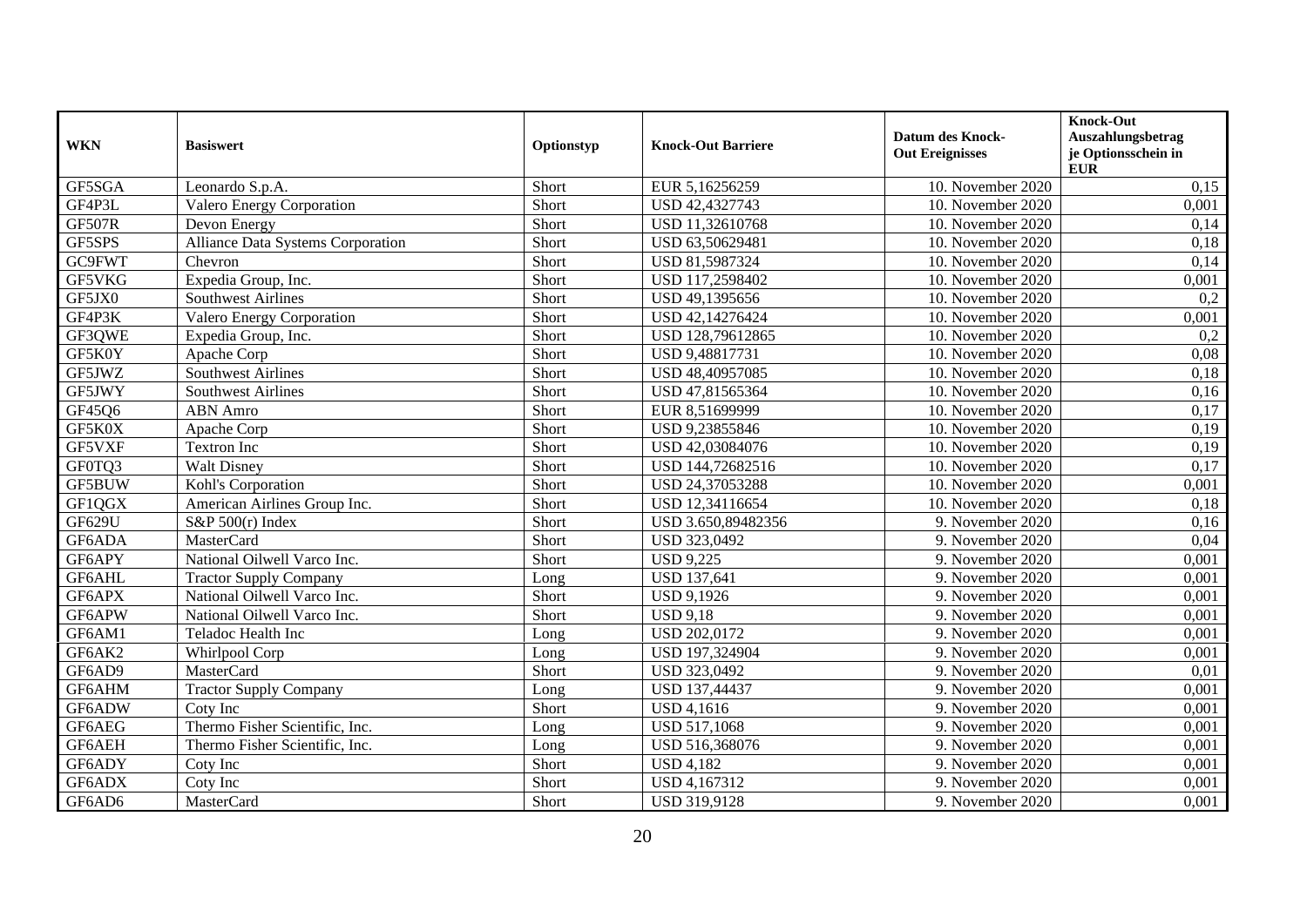| <b>WKN</b>    | <b>Basiswert</b>              | Optionstyp | <b>Knock-Out Barriere</b> | <b>Datum des Knock-</b><br><b>Out Ereignisses</b> | <b>Knock-Out</b><br>Auszahlungsbetrag<br>je Optionsschein in<br><b>EUR</b> |
|---------------|-------------------------------|------------|---------------------------|---------------------------------------------------|----------------------------------------------------------------------------|
| GF6AD8        | MasterCard                    | Short      | USD 320,351896            | 9. November 2020                                  | 0,001                                                                      |
| GF6AD7        | <b>MasterCard</b>             | Short      | USD 320,351896            | 9. November 2020                                  | 0,001                                                                      |
| GF6AD5        | MasterCard                    | Short      | USD 319,9128              | 9. November 2020                                  | 0,001                                                                      |
| GF6AAT        | Snap Inc                      | Long       | <b>USD 44,4724</b>        | 9. November 2020                                  | 0,001                                                                      |
| GF6AAU        | Snap Inc                      | Long       | USD 44,408868             | 9. November 2020                                  | 0,001                                                                      |
| GF6A9G        | F5 Networks, Inc.             | Short      | USD 147,2574              | 9. November 2020                                  | 0,001                                                                      |
| GF6A9H        | F5 Networks, Inc.             | Short      | USD 147,459518            | 9. November 2020                                  | 0,001                                                                      |
| GF6A9P        | Square                        | Long       | USD 193,841088            | 9. November 2020                                  | 0,11                                                                       |
| GF6A73        | <b>IDEXX</b> Laboratories Inc | Long       | USD 467,86866             | 9. November 2020                                  | 0,001                                                                      |
| GF6A6B        | Lyft, Inc.                    | Short      | USD 31,6304               | 9. November 2020                                  | 0,001                                                                      |
| GF6A72        | <b>IDEXX</b> Laboratories Inc | Long       | <b>USD 468,538</b>        | 9. November 2020                                  | 0,001                                                                      |
| GF6A6R        | HubSpot Inc                   | Long       | <b>USD 372,449</b>        | 9. November 2020                                  | 0,001                                                                      |
| GF6A6T        | HubSpot Inc                   | Long       | USD 370,54875             | 9. November 2020                                  | 0,001                                                                      |
| GF6A6S        | HubSpot Inc                   | Long       | USD 371,91693             | 9. November 2020                                  | 0,001                                                                      |
| GF6A6D        | The Trade Desk, Inc.          | Long       | USD 802,9532              | 9. November 2020                                  | 0,001                                                                      |
| GF6A6A        | Lyft, Inc.                    | Short      | <b>USD 30,959</b>         | 9. November 2020                                  | 0,001                                                                      |
| GF6A6E        | The Trade Desk, Inc.          | Long       | USD 801,806124            | 9. November 2020                                  | 0,1                                                                        |
| GF6A67        | Lyft, Inc.                    | Short      | USD 30,478576             | 9. November 2020                                  | 0,001                                                                      |
| <b>GF6A68</b> | Lyft, Inc.                    | Short      | <b>USD 30,586</b>         | 9. November 2020                                  | 0,001                                                                      |
| GF6A69        | Lyft, Inc.                    | Short      | <b>USD 30,7352</b>        | 9. November 2020                                  | 0,001                                                                      |
| <b>GF6A66</b> | Lyft, Inc.                    | Short      | <b>USD 30,4368</b>        | 9. November 2020                                  | 0,001                                                                      |
| GF5YXR        | S&P $500(r)$ Index            | Short      | USD 3.650,89482356        | 9. November 2020                                  | 0,12                                                                       |
| GF4P4R        | Ralph Lauren Corporation      | Short      | USD 78,37482305           | 9. November 2020                                  | 0,02                                                                       |
| GF4P4S        | Ralph Lauren Corporation      | Short      | USD 79,13094383           | 9. November 2020                                  | 0,14                                                                       |
| GF4CK7        | ResMed Inc.                   | Short      | USD 225,03336873          | 9. November 2020                                  | 0,2                                                                        |
| GF3QMP        | Ralph Lauren Corporation      | Short      | USD 81,10402892           | 9. November 2020                                  | 0,13                                                                       |
| <b>GC758L</b> | Coca Cola                     | Short      | USD 53,78381827           | 9. November 2020                                  | 0,19                                                                       |
| <b>GC05A8</b> | Beyond Meat, Inc.             | Long       | USD 138,60149599          | 9. November 2020                                  | 0,2                                                                        |
| <b>GFOPNC</b> | <b>Bank of America Corp</b>   | Short      | USD 26,56419336           | 9. November 2020                                  | 0,16                                                                       |
| GF0TF7        | Chubb Limited                 | Short      | USD 148,27707014          | 9. November 2020                                  | 0,16                                                                       |
| GF5JW8        | Lamb Weston Holdings Inc      | Short      | USD 77,78646624           | 9. November 2020                                  | 0,16                                                                       |
| GF283Q        | Devon Energy                  | Short      | USD 10,51648906           | 9. November 2020                                  | 0,17                                                                       |
| GF5MCZ        | <b>Prudential Financial</b>   | Short      | USD 72,99897412           | 9. November 2020                                  | 0,16                                                                       |
| GF53Q4        | Teladoc Health Inc            | Long       | USD 190,13697249          | 9. November 2020                                  | 0,19                                                                       |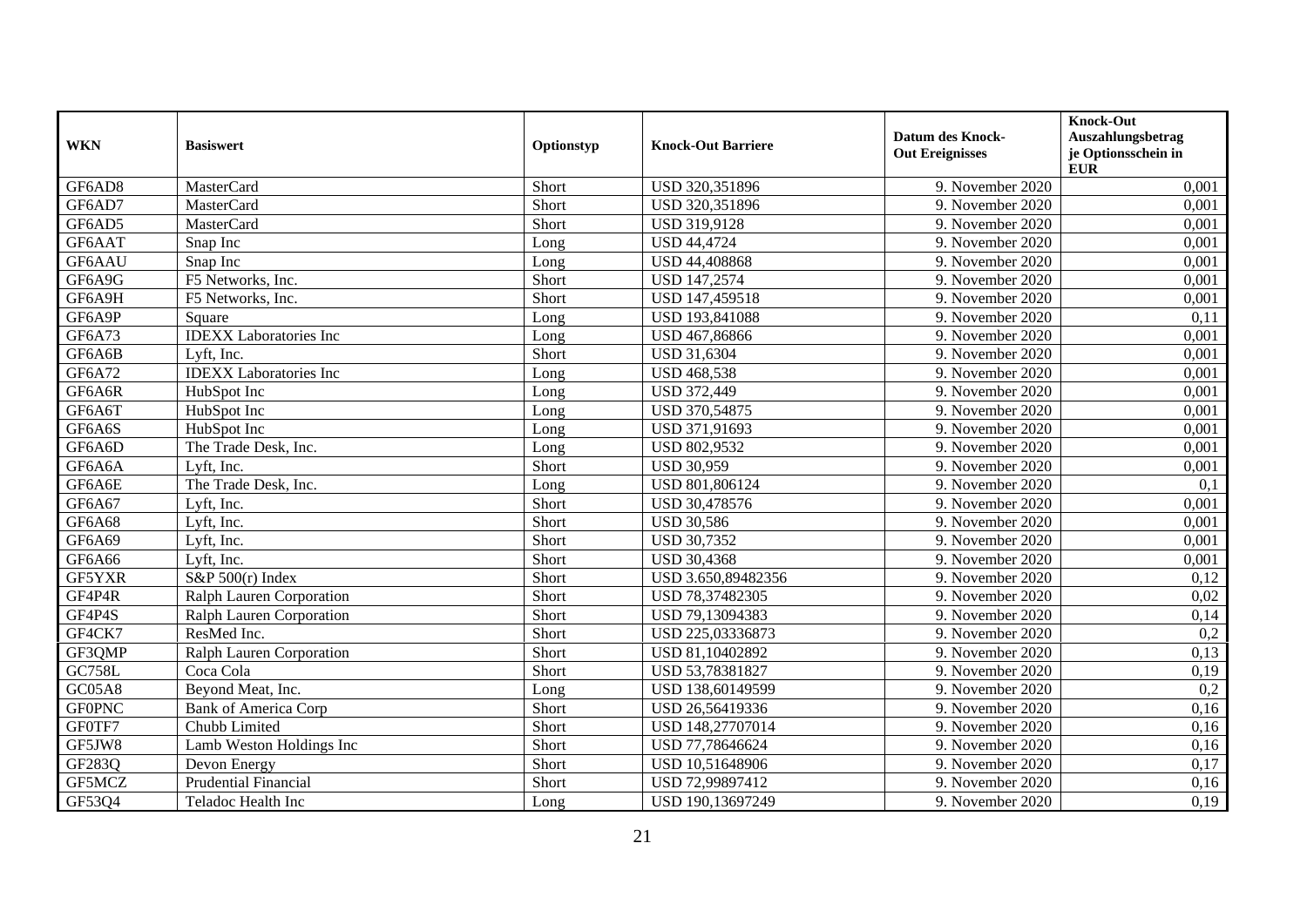| <b>WKN</b>    | <b>Basiswert</b>                            | Optionstyp | <b>Knock-Out Barriere</b> | <b>Datum des Knock-</b><br><b>Out Ereignisses</b> | <b>Knock-Out</b><br>Auszahlungsbetrag<br>je Optionsschein in<br><b>EUR</b> |
|---------------|---------------------------------------------|------------|---------------------------|---------------------------------------------------|----------------------------------------------------------------------------|
| GC9JXA        | Expedia Group, Inc.                         | Short      | USD 122,16445075          | 9. November 2020                                  | 0,17                                                                       |
| GF5LV2        | Phillips 66                                 | Short      | USD 53,00367328           | 9. November 2020                                  | 0,17                                                                       |
| GF2PZ2        | PVH Corp.                                   | Short      | USD 67,88732293           | 9. November 2020                                  | 0,15                                                                       |
| GF5KBH        | The Hartford Financial Services Group, Inc. | Short      | USD 45,6948437            | 9. November 2020                                  | 0,18                                                                       |
| GF5M8D        | Cincinnati Financial Corporation            | Short      | USD 86,99570898           | 9. November 2020                                  | 0,18                                                                       |
| GF5FSP        | Textron Inc                                 | Short      | USD 41,20670663           | 9. November 2020                                  | 0,16                                                                       |
| GC4KG1        | Chevron                                     | Short      | USD 82,48235036           | 9. November 2020                                  | 0,19                                                                       |
| GF3CEM        | <b>Darden Restaurants</b>                   | Short      | USD 113,52462439          | 9. November 2020                                  | 0,14                                                                       |
| <b>GF5KEW</b> | Comerica Incorporated                       | Short      | USD 53,43142457           | 9. November 2020                                  | 0,15                                                                       |
| GF5K1P        | <b>Sysco Corporation</b>                    | Short      | USD 69,90900968           | 9. November 2020                                  | 0,19                                                                       |
| GF5MD0        | Prudential Financial                        | Short      | USD 73,70323141           | 9. November 2020                                  | 0,18                                                                       |
| GF5JW9        | Lamb Weston Holdings Inc                    | Short      | USD 78,64470661           | 9. November 2020                                  | 0,19                                                                       |
| GF5KBG        | The Hartford Financial Services Group, Inc. | Short      | USD 45,25821529           | 9. November 2020                                  | 0,16                                                                       |
| GC9876        | Tripadvisor Inc.                            | Short      | USD 25,70700537           | 9. November 2020                                  | 0,17                                                                       |
| GF5STX        | <b>American Express</b>                     | Short      | USD 113,28774549          | 9. November 2020                                  | 0,16                                                                       |
| GF4LD6        | <b>EOG</b> Resources                        | Short      | USD 40,96300577           | 9. November 2020                                  | 0,17                                                                       |
| GC9FWQ        | Chevron                                     | Short      | USD 79,0959364            | 9. November 2020                                  | 0,14                                                                       |
| GF0TQ1        | <b>Walt Disney</b>                          | Short      | USD 140,72613914          | 9. November 2020                                  | 0,2                                                                        |
| GF4CLB        | Capital One Financial Corporation           | Short      | USD 89,33328433           | 9. November 2020                                  | 0,19                                                                       |
| GF5K9T        | <b>Textron Inc</b>                          | Short      | USD 41,81566294           | 9. November 2020                                  | 0,19                                                                       |
| GF5SWS        | <b>Fleetcor Technologies</b>                | Short      | USD 266,62143029          | 9. November 2020                                  | 0,11                                                                       |
| GF4XFP        | Halliburton Co                              | Short      | USD 14,24103514           | 9. November 2020                                  | 0,15                                                                       |
| GF5BXA        | <b>Baker Hughes Company</b>                 | Short      | USD 18,05642648           | 9. November 2020                                  | 0,16                                                                       |
| GC9TPG        | Phillips 66                                 | Short      | USD 53,53519083           | 9. November 2020                                  | 0,17                                                                       |
| GF53TL        | Planet Fitness Inc                          | Short      | USD 77,91980073           | 9. November 2020                                  | 0,19                                                                       |
| GF5KB9        | <b>Unum Group</b>                           | Short      | USD 20,01698495           | 9. November 2020                                  | 0,17                                                                       |
| <b>GC5EMN</b> | Shopify Inc.                                | Long       | USD 905,464455            | 9. November 2020                                  | 0,19                                                                       |
| GF43R4        | PNC Financial Services Group, Inc.          | Short      | USD 129,14830621          | 9. November 2020                                  | 0,19                                                                       |
| GC9JV2        | <b>Tractor Supply Company</b>               | Long       | USD 130,93992031          | 9. November 2020                                  | 0,17                                                                       |
| GF5VP1        | <b>MGM</b> ResortsInternational             | Short      | USD 25,53808267           | 9. November 2020                                  | 0,15                                                                       |
| GF2PZ3        | PVH Corp.                                   | Short      | USD 67,10619305           | 9. November 2020                                  | 0,001                                                                      |
| GF3QSR        | Exxon Mobil                                 | Short      | USD 34,104312             | 9. November 2020                                  | 0,17                                                                       |
| GF55Z1        | Shopify Inc.                                | Long       | USD 917,6685              | 9. November 2020                                  | 0,16                                                                       |
| GF5667        | Cimarex Energy Co.                          | Short      | USD 31,23254164           | 9. November 2020                                  | 0,17                                                                       |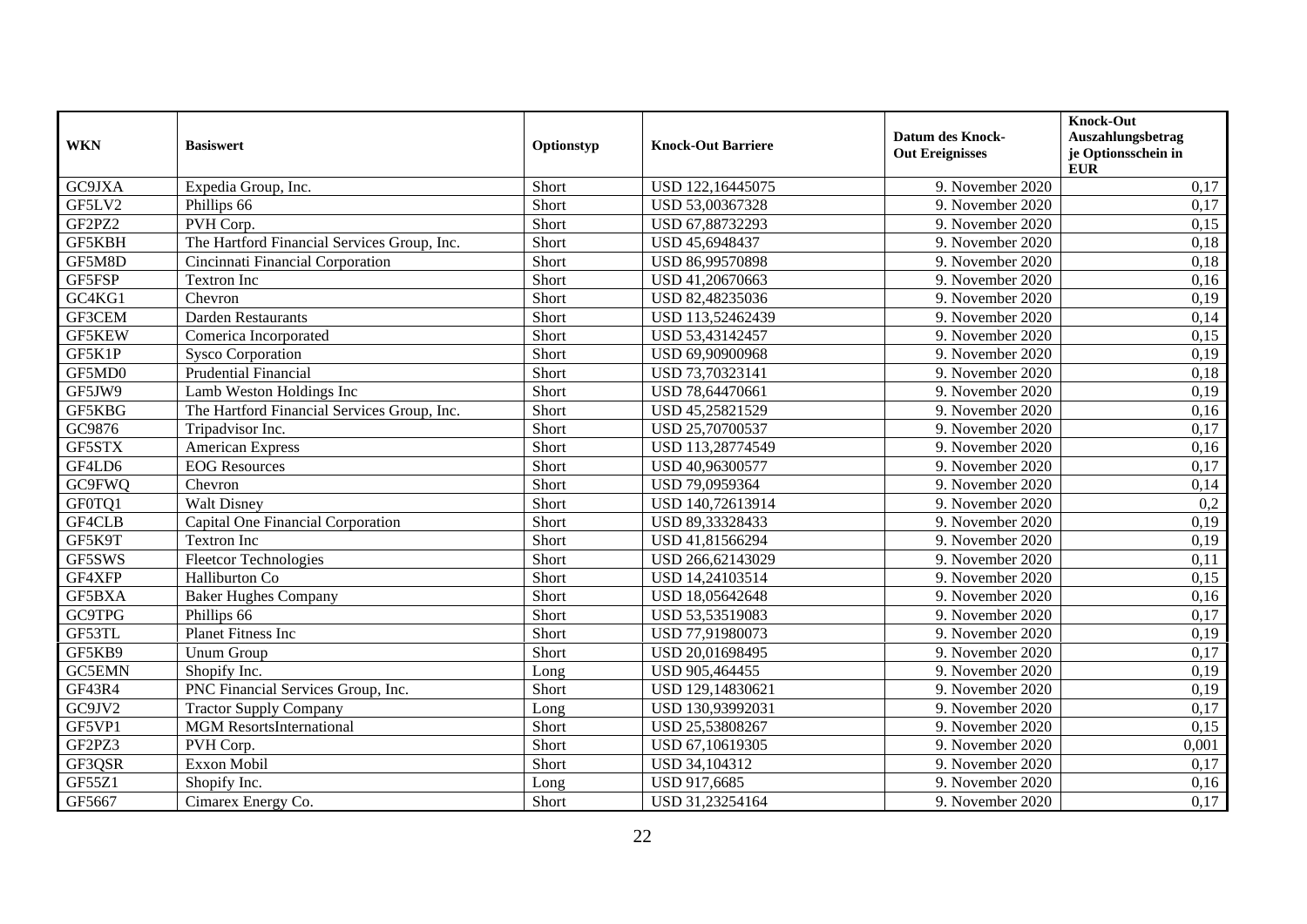| <b>WKN</b>    | <b>Basiswert</b>                            | Optionstyp | <b>Knock-Out Barriere</b> | <b>Datum des Knock-</b><br><b>Out Ereignisses</b> | <b>Knock-Out</b><br>Auszahlungsbetrag<br>je Optionsschein in<br><b>EUR</b> |
|---------------|---------------------------------------------|------------|---------------------------|---------------------------------------------------|----------------------------------------------------------------------------|
| GF5666        | Cimarex Energy Co.                          | Short      | USD 30,93410497           | 9. November 2020                                  | 0,14                                                                       |
| GC989S        | <b>Valero Energy Corporation</b>            | Short      | USD 46,94428542           | 9. November 2020                                  | 0,001                                                                      |
| GF5C0M        | National Oilwell Varco Inc.                 | Short      | USD 10,43790843           | 9. November 2020                                  | 0,18                                                                       |
| GF4PAL        | Schlumberger                                | Short      | USD 17,48299581           | 9. November 2020                                  | 0,14                                                                       |
| GF5C0L        | National Oilwell Varco Inc.                 | Short      | USD 10,33817095           | 9. November 2020                                  | 0,15                                                                       |
| GF43HY        | The Hartford Financial Services Group, Inc. | Short      | USD 45,69192063           | 9. November 2020                                  | 0,2                                                                        |
| <b>GB1XLW</b> | <b>BIOGEN INC.</b>                          | Long       | USD 273,17907759          | 9. November 2020                                  | 0,07                                                                       |
| <b>GF1EUX</b> | Delta Air Lines, Inc.                       | Short      | USD 36,40479603           | 9. November 2020                                  | 0,2                                                                        |
| GF3CEL        | Darden Restaurants                          | Short      | USD 110,53797215          | 9. November 2020                                  | 0,14                                                                       |
| GF5ZC1        | General Electric                            | Short      | USD 9,11065393            | 9. November 2020                                  | 0,17                                                                       |
| GF3TJY        | Lennar Corporation                          | Long       | USD 70,84023276           | 9. November 2020                                  | 0,19                                                                       |
| GF3TJX        | Lennar Corporation                          | Long       | USD 71,14470327           | 9. November 2020                                  | 0,15                                                                       |
| GC9FWM        | Chevron                                     | Short      | USD 77,01504816           | 9. November 2020                                  | 0,17                                                                       |
| GF1M3R        | <b>CSX</b> Corporation                      | Short      | USD 90,54286249           | 9. November 2020                                  | 0,18                                                                       |
| <b>GF5G38</b> | <b>Lam Research Corporation</b>             | Short      | USD 425,960568            | 9. November 2020                                  | 0,17                                                                       |
| GF43MT        | KeyCorp                                     | Short      | USD 15,30775041           | 9. November 2020                                  | 0,2                                                                        |
| GF2F4R        | Tripadvisor Inc.                            | Short      | USD 22,21133954           | 9. November 2020                                  | 0,17                                                                       |
| GF4PAM        | Schlumberger                                | Short      | USD 17,65166295           | 9. November 2020                                  | 0,17                                                                       |
| GC8Q18        | <b>Walt Disney</b>                          | Short      | USD 143,45735289          | 9. November 2020                                  | 0,16                                                                       |
| GF5K9S        | Textron Inc                                 | Short      | USD 40,50970658           | 9. November 2020                                  | 0,19                                                                       |
| GF495G        | <b>Truist Financial Corp</b>                | Short      | USD 48,41372239           | 9. November 2020                                  | 0,19                                                                       |
| GF43KA        | Boeing                                      | Short      | USD 179,10881376          | 9. November 2020                                  | 0,2                                                                        |
| GC8U21        | Exxon Mobil                                 | Short      | USD 37,22066002           | 9. November 2020                                  | 0,15                                                                       |
| GC98AE        | <b>Sysco Corporation</b>                    | Short      | USD 75,0836342            | 9. November 2020                                  | 0,16                                                                       |
| GF4XJQ        | Hilton Worldwide Holdings Inc.              | Short      | USD 114,18148964          | 9. November 2020                                  | 0,19                                                                       |
| GF5G4B        | Exxon Mobil                                 | Short      | USD 36,91560409           | 9. November 2020                                  | 0,2                                                                        |
| GC9FZK        | Ulta Beauty, Inc.                           | Short      | USD 265,27247829          | 9. November 2020                                  | 0,17                                                                       |
| <b>GF492E</b> | MetLife, Inc.                               | Short      | USD 45,96376809           | 9. November 2020                                  | 0,14                                                                       |
| GF22PE        | Citigroup                                   | Short      | USD 48,09839691           | 9. November 2020                                  | 0,19                                                                       |
| GF43K8        | Boeing                                      | Short      | USD 177,64085999          | 9. November 2020                                  | 0,15                                                                       |
| GF53TK        | <b>Planet Fitness Inc</b>                   | Short      | USD 74,6936889            | 9. November 2020                                  | 0,16                                                                       |
| GF4RZ7        | Trip.com Group Limited                      | Short      | USD 36,47125075           | 9. November 2020                                  | 0,15                                                                       |
| GF4RUX        | <b>TransDigm Group</b>                      | Short      | USD 590,96597704          | 9. November 2020                                  | 0,16                                                                       |
| GC9PZF        | Schlumberger                                | Short      | USD 18,17347594           | 9. November 2020                                  | 0,2                                                                        |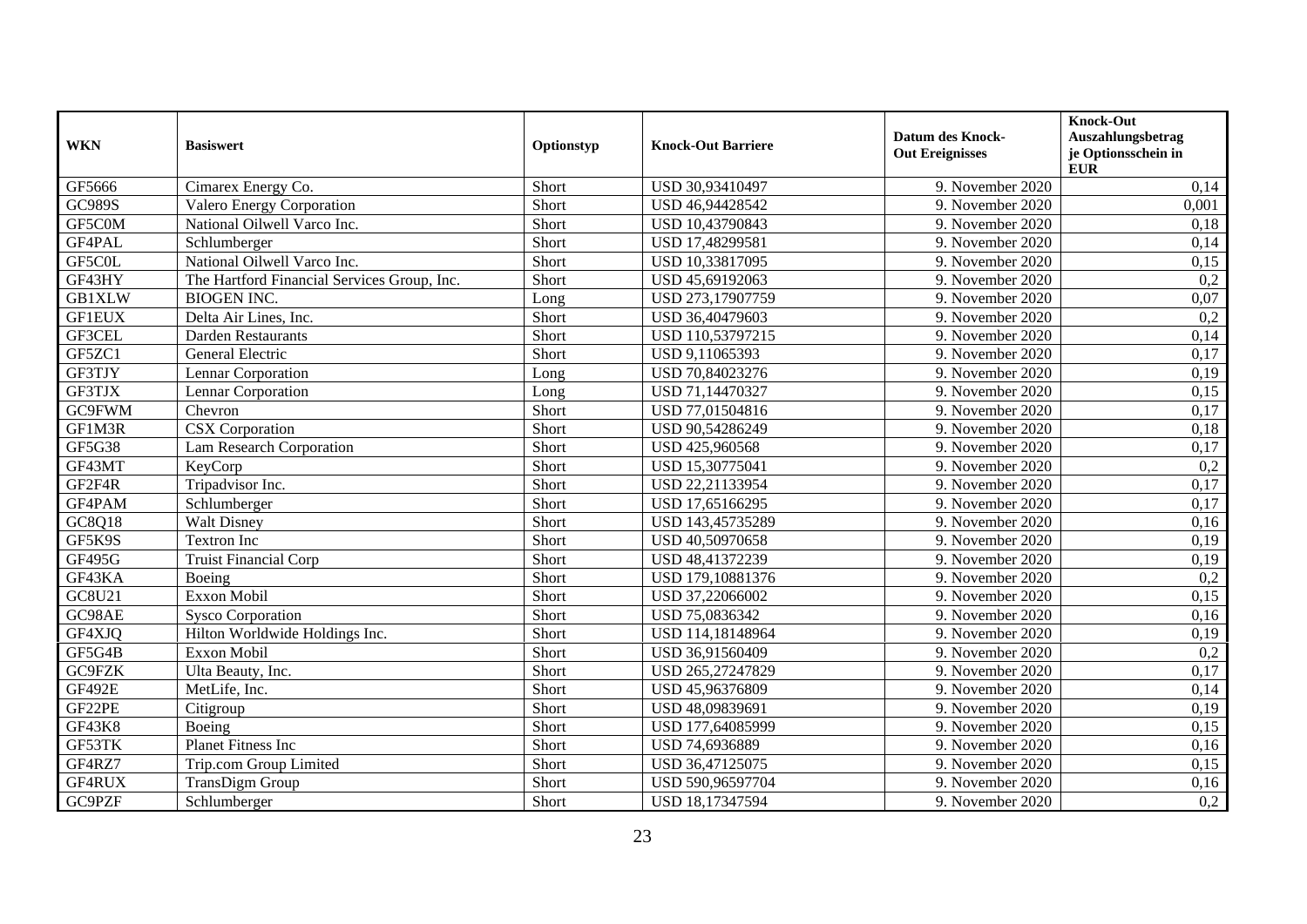| <b>WKN</b>    | <b>Basiswert</b>                | Optionstyp | <b>Knock-Out Barriere</b> | <b>Datum des Knock-</b><br><b>Out Ereignisses</b> | <b>Knock-Out</b><br>Auszahlungsbetrag<br>je Optionsschein in<br><b>EUR</b> |
|---------------|---------------------------------|------------|---------------------------|---------------------------------------------------|----------------------------------------------------------------------------|
| GC8U2V        | <b>BIOGEN INC.</b>              | Long       | USD 251,69178495          | 9. November 2020                                  | 0,19                                                                       |
| GF45VR        | <b>BIOGEN INC.</b>              | Long       | USD 275,48387507          | 9. November 2020                                  | 0,18                                                                       |
| GF4C7X        | Marathon Petroleum Corporation  | Short      | USD 36,6231181            | 9. November 2020                                  | 0,18                                                                       |
| GF53NG        | Macy's, Inc.                    | Short      | USD 7,84492354            | 9. November 2020                                  | 0,16                                                                       |
| GF2HND        | Omnicom Group Inc.              | Short      | USD 54,91126049           | 9. November 2020                                  | 0,14                                                                       |
| <b>GF490G</b> | U.S. Bancorp                    | Short      | USD 44,11178195           | 9. November 2020                                  | 0,16                                                                       |
| GF5YX4        | Deutsche Pfandbriefbank         | Short      | EUR 6,28774014            | 9. November 2020                                  | 0,04                                                                       |
| GF5VWY        | Getlink SE                      | Short      | EUR 13,70539659           | 9. November 2020                                  | 0,17                                                                       |
| GF5SQE        | Deutsche Pfandbriefbank         | Short      | EUR 6,33100992            | 9. November 2020                                  | 0,06                                                                       |
| GF4ZXY        | Commerzbank                     | Short      | EUR 4,4030742             | 9. November 2020                                  | 0,02                                                                       |
| GC9166        | Total                           | Short      | EUR 31,0978084            | 9. November 2020                                  | 0,12                                                                       |
| GC9164        | Total                           | Short      | EUR 30,49835013           | 9. November 2020                                  | 0,1                                                                        |
| GC60KB        | Société Générale                | Short      | EUR 14,83664638           | 9. November 2020                                  | 0,18                                                                       |
| GC8U0G        | Fresenius SE & Co KGaA          | Short      | EUR 36,71129927           | 9. November 2020                                  | 0,19                                                                       |
| GC9163        | Total                           | Short      | EUR 29,75448794           | 9. November 2020                                  | 0,19                                                                       |
| GF5SQD        | Deutsche Pfandbriefbank         | Short      | EUR 6,16445112            | 9. November 2020                                  | 0,19                                                                       |
| GF6893        | Fraport                         | Short      | EUR 43,35150893           | 9. November 2020                                  | 0,15                                                                       |
| GF67W4        | HelloFresh SE                   | Long       | EUR 40,1836406            | 9. November 2020                                  | 0,16                                                                       |
| GC915Y        | Total                           | Short      | EUR 29,32117703           | 9. November 2020                                  | 0,15                                                                       |
| GF6892        | Fraport                         | Short      | EUR 42,49496196           | 9. November 2020                                  | 0,15                                                                       |
| GF5LV1        | Phillips 66                     | Short      | USD 51,53849185           | 9. November 2020                                  | 0,19                                                                       |
| <b>GF492D</b> | MetLife, Inc.                   | Short      | USD 44,6931909            | 9. November 2020                                  | 0,16                                                                       |
| GF4FLV        | Teladoc Health Inc              | Long       | USD 177,08833955          | 9. November 2020                                  | 0,16                                                                       |
| GF4RV4        | <b>Loews Corporation</b>        | Short      | USD 41,89916854           | 9. November 2020                                  | 0,17                                                                       |
| GF4X4E        | Parker-Hannifin Corporation     | Short      | USD 262,28543558          | 9. November 2020                                  | 0,16                                                                       |
| GF2HNC        | Omnicom Group Inc.              | Short      | USD 53,3933476            | 9. November 2020                                  | 0,14                                                                       |
| GF1M17        | MasterCard                      | Short      | USD 346,28390311          | 9. November 2020                                  | 0,18                                                                       |
| GC7HWM        | EURO STOXX 50 Index             | Short      | EUR 3.429,04348394        | 9. November 2020                                  | 0,2                                                                        |
| GF5K52        | EURO STOXX 50 Index             | Short      | EUR 3398,96432733         | 9. November 2020                                  | 0,1                                                                        |
| <b>GF0THF</b> | TransDigm Group                 | Short      | USD 603,3557847           | 9. November 2020                                  | 0,16                                                                       |
| GF2JDZ        | EURO STOXX 50 Index             | Short      | EUR 3.372,74783959        | 9. November 2020                                  | 0,17                                                                       |
| GF5BX9        | <b>Baker Hughes Company</b>     | Short      | USD 17,30883666           | 9. November 2020                                  | 0,16                                                                       |
| GF4UFA        | F5 Networks, Inc.               | Short      | USD 161,83310982          | 9. November 2020                                  | 0,15                                                                       |
| GF2UQS        | <b>MGM</b> ResortsInternational | Short      | USD 24,91360881           | 9. November 2020                                  | 0,14                                                                       |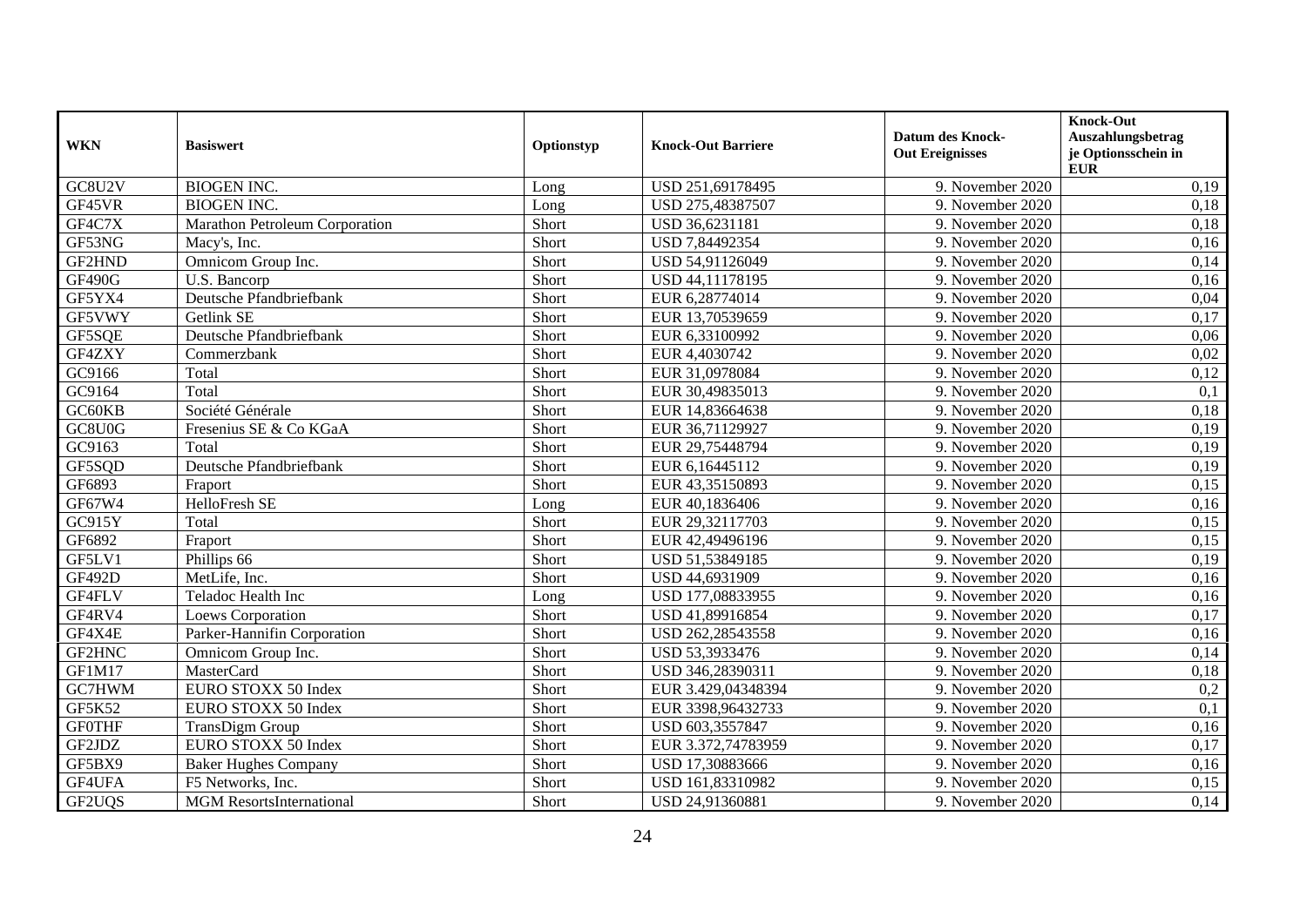| <b>WKN</b>    | <b>Basiswert</b>                   | Optionstyp | <b>Knock-Out Barriere</b> | <b>Datum des Knock-</b><br><b>Out Ereignisses</b> | Knock-Out<br>Auszahlungsbetrag<br>je Optionsschein in<br><b>EUR</b> |
|---------------|------------------------------------|------------|---------------------------|---------------------------------------------------|---------------------------------------------------------------------|
| GF4C7V        | Marathon Petroleum Corporation     | Short      | USD 34,86687173           | 9. November 2020                                  | 0,14                                                                |
| GF4UPE        | Exxon Mobil                        | Short      | USD 37,0875612            | 9. November 2020                                  | 0,14                                                                |
| GF2HJZ        | VF Corporation                     | Short      | USD 79,20988895           | 9. November 2020                                  | 0,18                                                                |
| GF53VH        | <b>MGM</b> ResortsInternational    | Short      | USD 24,31185926           | 9. November 2020                                  | 0,16                                                                |
| <b>GF048S</b> | <b>EOG</b> Resources               | Short      | USD 38,76282423           | 9. November 2020                                  | $\overline{0,2}$                                                    |
| GF22SW        | Marathon Oil Corporation           | Short      | USD 4,78780189            | 9. November 2020                                  | 0,17                                                                |
| GF53NF        | Macy's, Inc.                       | Short      | USD 7,43335192            | 9. November 2020                                  | 0,15                                                                |
| GF5SSY        | Boeing                             | Short      | USD 175,35619127          | 9. November 2020                                  | 0,14                                                                |
| GF4RZ6        | Trip.com Group Limited             | Short      | USD 35,46307538           | 9. November 2020                                  | 0,19                                                                |
| <b>GF564T</b> | Pioneer Natural Resources Co       | Short      | USD 85,97722728           | 9. November 2020                                  | 0,14                                                                |
| GF5K73        | <b>JCDecaux SA</b>                 | Short      | EUR 17,37957873           | 9. November 2020                                  | 0,001                                                               |
| GF504Y        | American International Group, Inc. | Short      | USD 38,44152826           | 9. November 2020                                  | 0,2                                                                 |
| GF4XJP        | Hilton Worldwide Holdings Inc.     | Short      | USD 105,41690292          | 9. November 2020                                  | 0,14                                                                |
| GF4UEQ        | Cimarex Energy Co.                 | Short      | USD 30,18747415           | 9. November 2020                                  | 0,16                                                                |
| GF282F        | Diamondback Energy Inc             | Short      | USD 27,99103916           | 9. November 2020                                  | 0,17                                                                |
| <b>GF1TPC</b> | Pfizer                             | Short      | USD 40,46510309           | 9. November 2020                                  | 0,16                                                                |
| GF36B4        | <b>Waters Corporation</b>          | Short      | USD 232,10403094          | 9. November 2020                                  | 0,16                                                                |
| GF4RUW        | <b>TransDigm Group</b>             | Short      | USD 574,62989482          | 9. November 2020                                  | 0,18                                                                |
| GF4C7W        | Marathon Petroleum Corporation     | Short      | USD 35,10681195           | 9. November 2020                                  | 0,18                                                                |
| GF5KEV        | Comerica Incorporated              | Short      | USD 49,96995559           | 9. November 2020                                  | 0,2                                                                 |
| <b>GC3EEH</b> | <b>Lennar Corporation</b>          | Long       | USD 72,13807757           | 9. November 2020                                  | 0,19                                                                |
| <b>GF5KEU</b> | Comerica Incorporated              | Short      | USD 49,6284321            | 9. November 2020                                  | 0,17                                                                |
| GF53NL        | McDonald's                         | Long       | USD 207,984224            | 9. November 2020                                  | 0,17                                                                |
| <b>GF5MEV</b> | Xerox                              | Short      | USD 21,29976305           | 9. November 2020                                  | 0,15                                                                |
| GF5T17        | Salesforce.com, Inc.               | Short      | USD 270,66006             | 9. November 2020                                  | 0,17                                                                |
| GF5MHF        | <b>Citizens Financial Group</b>    | Short      | USD 30,80461556           | 9. November 2020                                  | 0,17                                                                |
| GF3CUC        | JCDecaux SA                        | Short      | EUR 16,46124802           | 9. November 2020                                  | 0,001                                                               |
| GF1ALZ        | <b>JCDecaux SA</b>                 | Short      | EUR 16,6348547            | 9. November 2020                                  | 0,001                                                               |
| GC7AW1        | Vinci                              | Short      | EUR 86,99500057           | 9. November 2020                                  | 0,14                                                                |
| GF5K74        | <b>JCDecaux SA</b>                 | Short      | EUR 17,88171082           | 9. November 2020                                  | 0,18                                                                |
| GC7AW0        | Vinci                              | Short      | EUR 82,76991785           | 9. November 2020                                  | 0,13                                                                |
| GF3CUB        | <b>JCDecaux SA</b>                 | Short      | EUR 15,91863297           | 9. November 2020                                  | 0,15                                                                |
| GF62MC        | Société Générale                   | Short      | EUR 15,63181073           | 9. November 2020                                  | 0,18                                                                |
| <b>GC9PVX</b> | Telefonica                         | Short      | EUR 3,2043128             | 9. November 2020                                  | 0,17                                                                |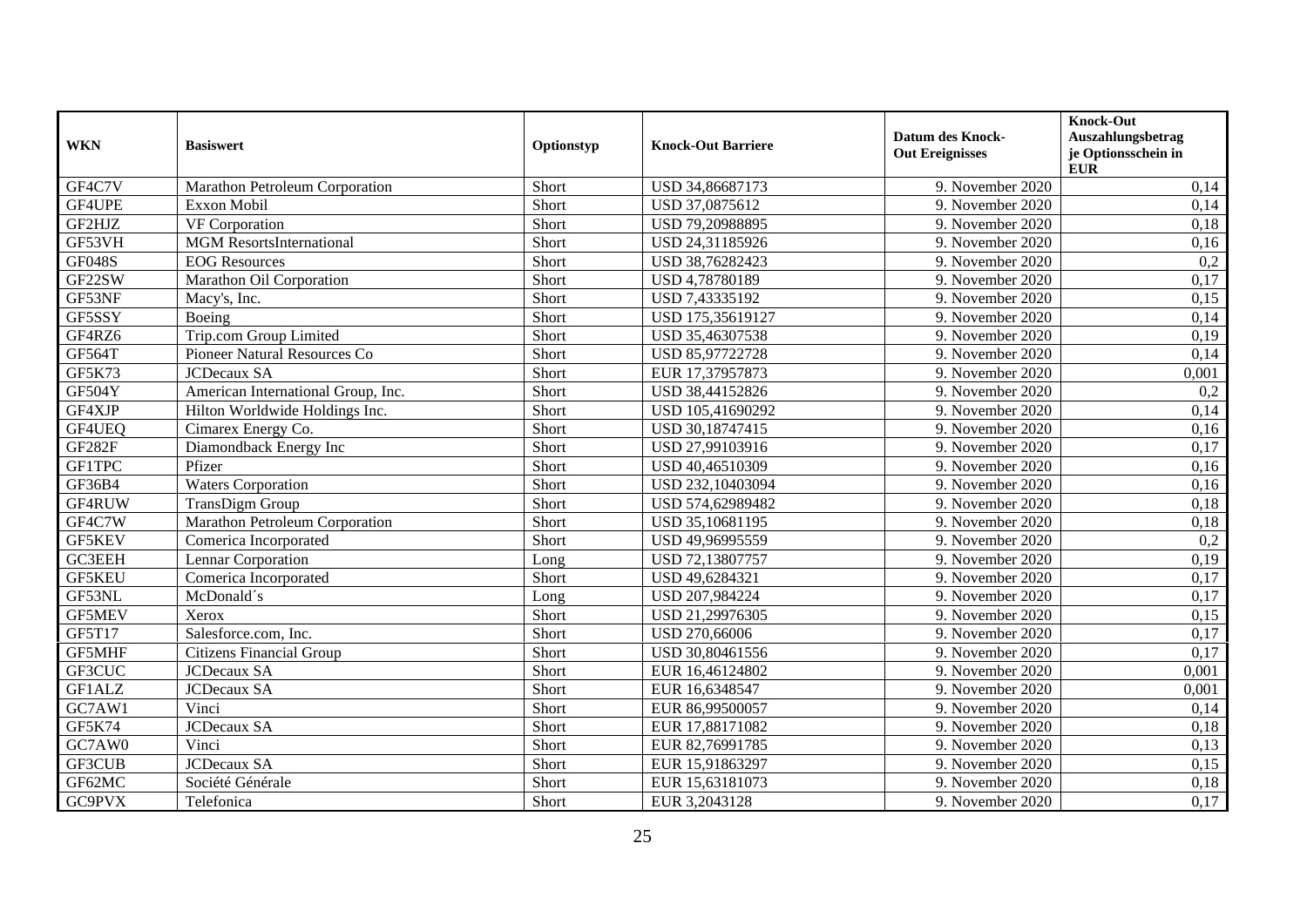| <b>WKN</b> | <b>Basiswert</b>                                    | Optionstyp | <b>Knock-Out Barriere</b> | <b>Datum des Knock-</b><br><b>Out Ereignisses</b> | <b>Knock-Out</b><br>Auszahlungsbetrag<br>je Optionsschein in<br><b>EUR</b> |
|------------|-----------------------------------------------------|------------|---------------------------|---------------------------------------------------|----------------------------------------------------------------------------|
| GC8F9J     | Sampo Oyj - Class A                                 | Short      | EUR 36,53955688           | 9. November 2020                                  | 0,18                                                                       |
| GF6AQA     | HELLA GmbH & Co. KGaA                               | Short      | EUR 40,902                | 9. November 2020                                  | 0,2                                                                        |
| GF6AMD     | <b>AXA</b>                                          | Short      | EUR 16,20396              | 9. November 2020                                  | 0,001                                                                      |
| GF6ANM     | <b>International Consolidated Airlines Group SA</b> | Short      | GBP 1,0599316             | 9. November 2020                                  | 0,001                                                                      |
| GF6ANN     | <b>International Consolidated Airlines Group SA</b> | Short      | GBP 1,06708               | 9. November 2020                                  | 0,001                                                                      |
| GF6ANL     | International Consolidated Airlines Group SA        | Short      | GBP 1,05672               | 9. November 2020                                  | 0,001                                                                      |
| GF6ANG     | <b>PEUGEOT</b>                                      | Short      | EUR 16,7994               | 9. November 2020                                  | 0,001                                                                      |
| GF6ANH     | <b>PEUGEOT</b>                                      | Short      | EUR 16,822458             | 9. November 2020                                  | 0,001                                                                      |
| GF6AMC     | <b>AXA</b>                                          | Short      | EUR 16,1253               | 9. November 2020                                  | 0,001                                                                      |
| GF6AMA     | <b>AXA</b>                                          | Short      | EUR 16,04664              | 9. November 2020                                  | 0,001                                                                      |
| GF6AMB     | <b>AXA</b>                                          | Short      | EUR 16,0686648            | 9. November 2020                                  | 0,001                                                                      |
| GF6AKR     | Solvay SA                                           | Short      | EUR 78,4125               | 9. November 2020                                  | 0,18                                                                       |
| GF6AL5     | Sonova Holding AG                                   | Short      | CHF 234,10488             | 9. November 2020                                  | 0,001                                                                      |
| GF6AL4     | Sonova Holding AG                                   | Short      | CHF 233,784               | 9. November 2020                                  | 0,001                                                                      |
| GF6AKP     | Solvay SA                                           | Short      | <b>EUR 78,03</b>          | 9. November 2020                                  | 0,001                                                                      |
| GF6AKQ     | Solvay SA                                           | Short      | EUR 78,1371               | 9. November 2020                                  | 0,001                                                                      |
| GF6AHY     | Sartorius Stedim Biotech                            | Long       | EUR 350,448               | 9. November 2020                                  | 0,001                                                                      |
| GF6AHZ     | Sartorius Stedim Biotech                            | Long       | EUR 349,94736             | 9. November 2020                                  | 0,001                                                                      |
| GF6AJ0     | Sartorius Stedim Biotech                            | Long       | EUR 348,66                | 9. November 2020                                  | 0,001                                                                      |
| GF6AHU     | Dialog Semiconductor PLC                            | Short      | EUR 34,62546              | 9. November 2020                                  | 0,001                                                                      |
| GF6AGM     | Compagnie Financiere Richemont SA                   | Short      | CHF 71,1112               | 9. November 2020                                  | 0,001                                                                      |
| GF6AHT     | Dialog Semiconductor PLC                            | Short      | EUR 34,578                | 9. November 2020                                  | 0,001                                                                      |
| GF6AGL     | Compagnie Financiere Richemont SA                   | Short      | CHF 70,766                | 9. November 2020                                  | 0,001                                                                      |
| GF6AGJ     | Compagnie Financiere Richemont SA                   | Short      | CHF 70,4208               | 9. November 2020                                  | 0,001                                                                      |
| GF6AGK     | Compagnie Financiere Richemont SA                   | Short      | CHF 70,517456             | 9. November 2020                                  | 0,001                                                                      |
| GF6AFZ     | <b>Barratt Developments</b>                         | Short      | GBP 5,57642               | 9. November 2020                                  | 0,001                                                                      |
| GF6AFY     | <b>Barratt Developments</b>                         | Short      | GBP 5,5390634             | 9. November 2020                                  | 0,001                                                                      |
| GF6ADN     | Sartorius                                           | Long       | EUR 393,176               | 9. November 2020                                  | 0,001                                                                      |
| GF6AFX     | <b>Barratt Developments</b>                         | Short      | GBP 5,52228               | 9. November 2020                                  | 0,001                                                                      |
| GF6ACK     | Fresnillo                                           | Long       | GBP 12,707                | 9. November 2020                                  | 0,001                                                                      |
| GF6ACJ     | Fresnillo                                           | Long       | GBP 12,79739              | 9. November 2020                                  | 0,001                                                                      |
| GF6AC0     | adidas                                              | Short      | EUR 283,33636             | 9. November 2020                                  | 0,001                                                                      |
| GF6AC1     | adidas                                              | Short      | EUR 283,80794             | 9. November 2020                                  | 0,001                                                                      |
| GF6ACH     | Fresnillo                                           | Long       | GBP 12,838                | 9. November 2020                                  | 0,001                                                                      |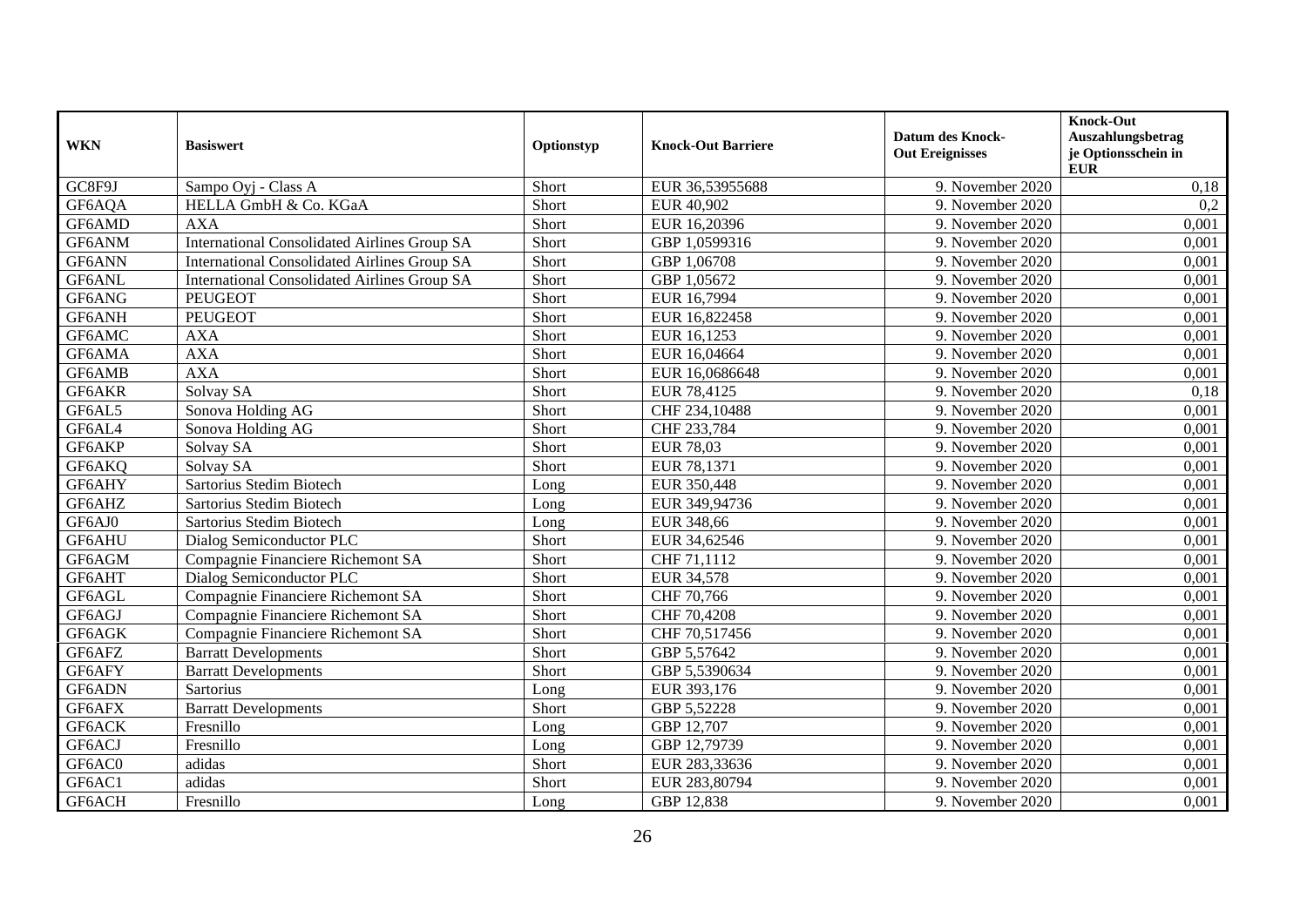| <b>WKN</b>    | <b>Basiswert</b>               | Optionstyp | <b>Knock-Out Barriere</b> | <b>Datum des Knock-</b><br><b>Out Ereignisses</b> | <b>Knock-Out</b><br>Auszahlungsbetrag<br>je Optionsschein in<br><b>EUR</b> |
|---------------|--------------------------------|------------|---------------------------|---------------------------------------------------|----------------------------------------------------------------------------|
| GF6ABZ        | adidas                         | Short      | EUR 283,33636             | 9. November 2020                                  | 0,001                                                                      |
| GF6ABY        | adidas                         | Short      | EUR 282,948               | 9. November 2020                                  | 0,001                                                                      |
| <b>GF6A89</b> | DAX (Performance Index)        | Short      | EUR 12.763,316454         | 9. November 2020                                  | 0,001                                                                      |
| <b>GF6A88</b> | DAX (Performance Index)        | Short      | EUR 12.750,836434000001   | 9. November 2020                                  | 0,001                                                                      |
| GF6A87        | DAX (Performance Index)        | Short      | EUR 12.739,604416         | 9. November 2020                                  | 0,001                                                                      |
| GF6A86        | DAX (Performance Index)        | Short      | EUR 12.729,6204           | 9. November 2020                                  | 0,001                                                                      |
| GF5Z9V        | <b>ING</b> Groep               | Short      | EUR 6,96448116            | 9. November 2020                                  | 0,16                                                                       |
| GF5VW2        | <b>Barratt Developments</b>    | Short      | GBP 6,20907288            | 9. November 2020                                  | 0,18                                                                       |
| GF4UWX        | Amplifon S.p.A.                | Short      | EUR 37,54505              | 9. November 2020                                  | 0,19                                                                       |
| GF45M0        | Intesa Sanpaolo S.p.A.         | Short      | EUR 1,78507781            | 9. November 2020                                  | 0,19                                                                       |
| GF45GY        | Commerzbank                    | Short      | EUR 4,36945716            | 9. November 2020                                  | 0,001                                                                      |
| GF45GX        | Commerzbank                    | Short      | EUR 4,34048802            | 9. November 2020                                  | 0,001                                                                      |
| GF3VWU        | Infineon                       | Short      | EUR 27,476964             | 9. November 2020                                  | 0,18                                                                       |
| GF3QY5        | CAC 40 Index                   | Short      | EUR 5.413,07710631        | 9. November 2020                                  | 0,2                                                                        |
| GF5K57        | EURO STOXX 50 Index            | Short      | EUR 3.365,06782498        | 9. November 2020                                  | 0,1                                                                        |
| <b>GF5M81</b> | Parker-Hannifin Corporation    | Short      | USD 262,22179027          | 9. November 2020                                  | 0,18                                                                       |
| GC9G10        | <b>VF</b> Corporation          | Short      | USD 82,81914589           | 9. November 2020                                  | 0,17                                                                       |
| GF53TJ        | <b>Planet Fitness Inc</b>      | Short      | USD 72,72861679           | 9. November 2020                                  | 0,19                                                                       |
| GF5T20        | Grupo Ferrovial SA             | Short      | EUR 23,31602162           | 9. November 2020                                  | 0,14                                                                       |
| GF4XJN        | Hilton Worldwide Holdings Inc. | Short      | USD 102,50286175          | 9. November 2020                                  | 0,18                                                                       |
| <b>GF5KES</b> | Under Armour, Inc. - Class C   | Short      | USD 14,18168482           | 9. November 2020                                  | 0,19                                                                       |
| GC7AVY        | Vinci                          | Short      | EUR 78,01858598           | 9. November 2020                                  | 0,16                                                                       |
| GF4C8K        | Medtronic, PLC                 | Short      | USD 112,09667447          | 9. November 2020                                  | 0,16                                                                       |
| <b>GF5M25</b> | HelloFresh SE                  | Long       | EUR 39,85102629           | 9. November 2020                                  | 0,18                                                                       |
| <b>GF1TWN</b> | Philips                        | Short      | EUR 44,78922              | 9. November 2020                                  | 0,2                                                                        |
| GF5BX8        | <b>Baker Hughes Company</b>    | Short      | USD 16,85346872           | 9. November 2020                                  | 0,2                                                                        |
| GF504K        | Molson Coors Brewing Company   | Short      | USD 41,47880034           | 9. November 2020                                  | 0,14                                                                       |
| GF4C8R        | Medtronic, PLC                 | Short      | USD 114,31086292          | 9. November 2020                                  | 0,2                                                                        |
| GC9FU6        | Pioneer Natural Resources Co   | Short      | USD 84,73766767           | 9. November 2020                                  | 0,19                                                                       |
| GF1M51        | Visa Inc. - Class A            | Short      | USD 214,83031078          | 9. November 2020                                  | 0,17                                                                       |
| GF5BKZ        | Tapestry, Inc.                 | Short      | USD 26,46957598           | 9. November 2020                                  | 0,15                                                                       |
| GF0PM3        | JP Morgan Chase                | Short      | USD 112,06034312          | 9. November 2020                                  | 0,18                                                                       |
| GF1TP9        | Pfizer                         | Short      | USD 39,4005306            | 9. November 2020                                  | 0,19                                                                       |
| GC7HWN        | EURO STOXX 50 Index            | Short      | EUR 3.332,31796798        | 9. November 2020                                  | 0,19                                                                       |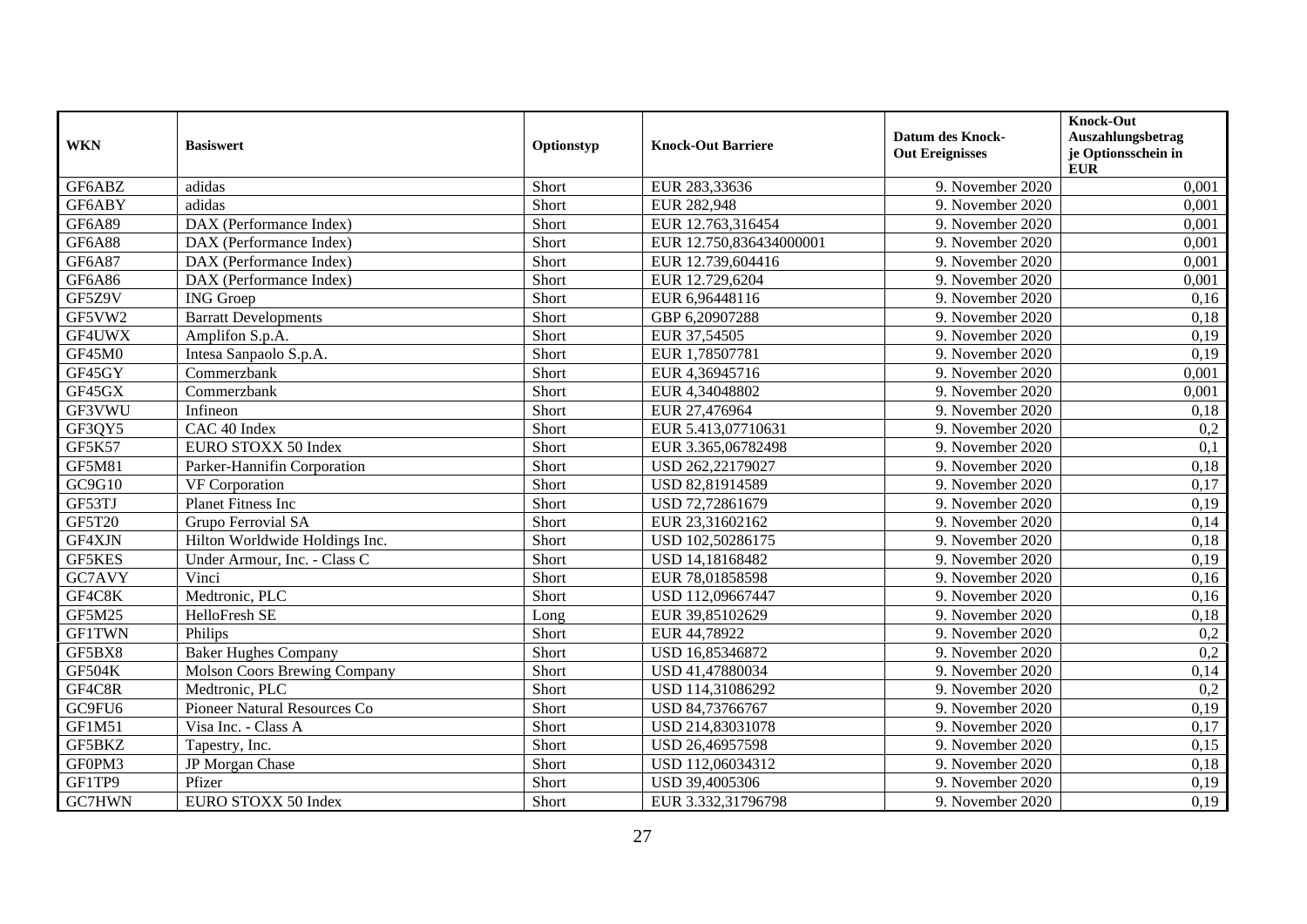| <b>WKN</b>    | <b>Basiswert</b>                     | Optionstyp | <b>Knock-Out Barriere</b> | <b>Datum des Knock-</b><br><b>Out Ereignisses</b> | <b>Knock-Out</b><br>Auszahlungsbetrag<br>je Optionsschein in |
|---------------|--------------------------------------|------------|---------------------------|---------------------------------------------------|--------------------------------------------------------------|
| GC6ZRF        | Publicis Groupe SA                   | Short      | EUR 35,62836875           | 9. November 2020                                  | <b>EUR</b><br>0,2                                            |
| <b>GF508H</b> | Marriott International Inc.          | Short      | USD 113,07254319          | 9. November 2020                                  | 0,14                                                         |
| GF4UMH        | Arconic Corp                         | Short      | USD 27,98165676           | 9. November 2020                                  | 0,14                                                         |
| GF4C8N        | Medtronic, PLC                       | Short      | USD 112,71337542          | 9. November 2020                                  | 0,16                                                         |
| GF0PM0        | JP Morgan Chase                      | Short      | USD 111,44721516          | 9. November 2020                                  | 0,15                                                         |
| <b>GF5M24</b> | HelloFresh SE                        | Long       | EUR 40,47952679           | 9. November 2020                                  | 0,18                                                         |
| <b>GF5MEU</b> | Xerox                                | Short      | USD 20,73940015           | 9. November 2020                                  | 0,19                                                         |
| <b>GF504L</b> | <b>Molson Coors Brewing Company</b>  | Short      | USD 41,70699638           | 9. November 2020                                  | 0,17                                                         |
| GF5C83        | MasterCard                           | Short      | USD 346,19987498          | 9. November 2020                                  | 0,19                                                         |
| GF45X0        | <b>Regions Financial Corporation</b> | Short      | USD 14,40475819           | 9. November 2020                                  | 0,18                                                         |
| GF3H54        | Boeing                               | Short      | USD 174,11544534          | 9. November 2020                                  | 0,15                                                         |
| GC8CMF        | Lamb Weston Holdings Inc             | Short      | USD 78,53682467           | 9. November 2020                                  | 0,2                                                          |
| GF2F1B        | Nielsen Holdings PLC                 | Short      | USD 15,34888799           | 9. November 2020                                  | 0,16                                                         |
| GF5G15        | Freeport-McMoRan                     | Short      | USD 20,8099627            | 9. November 2020                                  | 0,2                                                          |
| GF6863        | Airbus                               | Short      | EUR 88,35933293           | 9. November 2020                                  | 0,18                                                         |
| GC8ZPR        | <b>Bank of America Corp</b>          | Short      | USD 27,14871476           | 9. November 2020                                  | 0,19                                                         |
| GF2F1C        | Nielsen Holdings PLC                 | Short      | USD 15,43333007           | 9. November 2020                                  | 0,19                                                         |
| GF5FQ6        | Accor                                | Short      | EUR 28,71135961           | 9. November 2020                                  | 0,19                                                         |
| GF5G5L        | Teladoc Health Inc                   | Long       | USD 180,47064256          | 9. November 2020                                  | 0,2                                                          |
| GF5YZZ        | Aeroports de Paris SA                | Short      | EUR 106,59028876          | 9. November 2020                                  | 0,15                                                         |
| GF6862        | Airbus                               | Short      | EUR 87,03620153           | 9. November 2020                                  | 0,18                                                         |
| GF5BL0        | Tapestry, Inc.                       | Short      | USD 26,84472946           | 9. November 2020                                  | 0,2                                                          |
| <b>GF5Z00</b> | Aeroports de Paris SA                | Short      | EUR 110,40729186          | 9. November 2020                                  | 0,17                                                         |
| GF5MHE        | <b>Citizens Financial Group</b>      | Short      | USD 29,99419514           | 9. November 2020                                  | 0,2                                                          |
| GC88NW        | Airbus                               | Short      | EUR 83,37111998           | 9. November 2020                                  | 0,14                                                         |
| GF4RV3        | <b>Loews Corporation</b>             | Short      | USD 40,79686807           | 9. November 2020                                  | 0,2                                                          |
| GF1753        | <b>BASF</b>                          | Short      | EUR 56,41795674           | 9. November 2020                                  | 0,17                                                         |
| GC82G3        | Volkswagen AG - Preferred            | Short      | EUR 145,50752729          | 9. November 2020                                  | 0,19                                                         |
| GC7527        | Enel                                 | Short      | EUR 8,38788283            | 9. November 2020                                  | 0,2                                                          |
| GC6DX8        | Ahold                                | Long       | EUR 23,29068              | 9. November 2020                                  | 0,16                                                         |
| GC5Z14        | Telefonica                           | Short      | EUR 3,20942771            | 9. November 2020                                  | 0,18                                                         |
| <b>GB687H</b> | <b>BMW</b>                           | Short      | EUR 69,938                | 9. November 2020                                  | 0,2                                                          |
| GF53HF        | Freeport-McMoRan                     | Short      | USD 20,29029695           | 9. November 2020                                  | 0,19                                                         |
| GF5K40        | United Rentals, Inc.                 | Short      | USD 204,01665143          | 9. November 2020                                  | 0,16                                                         |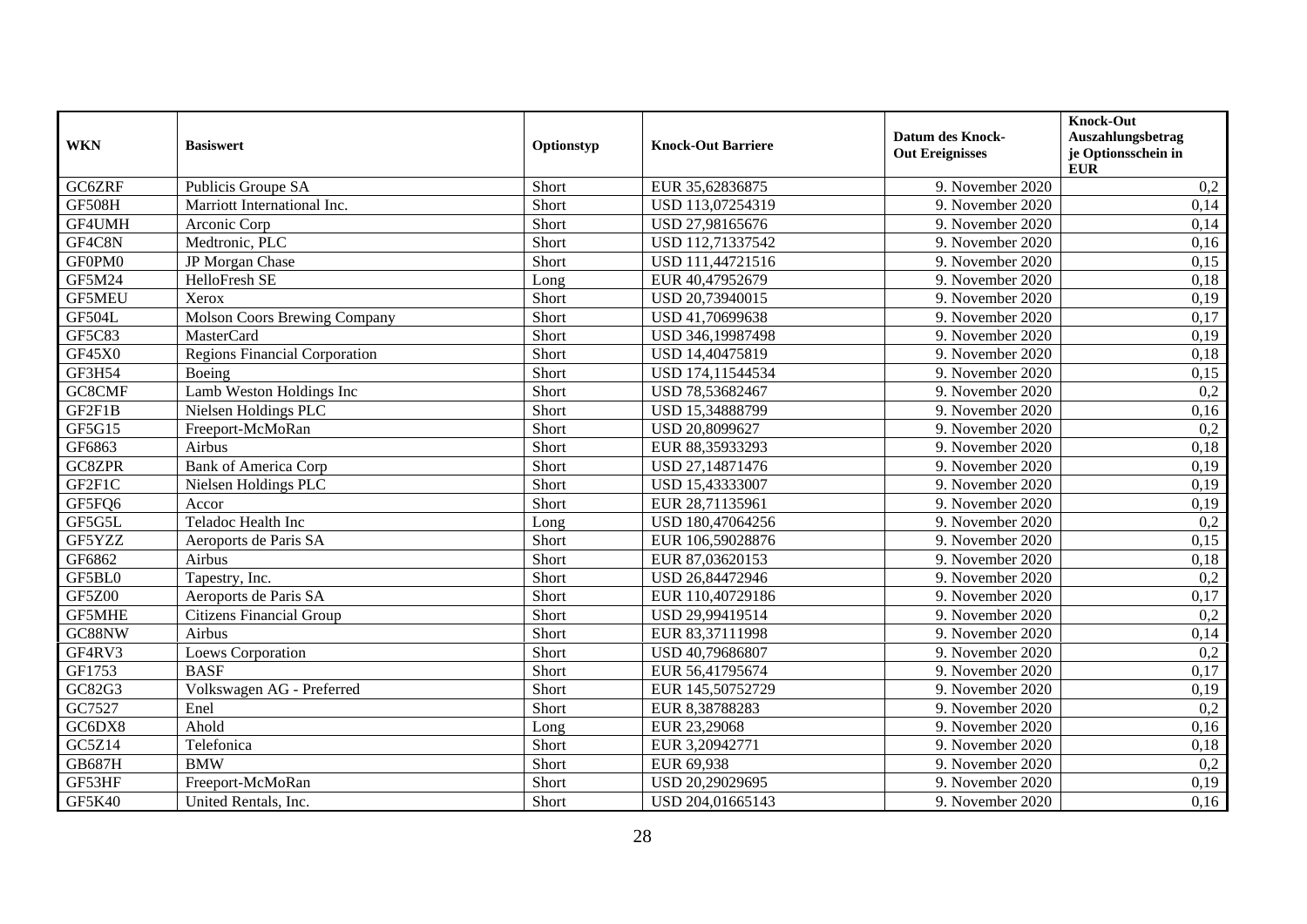| <b>WKN</b>    | <b>Basiswert</b>                     | Optionstyp | <b>Knock-Out Barriere</b> | <b>Datum des Knock-</b><br><b>Out Ereignisses</b> | <b>Knock-Out</b><br>Auszahlungsbetrag<br>je Optionsschein in<br><b>EUR</b> |
|---------------|--------------------------------------|------------|---------------------------|---------------------------------------------------|----------------------------------------------------------------------------|
| <b>GF5M80</b> | Parker-Hannifin Corporation          | Short      | USD 253,14005909          | 9. November 2020                                  | 0,16                                                                       |
| GF2F4K        | Aeroports de Paris SA                | Short      | EUR 115,7881051           | 9. November 2020                                  | 0,14                                                                       |
| GF4XF6        | Marathon Oil Corporation             | Short      | USD 4,40086058            | 9. November 2020                                  | 0,16                                                                       |
| GF36AC        | The Travelers Companies, Inc.        | Short      | USD 136,76510935          | 9. November 2020                                  | 0,16                                                                       |
| GF22FD        | Huntington Ingalls Industries        | Short      | USD 162,06768576          | 9. November 2020                                  | 0,17                                                                       |
| GF53H6        | Fraport                              | Short      | EUR 40,17805605           | 9. November 2020                                  | 0,15                                                                       |
| GF4P43        | Teladoc Health Inc                   | Long       | USD 186,28622176          | 9. November 2020                                  | 0,19                                                                       |
| GC8PXF        | Visa Inc. - Class A                  | Short      | USD 212,54413413          | 9. November 2020                                  | 0,18                                                                       |
| <b>GF0PNA</b> | <b>Bank of America Corp</b>          | Short      | USD 25,90433926           | 9. November 2020                                  | 0,16                                                                       |
| GF4X35        | General Electric                     | Short      | USD 8,62057195            | 9. November 2020                                  | 0,16                                                                       |
| GF45WZ        | <b>Regions Financial Corporation</b> | Short      | USD 13,90586702           | 9. November 2020                                  | 0,17                                                                       |
| GF5KBW        | Raiffeisen Bank International        | Short      | EUR 15,18640062           | 9. November 2020                                  | 0,16                                                                       |
| GC8PXG        | Visa Inc. - Class A                  | Short      | USD 216,87352768          | 9. November 2020                                  | 0,14                                                                       |
| GF0TQ2        | <b>Walt Disney</b>                   | Short      | USD 135,81929589          | 9. November 2020                                  | 0,16                                                                       |
| GF48WA        | Freeport-McMoRan                     | Short      | USD 20,59014872           | 9. November 2020                                  | 0,14                                                                       |
| GF5YZY        | Aeroports de Paris SA                | Short      | EUR 103,07673399          | 9. November 2020                                  | 0,2                                                                        |
| GF5VKX        | Boeing                               | Short      | USD 167,39494992          | 9. November 2020                                  | 0,17                                                                       |
| GF53NZ        | Arconic Corp                         | Short      | USD 26,9016228            | 9. November 2020                                  | 0,19                                                                       |
| GF4P70        | Marathon Petroleum Corporation       | Short      | USD 33,51294861           | 9. November 2020                                  | 0,14                                                                       |
| GC8ZPM        | <b>Bank of America Corp</b>          | Short      | USD 26,17921107           | 9. November 2020                                  | 0,14                                                                       |
| GF3ZYW        | Paychex Inc.                         | Short      | USD 93,40752813           | 9. November 2020                                  | 0,16                                                                       |
| GF22PD        | Citigroup                            | Short      | USD 45,32419367           | 9. November 2020                                  | 0,19                                                                       |
| GF4S92        | F5 Networks, Inc.                    | Short      | USD 153,83831592          | 9. November 2020                                  | 0,18                                                                       |
| GF5G4Y        | Aena S.M.E., S.A.                    | Short      | EUR 147,53550926          | 9. November 2020                                  | 0,17                                                                       |
| GF504X        | American International Group, Inc.   | Short      | USD 35,33475483           | 9. November 2020                                  | 0,16                                                                       |
| GC9194        | <b>MasterCard</b>                    | Short      | USD 355,76190956          | 9. November 2020                                  | 0,2                                                                        |
| GC9B8C        | Amadeus                              | Short      | EUR 63,58949566           | 9. November 2020                                  | 0,15                                                                       |
| GC74P0        | <b>CVS Health Corporation</b>        | Short      | USD 69,55580948           | 9. November 2020                                  | 0,19                                                                       |
| GF5MFV        | Under Armour, Inc. - Class A         | Short      | USD 15,78129429           | 9. November 2020                                  | 0,18                                                                       |
| GF05US        | <b>Constellation Brands</b>          | Short      | USD 198,95424617          | 9. November 2020                                  | 0,17                                                                       |
| GF53NE        | Macy's, Inc.                         | Short      | USD 7,00088477            | 9. November 2020                                  | 0,18                                                                       |
| GF4LDQ        | Gap                                  | Short      | USD 23,07776607           | 9. November 2020                                  | 0,19                                                                       |
| GC8Q19        | <b>Walt Disney</b>                   | Short      | USD 142,34369339          | 9. November 2020                                  | 0,15                                                                       |
| GF00BU        | <b>Citizens Financial Group</b>      | Short      | USD 31,43145807           | 9. November 2020                                  | 0,17                                                                       |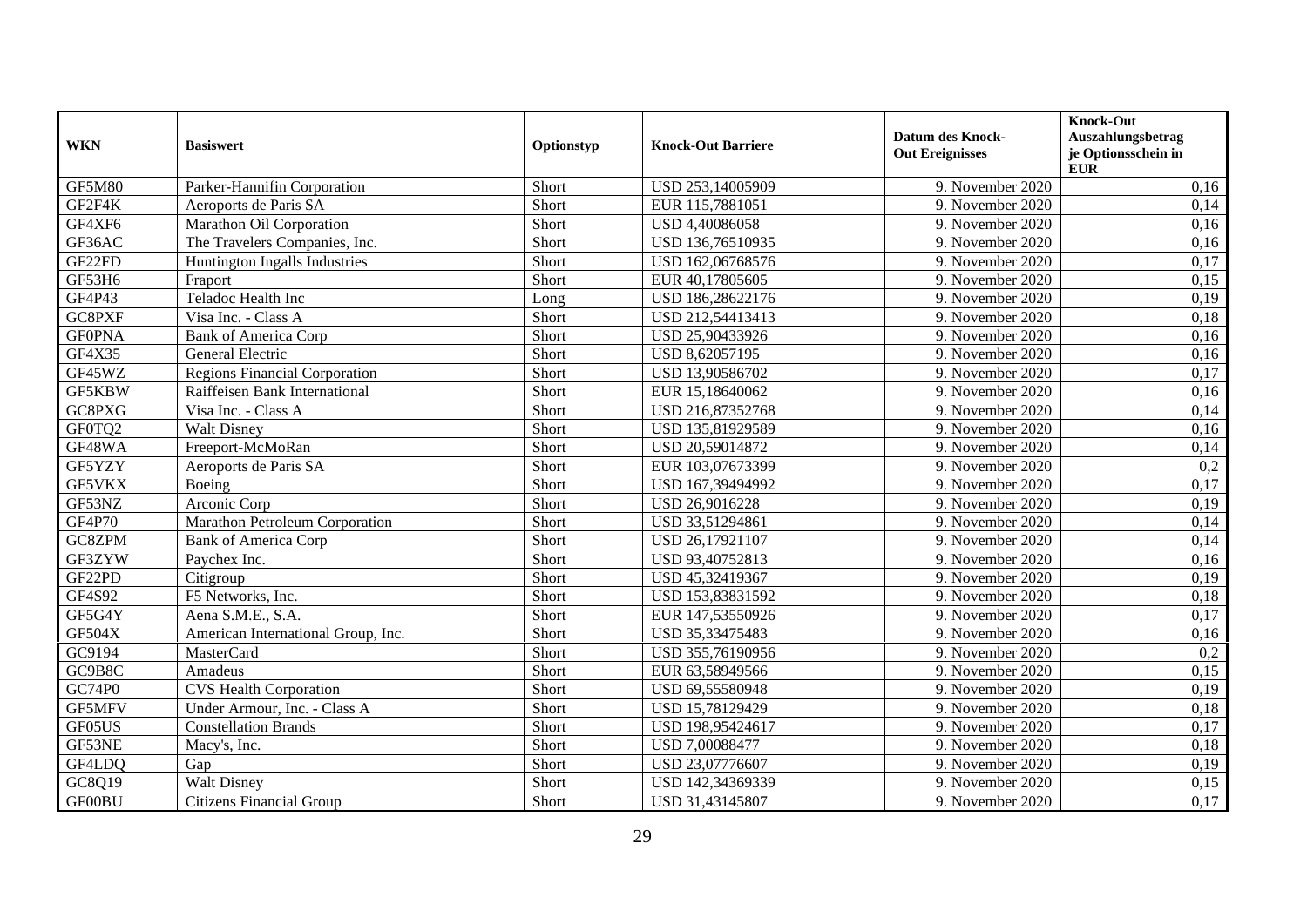| <b>WKN</b>    | <b>Basiswert</b>                                    | Optionstyp | <b>Knock-Out Barriere</b> | <b>Datum des Knock-</b><br><b>Out Ereignisses</b> | Knock-Out<br>Auszahlungsbetrag<br>je Optionsschein in<br><b>EUR</b> |
|---------------|-----------------------------------------------------|------------|---------------------------|---------------------------------------------------|---------------------------------------------------------------------|
| GF5FPG        | F5 Networks, Inc.                                   | Short      | USD 157,75699696          | 9. November 2020                                  | 0,16                                                                |
| GC9FTP        | <b>Qiagen</b>                                       | Long       | EUR 36,93516334           | 9. November 2020                                  | 0,18                                                                |
| <b>GF1TPE</b> | Pfizer                                              | Short      | USD 39,19881872           | 9. November 2020                                  | 0,17                                                                |
| GF22P1        | <b>Southwest Airlines</b>                           | Short      | USD 43,08639388           | 9. November 2020                                  | 0,18                                                                |
| <b>GF508G</b> | Marriott International Inc.                         | Short      | USD 110,24889909          | 9. November 2020                                  | 0,16                                                                |
| <b>GF2F70</b> | Boeing                                              | Short      | USD 168,92584127          | 9. November 2020                                  | 0,06                                                                |
| GF2JCQ        | Dow Jones Industrial Average Index                  | Short      | USD 29.813,893198279999   | 9. November 2020                                  | 0,15                                                                |
| GF5BKY        | Tapestry, Inc.                                      | Short      | USD 25,80857854           | 9. November 2020                                  | 0,16                                                                |
| GF0MF9        | <b>TransDigm Group</b>                              | Short      | USD 560,47849467          | 9. November 2020                                  | 0,17                                                                |
| GF53H3        | Aena S.M.E., S.A.                                   | Short      | EUR 143,99693788          | 9. November 2020                                  | 0,15                                                                |
| GF5FVF        | <b>International Consolidated Airlines Group SA</b> | Short      | GBP 1,44295467            | 9. November 2020                                  | 0,19                                                                |
| GF5K8C        | Aeroports de Paris SA                               | Short      | EUR 112,53668706          | 9. November 2020                                  | 0,16                                                                |
| GF45SG        | <b>Comcast Corporation</b>                          | Short      | USD 47,95393951           | 9. November 2020                                  | 0,15                                                                |
| GF2JCK        | Dow Jones Industrial Average Index                  | Short      | USD 29.696,34225922       | 9. November 2020                                  | 0,19                                                                |
| <b>GF0EUY</b> | Allegion PLC                                        | Short      | USD 110,12199985          | 9. November 2020                                  | 0,16                                                                |
| <b>GF5MHM</b> | McKesson Corporation                                | Short      | USD 182,12956263          | 9. November 2020                                  | 0,14                                                                |
| GF2MTL        | Dow Jones Industrial Average Index                  | Short      | USD 29.884,59106635       | 9. November 2020                                  | 0,19                                                                |
| GC758G        | Coca Cola                                           | Short      | USD 52,95665557           | 9. November 2020                                  | 0,19                                                                |
| GF5BUL        | Cigna Corporation                                   | Short      | USD 213,80157575          | 9. November 2020                                  | 0,17                                                                |
| GF1Q9M        | Alaska Air Group, Inc.                              | Short      | USD 41,20183529           | 9. November 2020                                  | 0,18                                                                |
| <b>GC758D</b> | Coca Cola                                           | Short      | USD 52,69311299           | 9. November 2020                                  | 0,14                                                                |
| <b>GF5M39</b> | Fraport                                             | Short      | EUR 40,48088183           | 9. November 2020                                  | 0,16                                                                |
| GF5M7Z        | Parker-Hannifin Corporation                         | Short      | USD 247,157424            | 9. November 2020                                  | 0,19                                                                |
| <b>GF5M38</b> | Fraport                                             | Short      | EUR 39,87951651           | 9. November 2020                                  | 0,16                                                                |
| GF5JZJ        | TechnipFMC                                          | Short      | EUR 6,04815193            | 9. November 2020                                  | 0,14                                                                |
| GF4UUR        | Amadeus                                             | Short      | EUR 59,10379137           | 9. November 2020                                  | 0,17                                                                |
| GF4UUN        | Amadeus                                             | Short      | EUR 56,58613831           | 9. November 2020                                  | 0,14                                                                |
| GF45WU        | HCA - THE HEALTHCARE COMPANY                        | Short      | <b>USD 144,0954</b>       | 9. November 2020                                  | 0,19                                                                |
| GF62AG        | <b>MTU</b> Aero Engines                             | Short      | EUR 196,23419971          | 9. November 2020                                  | 0,14                                                                |
| GF62H2        | Eiffage S.A.                                        | Short      | EUR 81,17068722           | 9. November 2020                                  | 0,19                                                                |
| GF4RRS        | <b>SCOR S.E.</b>                                    | Short      | EUR 27,9040086            | 9. November 2020                                  | 0,2                                                                 |
| GF5KBV        | Raiffeisen Bank International                       | Short      | EUR 15,02067323           | 9. November 2020                                  | 0,15                                                                |
| GF4UUM        | Amadeus                                             | Short      | EUR 55,60493034           | 9. November 2020                                  | 0,2                                                                 |
| GF5VPN        | Royal Dutch Shell plc                               | Short      | EUR 13,02150069           | 9. November 2020                                  | 0,2                                                                 |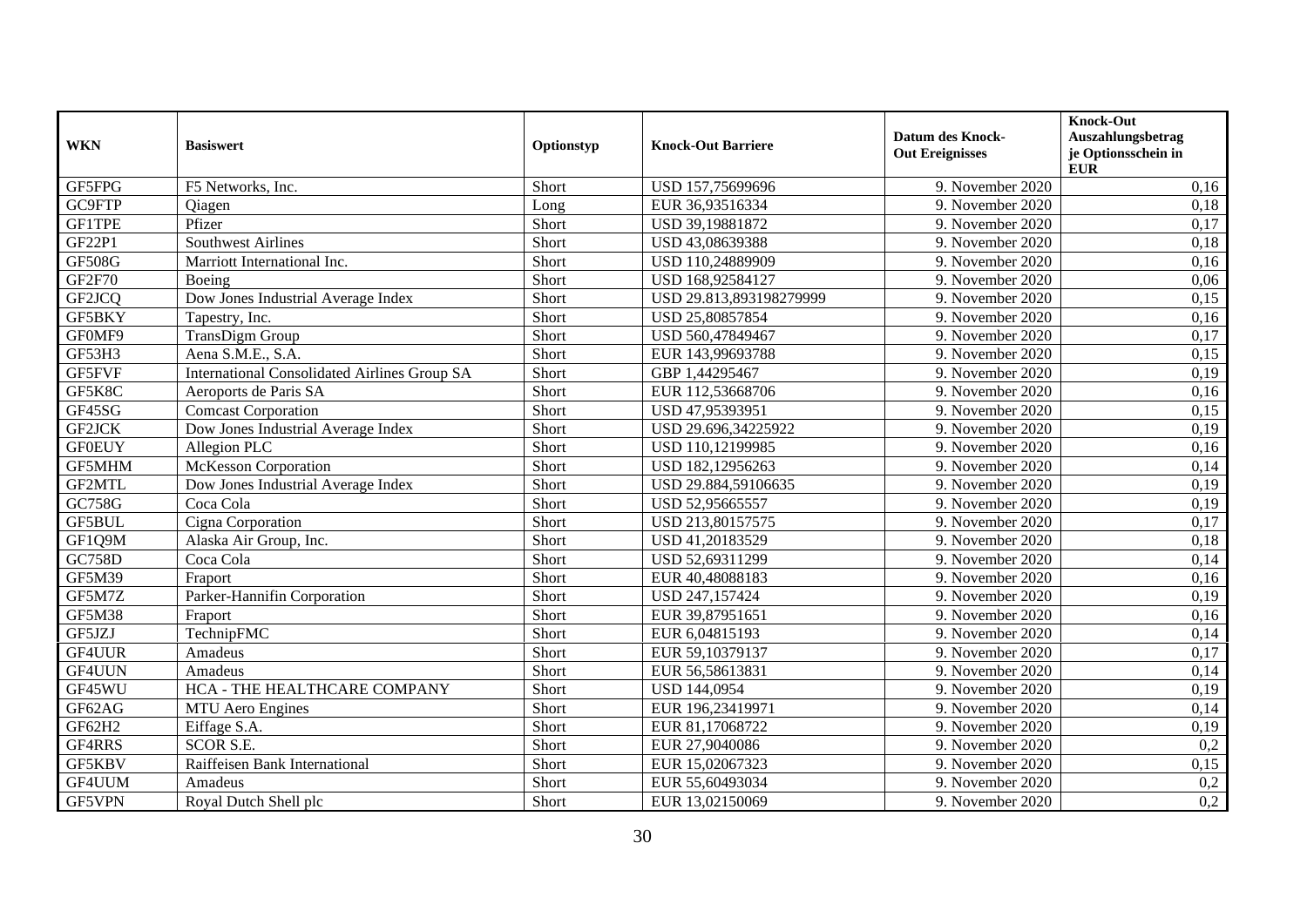| <b>WKN</b>    | <b>Basiswert</b>                     | Optionstyp | <b>Knock-Out Barriere</b> | <b>Datum des Knock-</b><br><b>Out Ereignisses</b> | <b>Knock-Out</b><br>Auszahlungsbetrag<br>je Optionsschein in<br>${\bf EUR}$ |
|---------------|--------------------------------------|------------|---------------------------|---------------------------------------------------|-----------------------------------------------------------------------------|
| GF4UN8        | Weibo Corporation                    | Short      | USD 45,954468             | 9. November 2020                                  | 0,18                                                                        |
| GF5K3Z        | United Rentals, Inc.                 | Short      | USD 199,194984            | 9. November 2020                                  | 0,18                                                                        |
| <b>GF0THE</b> | <b>TransDigm Group</b>               | Short      | USD 542,97403786          | 9. November 2020                                  | 0,19                                                                        |
| GF53ND        | Macy's, Inc.                         | Short      | USD 6,83542798            | 9. November 2020                                  | 0,19                                                                        |
| GF5T1A        | <b>BIOGEN INC.</b>                   | Long       | USD 273,17907759          | 9. November 2020                                  | 0,001                                                                       |
| GF5ZCS        | <b>BNP</b> Paribas                   | Short      | EUR 42,09476977           | 9. November 2020                                  | 0,17                                                                        |
| GF62AJ        | <b>MTU</b> Aero Engines              | Short      | EUR 201,66750007          | 9. November 2020                                  | 0,16                                                                        |
| GF62AH        | <b>MTU</b> Aero Engines              | Short      | EUR 198,67162058          | 9. November 2020                                  | 0,15                                                                        |
| <b>GF5MBS</b> | HUGO BOSS Vz.                        | Short      | EUR 24,58141377           | 9. November 2020                                  | 0,16                                                                        |
| GC9FTN        | <b>Qiagen</b>                        | Long       | EUR 37,38744065           | 9. November 2020                                  | 0,17                                                                        |
| GF45UJ        | <b>BNP</b> Paribas                   | Short      | EUR 42,09476977           | 9. November 2020                                  | 0,17                                                                        |
| GF4UMG        | Arconic Corp                         | Short      | USD 26,44658928           | 9. November 2020                                  | 0,17                                                                        |
| GF45UM        | Aroundtown                           | Short      | EUR 5,03253476            | 9. November 2020                                  | 0,16                                                                        |
| GF00JA        | Fiserv, Inc.                         | Short      | USD 107,88683317          | 9. November 2020                                  | 0,14                                                                        |
| GF1ACB        | Covestro AG                          | Short      | EUR 45,03189821           | 9. November 2020                                  | 0,19                                                                        |
| GB4P9C        | Lyft, Inc.                           | Short      | <b>USD 32,824</b>         | 9. November 2020                                  | 0,1                                                                         |
| GF4URT        | UnitedHealth Group                   | Short      | USD 361,497384            | 9. November 2020                                  | 0,18                                                                        |
| GF4XF5        | Marathon Oil Corporation             | Short      | USD 4,29685198            | 9. November 2020                                  | 0,19                                                                        |
| <b>GF1M19</b> | MasterCard                           | Short      | USD 327,20742657          | 9. November 2020                                  | 0,001                                                                       |
| GF5SSZ        | Boeing                               | Short      | USD 167,34636599          | 9. November 2020                                  | 0,02                                                                        |
| GC5JWQ        | D.R. Horton, Inc.                    | Long       | USD 67,38549619           | 9. November 2020                                  | 0,2                                                                         |
| GC9G0R        | <b>Regions Financial Corporation</b> | Short      | USD 14,19370734           | 9. November 2020                                  | 0,16                                                                        |
| GF0PN7        | <b>Bank of America Corp</b>          | Short      | USD 25,29212398           | 9. November 2020                                  | 0,17                                                                        |
| GF4LF2        | Uber Technologies, Inc.              | Short      | USD 47,60258298           | 9. November 2020                                  | 0,15                                                                        |
| GF1M16        | MasterCard                           | Short      | USD 326,311056            | 9. November 2020                                  | 0,19                                                                        |
| GF2UQQ        | <b>MGM</b> ResortsInternational      | Short      | USD 22,90960799           | 9. November 2020                                  | 0,15                                                                        |
| <b>GF5MFU</b> | Under Armour, Inc. - Class A         | Short      | USD 15,408324             | 9. November 2020                                  | 0,19                                                                        |
| GC8PXC        | Visa Inc. - Class A                  | Short      | USD 207,05540732          | 9. November 2020                                  | 0,16                                                                        |
| GF2830        | The Estee Lauder Companies Inc.      | Short      | USD 248,281056            | 9. November 2020                                  | 0,14                                                                        |
| GF4X5J        | Mohawk Industries Inc.               | Short      | USD 126,68436248          | 9. November 2020                                  | 0,15                                                                        |
| GF5SFN        | Beyond Meat, Inc.                    | Long       | <b>USD 153,7228</b>       | 9. November 2020                                  | 0,001                                                                       |
| GC9195        | MasterCard                           | Short      | USD 352,40590398          | 9. November 2020                                  | 0,17                                                                        |
| GB3QBY        | <b>Sysco Corporation</b>             | Short      | USD 66,94599999           | 9. November 2020                                  | 0,13                                                                        |
| GC915E        | Beyond Meat, Inc.                    | Long       | <b>USD 152,1542</b>       | 9. November 2020                                  | 0,17                                                                        |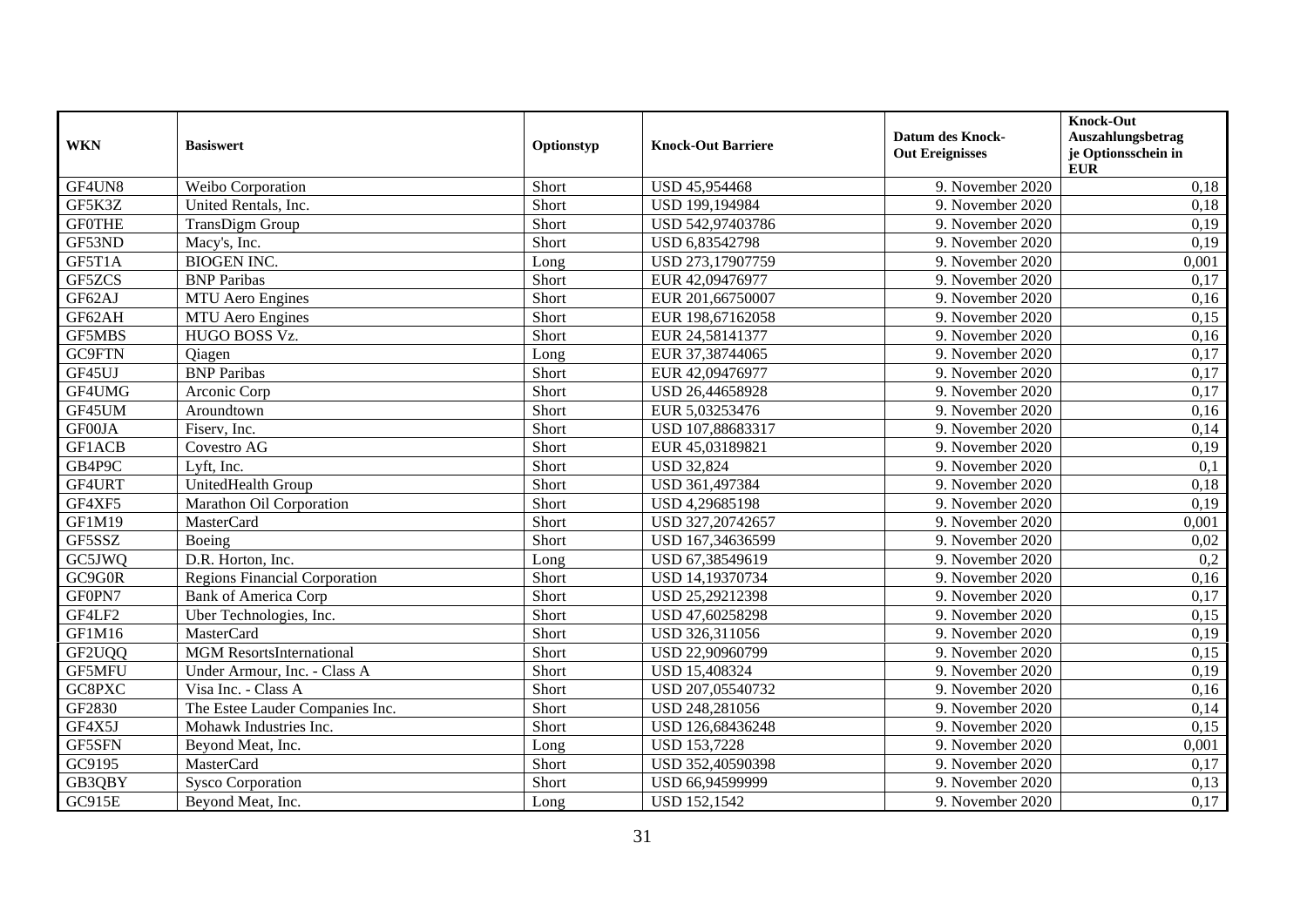| <b>WKN</b>    | <b>Basiswert</b>                  | Optionstyp | <b>Knock-Out Barriere</b> | <b>Datum des Knock-</b><br><b>Out Ereignisses</b> | Knock-Out<br>Auszahlungsbetrag<br>je Optionsschein in<br><b>EUR</b> |
|---------------|-----------------------------------|------------|---------------------------|---------------------------------------------------|---------------------------------------------------------------------|
| GB3QDW        | Ulta Beauty, Inc.                 | Short      | <b>USD 236,522</b>        | 9. November 2020                                  | 0,15                                                                |
| GC7YW0        | Boeing                            | Short      | USD 167,34636599          | 9. November 2020                                  | 0,01                                                                |
| <b>GF1TPB</b> | Pfizer                            | Short      | USD 37,97458974           | 9. November 2020                                  | 0,16                                                                |
| GF0JE7        | <b>MGM</b> ResortsInternational   | Short      | USD 23,70246562           | 9. November 2020                                  | 0,04                                                                |
| GC467D        | <b>Bank of America Corp</b>       | Short      | USD 26,44053835           | 9. November 2020                                  | 0,16                                                                |
| GF3ZY1        | F5 Networks, Inc.                 | Short      | USD 151,67873123          | 9. November 2020                                  | 0,16                                                                |
| GF4L43        | Tesla Inc                         | Short      | <b>USD 448,3002</b>       | 9. November 2020                                  | 0,19                                                                |
| GC7576        | Merck & Co.                       | Short      | USD 83,83620966           | 9. November 2020                                  | 0,17                                                                |
| GF00GG        | Aptiv PLC                         | Short      | USD 113,63667002          | 9. November 2020                                  | 0,2                                                                 |
| GF5MA6        | Aena S.M.E., S.A.                 | Short      | EUR 144,2043879           | 9. November 2020                                  | 0,14                                                                |
| <b>GF508J</b> | Marriott International Inc.       | Short      | USD 110,216901            | 9. November 2020                                  | 0,001                                                               |
| GF3AEJ        | Nike                              | Short      | USD 134,10756             | 9. November 2020                                  | 0,14                                                                |
| GF5SSX        | Boeing                            | Short      | USD 164,56351061          | 9. November 2020                                  | 0,14                                                                |
| <b>GF5K79</b> | Accor                             | Short      | EUR 26,93644913           | 9. November 2020                                  | 0,15                                                                |
| GF5K7A        | Accor                             | Short      | EUR 27,23364669           | 9. November 2020                                  | 0,17                                                                |
| <b>GF1Z87</b> | Xerox                             | Short      | USD 20,12997498           | 9. November 2020                                  | 0,17                                                                |
| GC60J2        | <b>MasterCard</b>                 | Short      | USD 332,74067598          | 9. November 2020                                  | 0,19                                                                |
| GF3VAU        | Chevron                           | Short      | USD 74,75196873           | 9. November 2020                                  | 0,16                                                                |
| GF5K8B        | Aeroports de Paris SA             | Short      | EUR 105,08724985          | 9. November 2020                                  | 0,19                                                                |
| GF45SA        | <b>Comcast Corporation</b>        | Short      | USD 46,329012             | 9. November 2020                                  | 0,15                                                                |
| GF5K8A        | Aeroports de Paris SA             | Short      | EUR 102,17059717          | 9. November 2020                                  | 0,15                                                                |
| GF5BWT        | Airbus                            | Short      | EUR 85,28820277           | 9. November 2020                                  | 0,17                                                                |
| <b>GF0THD</b> | <b>TransDigm Group</b>            | Short      | USD 541,486584            | 9. November 2020                                  | 0,14                                                                |
| GC9FYZ        | <b>Synchrony Financial</b>        | Short      | USD 29,14876297           | 9. November 2020                                  | 0,2                                                                 |
| GF5610        | Under Armour, Inc. - Class A      | Short      | USD 15,711929             | 9. November 2020                                  | 0,17                                                                |
| GC9W4B        | McDonald's                        | Short      | USD 226,68063057          | 9. November 2020                                  | 0,17                                                                |
| GC74H4        | <b>Comcast Corporation</b>        | Short      | USD 47,241877             | 9. November 2020                                  | 0,2                                                                 |
| GF0TQ0        | <b>Walt Disney</b>                | Short      | USD 132,60938398          | 9. November 2020                                  | 0,18                                                                |
| GF5C7A        | Capital One Financial Corporation | Short      | USD 82,50619298           | 9. November 2020                                  | 0,01                                                                |
| <b>GF5MHL</b> | McKesson Corporation              | Short      | USD 177,82516798          | 9. November 2020                                  | 0,15                                                                |
| GF4RXA        | Alliance Data Systems Corporation | Short      | USD 61,64016875           | 9. November 2020                                  | 0,18                                                                |
| GF5M7U        | Cigna Corporation                 | Short      | USD 211,66941873          | 9. November 2020                                  | 0,2                                                                 |
| GF04CQ        | Cincinnati Financial Corporation  | Short      | USD 77,71997053           | 9. November 2020                                  | 0,18                                                                |
| <b>GB297M</b> | Devon Energy                      | Short      | USD 11,82169998           | 9. November 2020                                  | 0,16                                                                |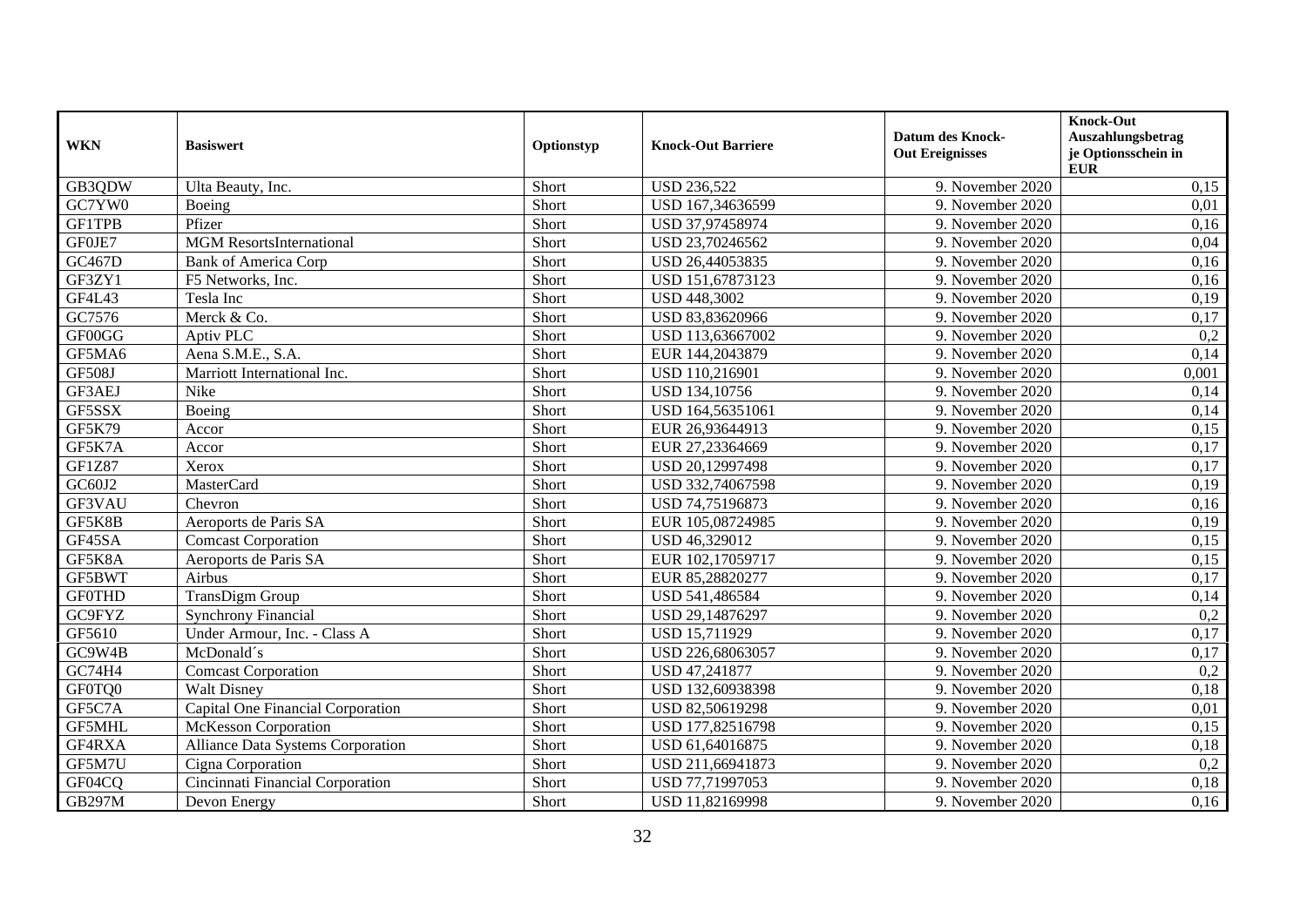| <b>WKN</b>    | <b>Basiswert</b>                                    | Optionstyp | <b>Knock-Out Barriere</b> | <b>Datum des Knock-</b><br><b>Out Ereignisses</b> | Knock-Out<br>Auszahlungsbetrag<br>je Optionsschein in<br><b>EUR</b> |
|---------------|-----------------------------------------------------|------------|---------------------------|---------------------------------------------------|---------------------------------------------------------------------|
| GF2MTB        | Dow Jones Industrial Average Index                  | Short      | USD 29.387,727596429999   | 9. November 2020                                  | 0,19                                                                |
| GF5ZD0        | <b>International Consolidated Airlines Group SA</b> | Short      | GBP 1,31237375            | 9. November 2020                                  | 0,2                                                                 |
| GF45SD        | <b>Comcast Corporation</b>                          | Short      | USD 46,45627695           | 9. November 2020                                  | 0,17                                                                |
| <b>GF1TYG</b> | Roku, Inc.                                          | Long       | USD 236,20461526          | 9. November 2020                                  | 0,06                                                                |
| GF1JLJ        | Salesforce.com, Inc.                                | Short      | USD 267,9545              | 9. November 2020                                  | 0,16                                                                |
| GF1TZ8        | Gartner                                             | Short      | USD 155,47148748          | 9. November 2020                                  | 0,15                                                                |
| GF4XGW        | ConocoPhillips                                      | Short      | USD 30,967671             | 9. November 2020                                  | 0,03                                                                |
| GF5LYV        | Dow Jones Industrial Average Index                  | Short      | USD 29.746,004596309998   | 9. November 2020                                  | 0,14                                                                |
| GF5SDL        | Dow Jones Industrial Average Index                  | Short      | USD 29.554,777672240001   | 9. November 2020                                  | 0,18                                                                |
| GF5SDN        | Dow Jones Industrial Average Index                  | Short      | USD 29.612,660105840001   | 9. November 2020                                  | 0,2                                                                 |
| GF5ZAG        | Tenaris SA                                          | Short      | EUR 5,39097681            | 9. November 2020                                  | 0,14                                                                |
| GF4UUJ        | Amadeus                                             | Short      | EUR 53,36883703           | 9. November 2020                                  | 0,19                                                                |
| GF5FNW        | Dow Jones Industrial Average Index                  | Short      | USD 29.746,004596309998   | 9. November 2020                                  | 0,11                                                                |
| GF5M0X        | ThyssenKrupp                                        | Short      | EUR 4,93854163            | 9. November 2020                                  | 0,18                                                                |
| GF5FX7        | Total                                               | Short      | EUR 31,37299683           | 9. November 2020                                  | 0,14                                                                |
| GF5YTC        | Dow Jones Industrial Average Index                  | Short      | USD 29.502,731896680001   | 9. November 2020                                  | 0,16                                                                |
| GF5K47        | Eiffage S.A.                                        | Short      | EUR 80,45712416           | 9. November 2020                                  | 0,15                                                                |
| <b>GF5VNE</b> | Siemens                                             | Short      | EUR 119,03155181          | 9. November 2020                                  | 0,19                                                                |
| GC7HZZ        | Dow Jones Industrial Average Index                  | Short      | USD 29.630,035877869999   | 9. November 2020                                  | 0,17                                                                |
| GF3T8K        | Siemens                                             | Short      | EUR 118,71386127          | 9. November 2020                                  | 0,18                                                                |
| GF5M6F        | Siemens                                             | Short      | EUR 118,24238225          | 9. November 2020                                  | 0,16                                                                |
| GF4UVR        | <b>BBVA</b>                                         | Short      | EUR 2,88195533            | 9. November 2020                                  | 0,17                                                                |
| <b>GF5JUN</b> | Royal Dutch Shell plc                               | Short      | EUR 12,87167179           | 9. November 2020                                  | 0,16                                                                |
| GF5T0A        | Unicredit S.p.A.                                    | Short      | EUR 7,66466138            | 9. November 2020                                  | 0,18                                                                |
| GC8PWG        | <b>ING</b> Groep                                    | Short      | EUR 6,81238678            | 9. November 2020                                  | 0,2                                                                 |
| GF5SLQ        | Compagnie Financiere Richemont SA                   | Short      | CHF 76,20724194           | 9. November 2020                                  | 0,16                                                                |
| GC6E1J        | <b>AXA</b>                                          | Short      | EUR 17,36939918           | 9. November 2020                                  | 0,16                                                                |
| GF55YT        | HelloFresh SE                                       | Long       | EUR 43,75614694           | 9. November 2020                                  | 0,18                                                                |
| GF62E0        | Airbus                                              | Short      | EUR 82,92106437           | 9. November 2020                                  | 0,18                                                                |
| GF4PA6        | <b>LVMH</b>                                         | Short      | EUR 473,992613            | 9. November 2020                                  | 0,19                                                                |
| <b>GF5K89</b> | Aeroports de Paris SA                               | Short      | EUR 99,07413879           | 9. November 2020                                  | 0,2                                                                 |
| GF3QMC        | <b>AXA</b>                                          | Short      | EUR 17,63495519           | 9. November 2020                                  | 0,15                                                                |
| GF5SGG        | HUGO BOSS Vz.                                       | Short      | EUR 24,33192437           | 9. November 2020                                  | 0,18                                                                |
| GF62DZ        | Airbus                                              | Short      | EUR 82,01615663           | 9. November 2020                                  | 0,16                                                                |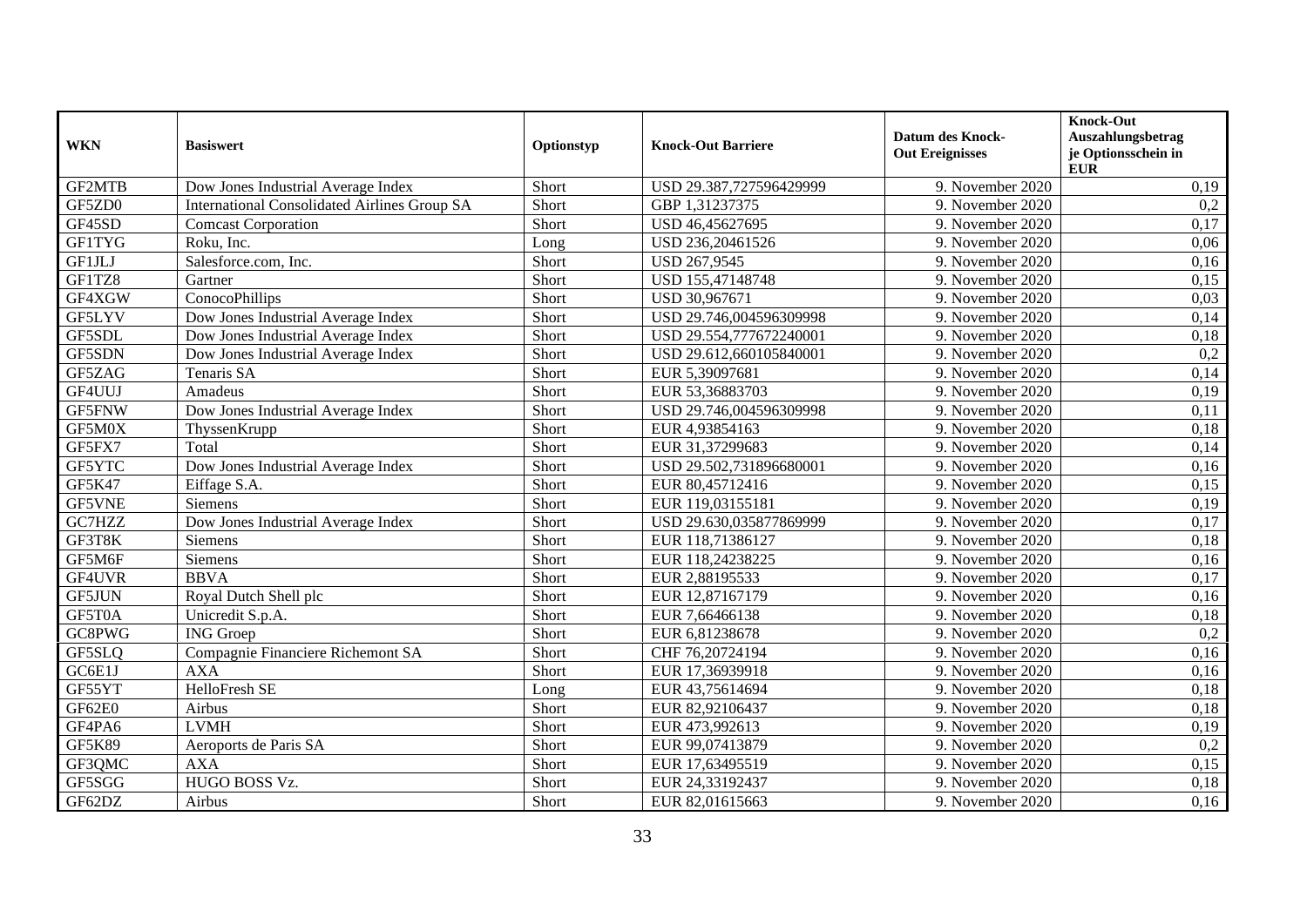| <b>WKN</b>    | <b>Basiswert</b>                                    | Optionstyp | <b>Knock-Out Barriere</b> | <b>Datum des Knock-</b><br><b>Out Ereignisses</b> | <b>Knock-Out</b><br>Auszahlungsbetrag<br>je Optionsschein in |
|---------------|-----------------------------------------------------|------------|---------------------------|---------------------------------------------------|--------------------------------------------------------------|
|               |                                                     |            |                           |                                                   | <b>EUR</b>                                                   |
| GF5ZCZ        | <b>International Consolidated Airlines Group SA</b> | Short      | GBP 1,21558779            | 9. November 2020                                  | 0,19                                                         |
| GF62E1        | Airbus                                              | Short      | EUR 84,03161631           | 9. November 2020                                  | 0,19                                                         |
| GF4PA4        | <b>LVMH</b>                                         | Short      | EUR 471,39920564          | 9. November 2020                                  | 0,17                                                         |
| GF5MA5        | Aena S.M.E., S.A.                                   | Short      | EUR 138,40536129          | 9. November 2020                                  | 0,14                                                         |
| GF5KAA        | Airbus                                              | Short      | EUR 86,09117054           | 9. November 2020                                  | 0,18                                                         |
| GF505Q        | News Corporation                                    | Short      | <b>USD 15,4632</b>        | 9. November 2020                                  | 0,11                                                         |
| GC05BH        | Okta, Inc. - Class A                                | Long       | USD 226,26219999          | 9. November 2020                                  | 0,01                                                         |
| GB3QBK        | Marriott International Inc.                         | Short      | <b>USD 114,279</b>        | 9. November 2020                                  | 0,07                                                         |
| GF1JM7        | Okta, Inc. - Class A                                | Long       | USD 226,26219999          | 9. November 2020                                  | 0,001                                                        |
| <b>GB165W</b> | PerkinElmer Inc                                     | Long       | USD 136,00125             | 9. November 2020                                  | 0,13                                                         |
| GF504N        | <b>FLIR Systems Inc</b>                             | Short      | <b>USD 35,445</b>         | 9. November 2020                                  | 0,02                                                         |
| GF4PB9        | Coty Inc                                            | Short      | USD 4,39173749            | 9. November 2020                                  | 0,2                                                          |
| GF45JR        | Okta, Inc. - Class A                                | Long       | USD 227,42849999          | 9. November 2020                                  | 0,001                                                        |
| GF43LJ        | Harley-Davidson                                     | Short      | <b>USD 34,86</b>          | 9. November 2020                                  | 0,18                                                         |
| GF2FBP        | Williams Companies Inc                              | Short      | <b>USD 18,6252</b>        | 9. November 2020                                  | 0,03                                                         |
| GC9PUJ        | PulteGroup Inc.                                     | Long       | USD 43,091059             | 9. November 2020                                  | 0,18                                                         |
| GF4X7P        | Uber Technologies, Inc.                             | Short      | USD 46,79492299           | 9. November 2020                                  | 0,17                                                         |
| GF509X        | MSCI Inc.                                           | Short      | USD 429,57299999          | 9. November 2020                                  | 0,19                                                         |
| <b>GF688X</b> | Uber Technologies, Inc.                             | Short      | USD 45,830218             | 9. November 2020                                  | 0,12                                                         |
| GF36B3        | <b>Waters Corporation</b>                           | Short      | USD 226,92959999          | 9. November 2020                                  | 0,17                                                         |
| GF5YV5        | Tesla Inc                                           | Short      | USD 439,15093             | 9. November 2020                                  | 0,08                                                         |
| GF1TP8        | Pfizer                                              | Short      | <b>USD 37,128</b>         | 9. November 2020                                  | 0,2                                                          |
| GC7NLP        | Marriott International Inc.                         | Short      | <b>USD 110,1234</b>       | 9. November 2020                                  | 0,001                                                        |
| GC8TXC        | JP Morgan Chase                                     | Short      | USD 106,82099999          | 9. November 2020                                  | 0,18                                                         |
| <b>GC7NLN</b> | Marriott International Inc.                         | Short      | USD 108,34688099          | 9. November 2020                                  | 0,14                                                         |
| GC7AVG        | Paycom Software                                     | Short      | USD 404,77034799          | 9. November 2020                                  | 0,17                                                         |
| GC8PX9        | Visa Inc. - Class A                                 | Short      | <b>USD 202,4394</b>       | 9. November 2020                                  | 0,19                                                         |
| GF43M1        | Regeneron Pharmaceuticals, Inc.                     | Long       | USD 566,46939999          | 9. November 2020                                  | 0,04                                                         |
| GC8TXA        | JP Morgan Chase                                     | Short      | USD 106,04879999          | 9. November 2020                                  | 0,2                                                          |
| GF22Q4        | UnitedHealth Group                                  | Short      | USD 354,895644            | 9. November 2020                                  | 0,2                                                          |
| <b>GC374Z</b> | Activision Blizzard, Inc.                           | Long       | USD 76,44569999           | 9. November 2020                                  | 0,04                                                         |
| GC24NK        | PepsiCo                                             | Short      | USD 141,34133199          | 9. November 2020                                  | 0,16                                                         |
| GC55WQ        | General Electric                                    | Short      | <b>USD 8,5754</b>         | 9. November 2020                                  | 0,1                                                          |
| GC2MZ9        | JP Morgan Chase                                     | Short      | USD 107,37698399          | 9. November 2020                                  | 0,16                                                         |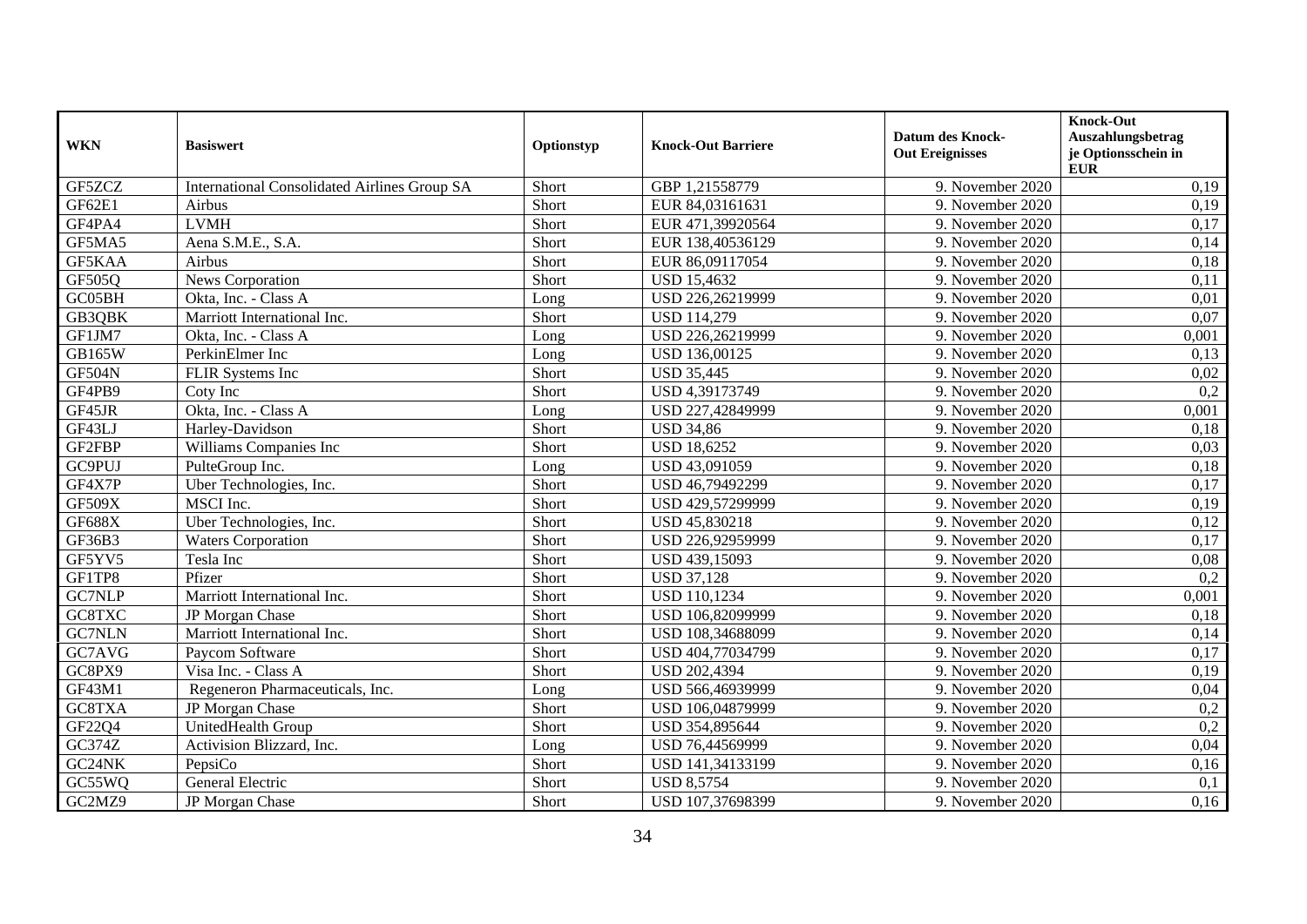| <b>WKN</b>    | <b>Basiswert</b>                         | Optionstyp | <b>Knock-Out Barriere</b> | <b>Datum des Knock-</b><br><b>Out Ereignisses</b> | <b>Knock-Out</b><br>Auszahlungsbetrag<br>je Optionsschein in<br><b>EUR</b> |
|---------------|------------------------------------------|------------|---------------------------|---------------------------------------------------|----------------------------------------------------------------------------|
| GF2F1D        | Nielsen Holdings PLC                     | Short      | USD 14,53449999           | 9. November 2020                                  | 0,01                                                                       |
| GC7JX1        | Verizon                                  | Short      | <b>USD 59,7006</b>        | 9. November 2020                                  | 0,17                                                                       |
| <b>GB2TRR</b> | Regeneron Pharmaceuticals, Inc.          | Long       | USD 560,68909999          | 9. November 2020                                  | 0,18                                                                       |
| GC7YW1        | Boeing                                   | Short      | USD 164,507046            | 9. November 2020                                  | 0,2                                                                        |
| GF0A1C        | <b>Exelon Corporation</b>                | Short      | USD 43,82960399           | 9. November 2020                                  | 0,17                                                                       |
| <b>GB23M1</b> | <b>MGM</b> ResortsInternational          | Short      | USD 25,32299999           | 9. November 2020                                  | 0,17                                                                       |
| GC405F        | <b>MGM</b> ResortsInternational          | Short      | <b>USD 24,222</b>         | 9. November 2020                                  | 0,1                                                                        |
| <b>GF509M</b> | Arista Networks, Inc.                    | Short      | <b>USD 268,6282</b>       | 9. November 2020                                  | 0,17                                                                       |
| GC753S        | UnitedHealth Group                       | Short      | USD 362,36603399          | 9. November 2020                                  | 0,19                                                                       |
| GC94BF        | Air Products and Chemicals               | Short      | USD 313,805232            | 9. November 2020                                  | 0,16                                                                       |
| GC8CKK        | Snap-On Inc                              | Short      | USD 169,62768499          | 9. November 2020                                  | 0,19                                                                       |
| GF22NQ        | Monster Beverage Corp                    | Short      | <b>USD 84,9252</b>        | 9. November 2020                                  | 0,12                                                                       |
| GC2KLE        | Visa Inc. - Class A                      | Short      | USD 205,912625            | 9. November 2020                                  | 0,07                                                                       |
| GF22V2        | PVH Corp.                                | Short      | <b>USD 62,646</b>         | 9. November 2020                                  | 0,01                                                                       |
| <b>GF0JFP</b> | American Airlines Group Inc.             | Short      | <b>USD 12,1476</b>        | 9. November 2020                                  | 0,02                                                                       |
| GF3ZZK        | Apple                                    | Short      | USD 121,229966            | 9. November 2020                                  | 0,16                                                                       |
| GF5C5Y        | eBay                                     | Long       | USD 49,519061             | 9. November 2020                                  | 0,1                                                                        |
| GF45J2        | Apple                                    | Short      | USD 121,06379999          | 9. November 2020                                  | 0,15                                                                       |
| <b>GF400M</b> | <b>Alliance Data Systems Corporation</b> | Short      | USD 60,870125             | 9. November 2020                                  | 0,18                                                                       |
| GC9846        | <b>LINDE PLC</b>                         | Short      | USD 255,3264              | 9. November 2020                                  | 0,001                                                                      |
| GF1VU9        | The Clorox Company                       | Long       | <b>USD 212,628</b>        | 9. November 2020                                  | 0,001                                                                      |
| GC8Q15        | <b>Walt Disney</b>                       | Short      | USD 130,40432599          | 9. November 2020                                  | 0,15                                                                       |
| GF0TQ4        | <b>Walt Disney</b>                       | Short      | USD 130,64649999          | 9. November 2020                                  | 0,18                                                                       |
| GC60RW        | <b>International Paper Company</b>       | Short      | USD 48,48442099           | 9. November 2020                                  | 0,1                                                                        |
| GF0TF6        | Chubb Limited                            | Short      | USD 140,636566            | 9. November 2020                                  | 0,19                                                                       |
| GF4FKJ        | Accenture plc                            | Short      | USD 241,01579999          | 9. November 2020                                  | 0,18                                                                       |
| GB23CV        | Carnival Corporation                     | Short      | USD 15,89299999           | 9. November 2020                                  | 0,07                                                                       |
| GF45TL        | Albemarle Corporation                    | Short      | USD 115,02549999          | 9. November 2020                                  | 0,17                                                                       |
| GF4PD1        | <b>Automatic Data Processing</b>         | Short      | USD 169,55459999          | 9. November 2020                                  | 0,18                                                                       |
| <b>GC758A</b> | Coca Cola                                | Short      | <b>USD 50,439</b>         | 9. November 2020                                  | 0,17                                                                       |
| GC645L        | Kohl's Corporation                       | Short      | <b>USD 22,8324</b>        | 9. November 2020                                  | 0,001                                                                      |
| GF3H5W        | $S\&P 500(r)$ Index                      | Short      | USD 3.551,23564153        | 9. November 2020                                  | 0,02                                                                       |
| GF2PUD        | S&P $500(r)$ Index                       | Short      | USD 3.552,99020459        | 9. November 2020                                  | 0,03                                                                       |
| GF2PU9        | S&P 500(r) Index                         | Short      | USD 3.551,23564153        | 9. November 2020                                  | 0.02                                                                       |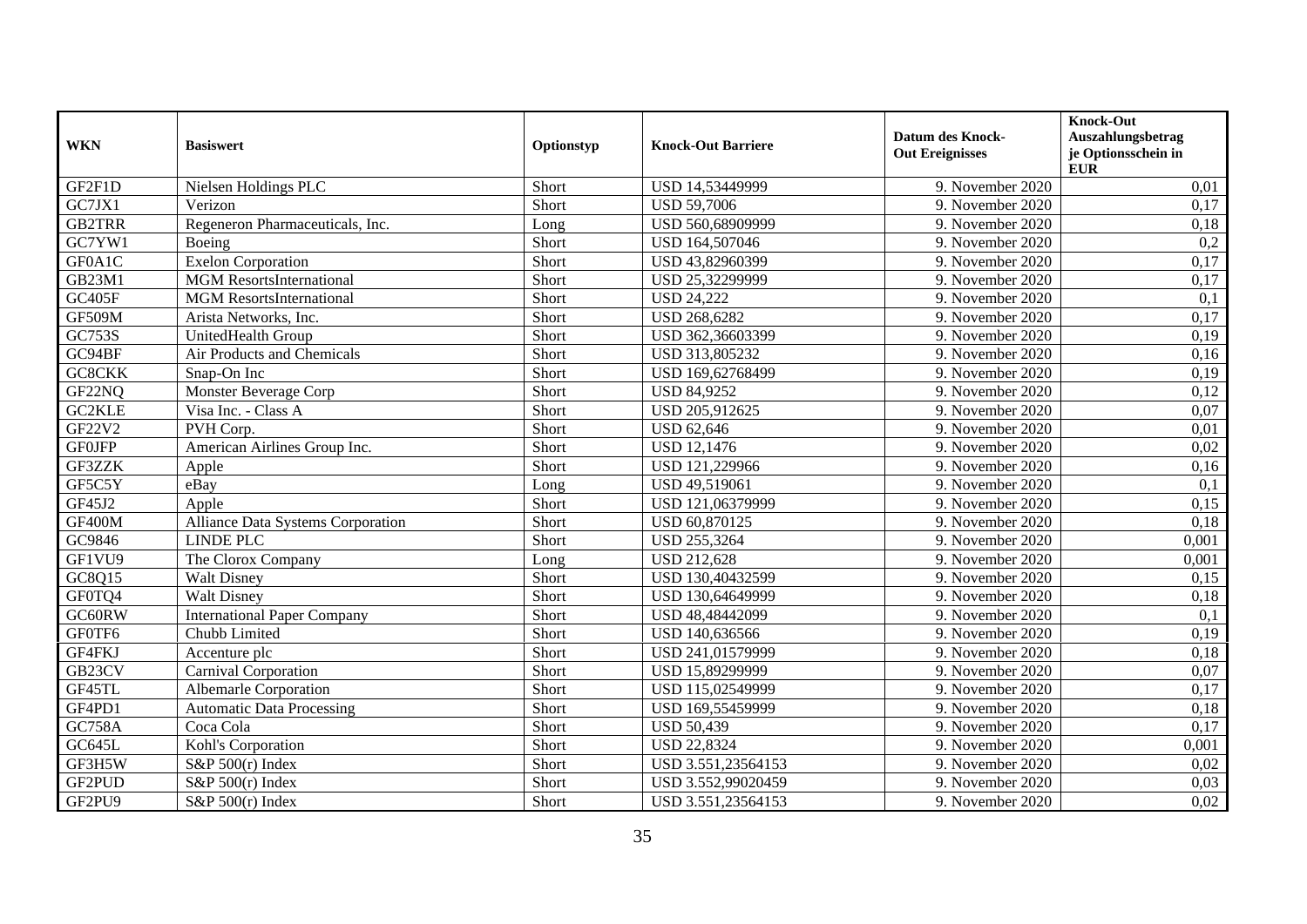| <b>WKN</b>    | <b>Basiswert</b>                   | Optionstyp | <b>Knock-Out Barriere</b> | <b>Datum des Knock-</b><br><b>Out Ereignisses</b> | Knock-Out<br>Auszahlungsbetrag<br>je Optionsschein in<br><b>EUR</b> |
|---------------|------------------------------------|------------|---------------------------|---------------------------------------------------|---------------------------------------------------------------------|
| GF2JCE        | Dow Jones Industrial Average Index | Short      | USD 28.652,427508839999   | 9. November 2020                                  | 0,19                                                                |
| GF2XPF        | $S\&P 500(r)$ Index                | Short      | USD 3.556,85024334        | 9. November 2020                                  | 0.05                                                                |
| GF3H62        | $S\&P 500(r)$ Index                | Short      | USD 3.556,85024334        | 9. November 2020                                  | 0,19                                                                |
| GF5SDP        | Dow Jones Industrial Average Index | Short      | USD 29.020,492289090002   | 9. November 2020                                  | 0,13                                                                |
| <b>GF629V</b> | S&P $500(r)$ Index                 | Short      | USD 3.579,30865055        | 9. November 2020                                  | 0.03                                                                |
| GF5SDQ        | Dow Jones Industrial Average Index | Short      | USD 29.099,767780229999   | 9. November 2020                                  | 0,18                                                                |
| GF564G        | S&P $500(r)$ Index                 | Short      | USD 3.606,67983435        | 9. November 2020                                  | 0,1                                                                 |
| GF23YV        | S&P $500(r)$ Index                 | Short      | USD 3.561,76301991        | 9. November 2020                                  | 0,18                                                                |
| GF5JYR        | Dow Jones Industrial Average Index | Short      | USD 28.955,373135670001   | 9. November 2020                                  | 0,16                                                                |
| GF5K0L        | Netflix, Inc.                      | Long       | USD 503,714778            | 9. November 2020                                  | 0,001                                                               |
| GF43NZ        | S&P $500(r)$ Index                 | Short      | USD 3.551,23564153        | 9. November 2020                                  | 0,07                                                                |
| GF5G21        | CAC 40 Index                       | Short      | EUR 5.386,22587574        | 9. November 2020                                  | 0,19                                                                |
| GF5JYQ        | Dow Jones Industrial Average Index | Short      | USD 28.927,06046026       | 9. November 2020                                  | 0,15                                                                |
| GF2F8U        | Teladoc Health Inc                 | Long       | USD 199,95579999          | 9. November 2020                                  | 0,001                                                               |
| GF5K5M        | S&P $500(r)$ Index                 | Short      | USD 3.625,98002806        | 9. November 2020                                  | 0,11                                                                |
| GF5G32        | Kirkland Lake Gold Ltd.            | Long       | <b>USD 47,6672</b>        | 9. November 2020                                  | 0,04                                                                |
| GF5LYT        | Dow Jones Industrial Average Index | Short      | USD 28.878,928912079999   | 9. November 2020                                  | 0,16                                                                |
| GF4074        | Netflix, Inc.                      | Long       | USD 503,714778            | 9. November 2020                                  | 0,001                                                               |
| GC4JDU        | S&P 500(r) Index                   | Short      | USD 3.614,39991183        | 9. November 2020                                  | 0,18                                                                |
| GF3TGV        | S&P 500(r) Index                   | Short      | USD 3.551,23564153        | 9. November 2020                                  | 0,04                                                                |
| GF5LZY        | PayPal Holdings, Inc.              | Long       | USD 197,66174999          | 9. November 2020                                  | 0,001                                                               |
| GF5SFM        | S&P $500(r)$ Index                 | Short      | USD 3.596,85428119        | 9. November 2020                                  | 0,13                                                                |
| <b>GF366R</b> | PayPal Holdings, Inc.              | Long       | USD 198,39157799          | 9. November 2020                                  | 0,001                                                               |
| GF2JDL        | S&P 500(r) Index                   | Short      | USD 3-554,74476766        | 9. November 2020                                  | 0,04                                                                |
| GF5LZX        | PayPal Holdings, Inc.              | Long       | USD 198,39157799          | 9. November 2020                                  | 0,001                                                               |
| GF5BPJ        | Netflix, Inc.                      | Long       | USD 502,839737            | 9. November 2020                                  | 0,001                                                               |
| GC7541        | <b>ABBOTT LABS</b>                 | Long       | USD 112,1316              | 9. November 2020                                  | 0,15                                                                |
| GF366S        | PayPal Holdings, Inc.              | Long       | USD 198,04693699          | 9. November 2020                                  | 0,001                                                               |
| GF3HA6        | Kirkland Lake Gold Ltd.            | Long       | USD 47,6672               | 9. November 2020                                  | 0,001                                                               |
| GF32E3        | Netflix, Inc.                      | Long       | <b>USD 504,4354</b>       | 9. November 2020                                  | 0,001                                                               |
| GC9G09        | <b>Barrick Gold</b>                | Long       | <b>USD 28,0039</b>        | 9. November 2020                                  | 0,11                                                                |
| GF4ZUN        | <b>Barrick Gold</b>                | Long       | USD 28,203103             | 9. November 2020                                  | 0,05                                                                |
| GF3V94        | Mercadolibre                       | Long       | USD 1.456,14279999        | 9. November 2020                                  | 0,001                                                               |
| <b>GF5BVR</b> | <b>Barrick Gold</b>                | Long       | <b>USD 28,2926</b>        | 9. November 2020                                  | 0.08                                                                |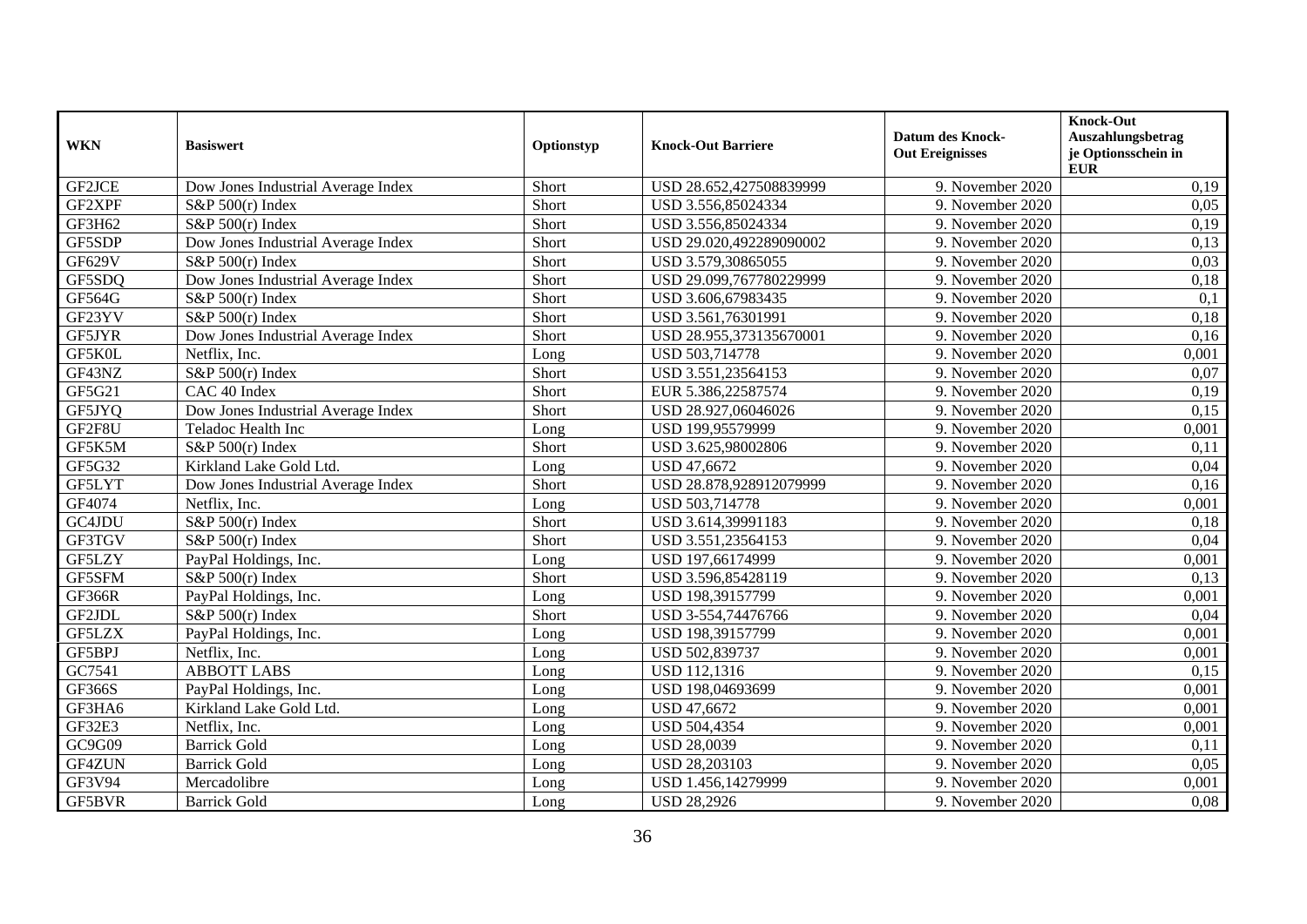| <b>WKN</b>    | <b>Basiswert</b>                                    | Optionstyp | <b>Knock-Out Barriere</b> | <b>Datum des Knock-</b><br><b>Out Ereignisses</b> | Knock-Out<br>Auszahlungsbetrag<br>je Optionsschein in<br><b>EUR</b> |
|---------------|-----------------------------------------------------|------------|---------------------------|---------------------------------------------------|---------------------------------------------------------------------|
| GF2UPP        | <b>Barrick Gold</b>                                 | Long       | <b>USD 28,2926</b>        | 9. November 2020                                  | 0,01                                                                |
| GF3A9S        | <b>Barrick Gold</b>                                 | Long       | <b>USD 28,2926</b>        | 9. November 2020                                  | 0,02                                                                |
| GF4L3V        | JD.com Inc                                          | Long       | USD 90,64019999           | 9. November 2020                                  | 0,01                                                                |
| GC2VA3        | JD.com Inc                                          | Long       | USD 90,17774999           | 9. November 2020                                  | 0,001                                                               |
| GF1EJ9        | JD.com Inc                                          | Long       | USD 90,51071399           | 9. November 2020                                  | 0,001                                                               |
| GF2XPW        | JD.com Inc                                          | Long       | USD 90,51071399           | 9. November 2020                                  | 0,03                                                                |
| GF2XPV        | JD.com Inc                                          | Long       | USD 90,64019999           | 9. November 2020                                  | 0,03                                                                |
| GF5SCQ        | Shopify Inc.                                        | Long       | USD 1.024,09999999        | 9. November 2020                                  | 0,001                                                               |
| GF2F1H        | Amazon.com                                          | Long       | USD 3.245,14259999        | 9. November 2020                                  | 0,08                                                                |
| GF4CAY        | Roku, Inc.                                          | Long       | USD 245,75919999          | 9. November 2020                                  | 0,001                                                               |
| GF4F95        | Shopify Inc.                                        | Long       | <b>USD 1018,875</b>       | 9. November 2020                                  | 0,001                                                               |
| GF62FN        | Safran                                              | Short      | EUR 114,97936057          | 9. November 2020                                  | 0,14                                                                |
| GC5U1B        | Amadeus                                             | Short      | EUR 56,0605531            | 9. November 2020                                  | 0,19                                                                |
| <b>GC759M</b> | Inditex                                             | Short      | EUR 26,34979324           | 9. November 2020                                  | 0,14                                                                |
| GF5ZCR        | <b>BNP</b> Paribas                                  | Short      | EUR 39,50002754           | 9. November 2020                                  | 0,15                                                                |
| GF36DG        | Vinci                                               | Short      | EUR 91,71751042           | 9. November 2020                                  | 0,15                                                                |
| GF43QA        | Total                                               | Short      | EUR 31,11586763           | 9. November 2020                                  | 0,17                                                                |
| GF5W13        | Anheuser-Busch InBev                                | Short      | EUR 53,92291538           | 9. November 2020                                  | 0,18                                                                |
| GF36DD        | Vinci                                               | Short      | EUR 87,41595028           | 9. November 2020                                  | 0,15                                                                |
| GF5M0D        | Renault                                             | Short      | EUR 25,57514852           | 9. November 2020                                  | 0,18                                                                |
| GF5JUM        | Royal Dutch Shell plc                               | Short      | EUR 12,51585996           | 9. November 2020                                  | 0,19                                                                |
| GF5KFB        | <b>International Consolidated Airlines Group SA</b> | Short      | GBP 1,16670424            | 9. November 2020                                  | 0,14                                                                |
| GF5JZH        | TechnipFMC                                          | Short      | EUR 5,75708637            | 9. November 2020                                  | 0,15                                                                |
| GF5M8Y        | Société Générale                                    | Short      | EUR 15,61820402           | 9. November 2020                                  | 0,17                                                                |
| GF5M0W        | ThyssenKrupp                                        | Short      | EUR 4,88464792            | 9. November 2020                                  | 0,17                                                                |
| <b>GF1TXB</b> | <b>LVMH</b>                                         | Short      | EUR 464,06169278          | 9. November 2020                                  | 0,15                                                                |
| GF53WV        | Inditex                                             | Short      | EUR 26,16075299           | 9. November 2020                                  | 0,19                                                                |
| GF53LQ        | Société Générale                                    | Short      | EUR 14,85192899           | 9. November 2020                                  | 0,18                                                                |
| GF5VV8        | Bayer                                               | Short      | EUR 46,26856264           | 9. November 2020                                  | 0,18                                                                |
| GF5M8N        | TechnipFMC                                          | Short      | EUR 5,75671808            | 9. November 2020                                  | 0,19                                                                |
| GF5SYC        | <b>International Consolidated Airlines Group SA</b> | Short      | GBP 1,23703814            | 9. November 2020                                  | 0,17                                                                |
| GF0RR7        | Airbus                                              | Short      | EUR 87,30249833           | 9. November 2020                                  | 0,18                                                                |
| GF5SG9        | Leonardo S.p.A.                                     | Short      | EUR 4,88754486            | 9. November 2020                                  | 0,18                                                                |
| GF43S6        | Fraport                                             | Short      | EUR 37,86067958           | 9. November 2020                                  | 0,14                                                                |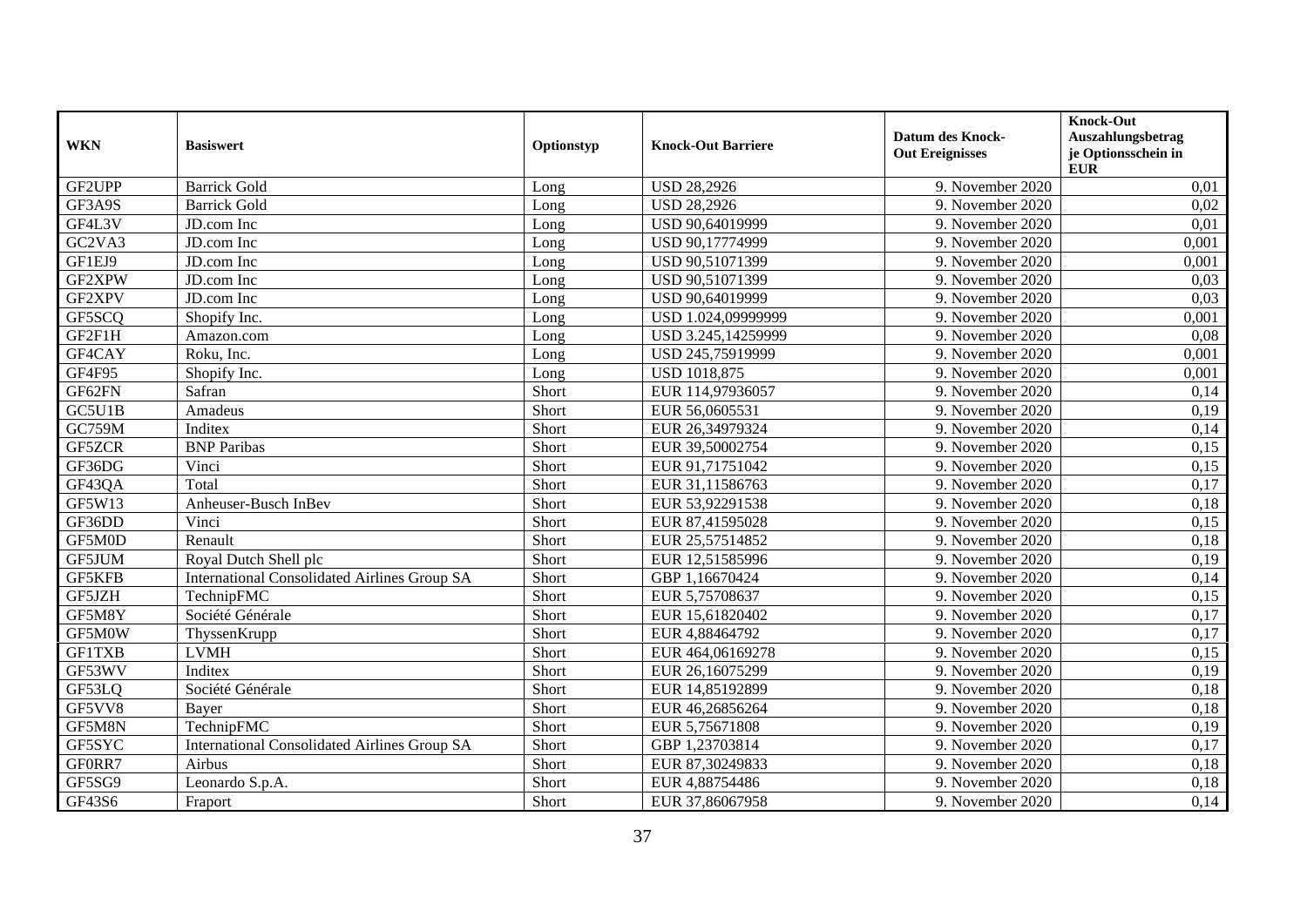| <b>WKN</b>    | <b>Basiswert</b>                                    | Optionstyp | <b>Knock-Out Barriere</b> | <b>Datum des Knock-</b><br><b>Out Ereignisses</b> | Knock-Out<br>Auszahlungsbetrag<br>je Optionsschein in<br><b>EUR</b> |
|---------------|-----------------------------------------------------|------------|---------------------------|---------------------------------------------------|---------------------------------------------------------------------|
| GF5SDX        | Rolls-Royce                                         | Short      | GBP 0.83503412            | 9. November 2020                                  | 0,16                                                                |
| GC7J1K        | FTSE MIB Index                                      | Short      | EUR 20.597,448888700001   | 9. November 2020                                  | 0,2                                                                 |
| GC374G        | Zalando                                             | Long       | EUR 80,96547707           | 9. November 2020                                  | 0,01                                                                |
| GF2SPC        | EURO STOXX 50 Index                                 | Short      | EUR 3.426,72379821        | 9. November 2020                                  | 0,17                                                                |
| GC9B8A        | Amadeus                                             | Short      | EUR 51,78433252           | 9. November 2020                                  | 0,15                                                                |
| GF4UUL        | Amadeus                                             | Short      | EUR 51,92291273           | 9. November 2020                                  | 0,18                                                                |
| GF5YXB        | <b>MTU</b> Aero Engines                             | Short      | EUR 190,42165923          | 9. November 2020                                  | 0,18                                                                |
| <b>GC74L7</b> | Aeroports de Paris SA                               | Short      | EUR 105,83020712          | 9. November 2020                                  | 0,12                                                                |
| GF4X8V        | Airbus                                              | Short      | EUR 79,19857486           | 9. November 2020                                  | 0,16                                                                |
| GF5671        | <b>International Consolidated Airlines Group SA</b> | Short      | GBP 1,16131534            | 9. November 2020                                  | 0,18                                                                |
| GF562C        | <b>ITV</b>                                          | Short      | GBP 0,88152354            | 9. November 2020                                  | 0,18                                                                |
| GF53KD        | Safran                                              | Short      | EUR 119,1761747           | 9. November 2020                                  | 0,18                                                                |
| GF5VE3        | <b>FTSE MIB Index</b>                               | Short      | EUR 20.678,065049979999   | 9. November 2020                                  | 0,1                                                                 |
| GF2Q0D        | Zalando                                             | Long       | EUR 80,96547707           | 9. November 2020                                  | 0,01                                                                |
| GF5ZB0        | Société Générale                                    | Short      | EUR 14,5407568            | 9. November 2020                                  | 0,18                                                                |
| GF36DE        | Vinci                                               | Short      | EUR 85,25301538           | 9. November 2020                                  | 0,16                                                                |
| GF4RRR        | <b>SCOR S.E.</b>                                    | Short      | EUR 27,09546779           | 9. November 2020                                  | 0,19                                                                |
| GF5JZG        | TechnipFMC                                          | Short      | EUR 5,59027024            | 9. November 2020                                  | 0,19                                                                |
| GF5VE5        | FTSE MIB Index                                      | Short      | EUR 20.855,97484092       | 9. November 2020                                  | 0,15                                                                |
| GC5Q8W        | Zalando                                             | Long       | EUR 80,96547707           | 9. November 2020                                  | 0,001                                                               |
| GF62FL        | Safran                                              | Short      | EUR 111,6477422           | 9. November 2020                                  | 0,2                                                                 |
| GF53LP        | Société Générale                                    | Short      | EUR 14,7302044            | 9. November 2020                                  | 0,14                                                                |
| GF1AF5        | <b>EUROfins</b>                                     | Long       | EUR 662,67599999          | 9. November 2020                                  | 0,001                                                               |
| GF4UUQ        | Amadeus                                             | Short      | EUR 52,92380063           | 9. November 2020                                  | 0,18                                                                |
| GF2XRM        | Aroundtown                                          | Short      | EUR 4,88346894            | 9. November 2020                                  | 0,19                                                                |
| GF5K2U        | <b>MTU</b> Aero Engines                             | Short      | EUR 201,14664             | 9. November 2020                                  | 0,14                                                                |
| GF5G2S        | Safran                                              | Short      | EUR 114,93043169          | 9. November 2020                                  | 0,18                                                                |
| <b>GF5BNS</b> | <b>MTU</b> Aero Engines                             | Short      | EUR 186,44394078          | 9. November 2020                                  | 0,15                                                                |
| GF5VGB        | Eiffage S.A.                                        | Short      | EUR 77,12102592           | 9. November 2020                                  | 0,17                                                                |
| GF5YXA        | <b>MTU</b> Aero Engines                             | Short      | EUR 188,31358909          | 9. November 2020                                  | 0,14                                                                |
| <b>GC985A</b> | Sartorius Stedim Biotech                            | Long       | EUR 333,38636888          | 9. November 2020                                  | 0,13                                                                |
| GF5SWN        | Eiffage S.A.                                        | Short      | EUR 76,48895149           | 9. November 2020                                  | 0,15                                                                |
| GF36DA        | Vinci                                               | Short      | EUR 83,50235934           | 9. November 2020                                  | 0,15                                                                |
| GC6ZXH        | Sartorius Stedim Biotech                            | Long       | EUR 334,41127999          | 9. November 2020                                  | 0.05                                                                |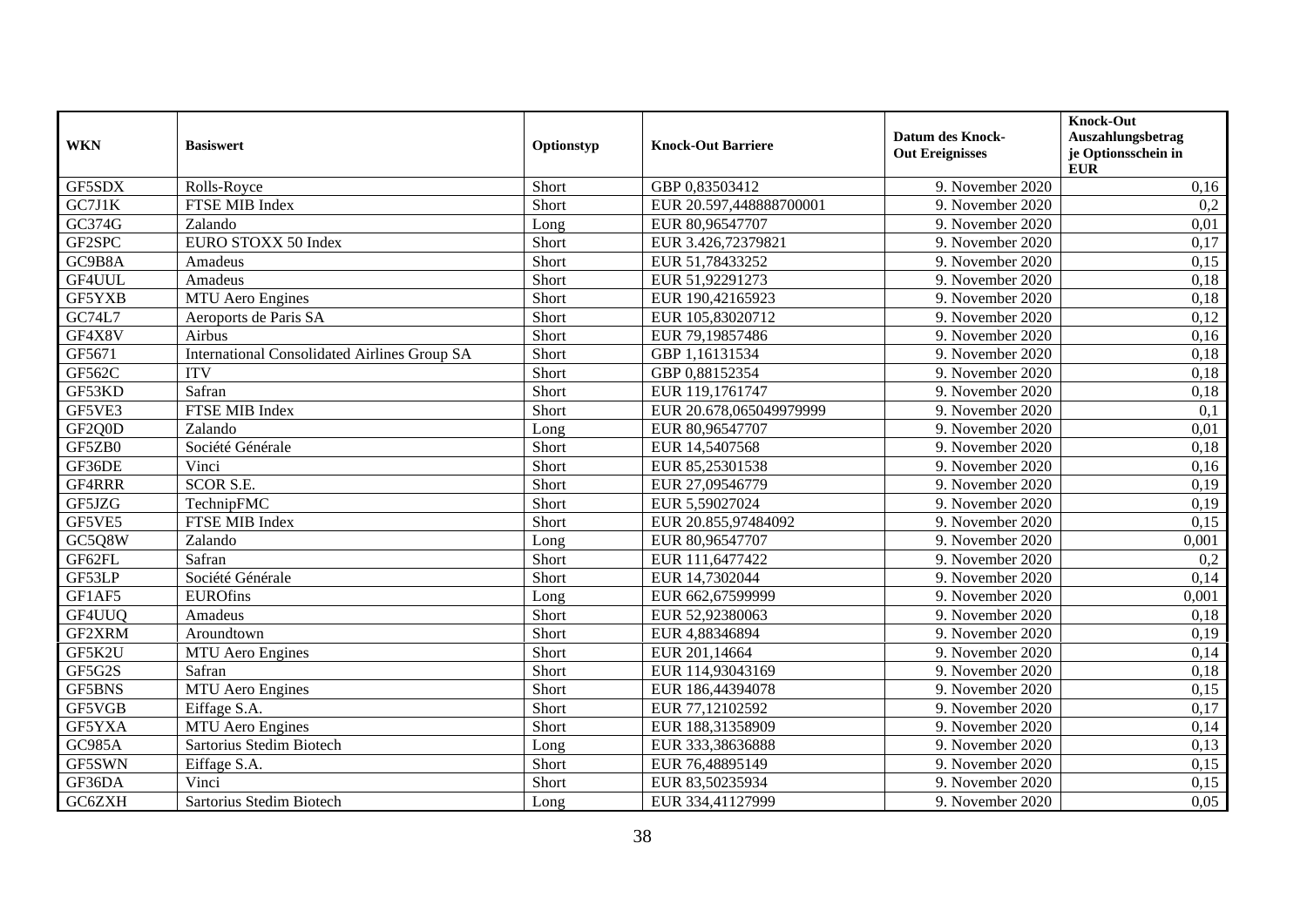| <b>WKN</b>    | <b>Basiswert</b>        | Optionstyp | <b>Knock-Out Barriere</b> | <b>Datum des Knock-</b><br><b>Out Ereignisses</b> | Knock-Out<br>Auszahlungsbetrag<br>je Optionsschein in<br><b>EUR</b> |
|---------------|-------------------------|------------|---------------------------|---------------------------------------------------|---------------------------------------------------------------------|
| GF3V6Q        | Deutsche Pfandbriefbank | Short      | EUR 6,44336974            | 9. November 2020                                  | 0,19                                                                |
| GC9G2P        | Eiffage S.A.            | Short      | EUR 77,89439078           | 9. November 2020                                  | 0,17                                                                |
| GF45UH        | <b>BNP</b> Paribas      | Short      | EUR 37,73162088           | 9. November 2020                                  | 0,16                                                                |
| GF5KA8        | Airbus                  | Short      | EUR 80,27984916           | 9. November 2020                                  | 0,17                                                                |
| GF5K59        | EURO STOXX 50 Index     | Short      | EUR 3.394,02017192        | 9. November 2020                                  | 0,14                                                                |
| GF5YZA        | Airbus                  | Short      | EUR 77,81750595           | 9. November 2020                                  | 0,16                                                                |
| GF5VQB        | Airbus                  | Short      | EUR 78,78561667           | 9. November 2020                                  | 0,17                                                                |
| GF3QY4        | CAC 40 Index            | Short      | EUR 5.344,27666915        | 9. November 2020                                  | 0,17                                                                |
| GC7J2P        | FTSE 100 Index          | Short      | GBP 6.216,58404324        | 9. November 2020                                  | 0,17                                                                |
| GF567C        | EURO STOXX 50 Index     | Short      | EUR 3.406,9681647         | 9. November 2020                                  | 0,13                                                                |
| GF62AF        | MTU Aero Engines        | Short      | EUR 181,29006785          | 9. November 2020                                  | 0,19                                                                |
| GF5M4P        | EURO STOXX 50 Index     | Short      | EUR 3.415,98748942        | 9. November 2020                                  | 0,15                                                                |
| GF4ZVV        | <b>MTU</b> Aero Engines | Short      | EUR 184,06176238          | 9. November 2020                                  | 0,14                                                                |
| GF11GK        | <b>MTU</b> Aero Engines | Short      | EUR 190,25039813          | 9. November 2020                                  | 0,16                                                                |
| GF1Z0N        | <b>BMW</b>              | Short      | EUR 68,82103673           | 9. November 2020                                  | 0,14                                                                |
| GC8ZEG        | <b>JCDecaux SA</b>      | Short      | EUR 15,27610841           | 9. November 2020                                  | 0,14                                                                |
| GF5ZA7        | EURO STOXX 50 Index     | Short      | EUR 3.398,96432733        | 9. November 2020                                  | 0,18                                                                |
| GF4XDW        | Safran                  | Short      | EUR 110,21182199          | 9. November 2020                                  | 0,14                                                                |
| GF5ZCP        | <b>BNP Paribas</b>      | Short      | EUR 36,94108174           | 9. November 2020                                  | 0,15                                                                |
| GC82M0        | <b>MTU</b> Aero Engines | Short      | EUR 195,56482717          | 9. November 2020                                  | 0,17                                                                |
| GC9B8D        | Amadeus                 | Short      | EUR 53,247404             | 9. November 2020                                  | 0,18                                                                |
| GF5SUC        | Inditex                 | Short      | EUR 25,94260157           | 9. November 2020                                  | 0,15                                                                |
| <b>GF490T</b> | ProSiebenSat.1 Media    | Short      | EUR 12,17288127           | 9. November 2020                                  | 0,15                                                                |
| GF62DY        | Airbus                  | Short      | EUR 77,2856562            | 9. November 2020                                  | 0,15                                                                |
| GC60HC        | <b>BNP Paribas</b>      | Short      | EUR 39,30981598           | 9. November 2020                                  | 0,2                                                                 |
| GC8TWG        | Fraport                 | Short      | EUR 38,64298437           | 9. November 2020                                  | 0,01                                                                |
| GF4XB8        | <b>MTU</b> Aero Engines | Short      | EUR 185,77722852          | 9. November 2020                                  | 0,16                                                                |
| GC7J24        | FTSE MIB Index          | Short      | EUR 20476,819872          | 9. November 2020                                  | 0,19                                                                |
| GF45UG        | <b>BNP</b> Paribas      | Short      | EUR 36,68860505           | 9. November 2020                                  | 0,18                                                                |
| GC7F5M        | Intesa Sanpaolo S.p.A.  | Short      | EUR 1,766721              | 9. November 2020                                  | 0,14                                                                |
| GF5G2R        | Safran                  | Short      | EUR 107,90270413          | 9. November 2020                                  | 0,14                                                                |
| GC7J38        | FTSE 100 Index          | Short      | GBP 6.205,59834999        | 9. November 2020                                  | 0,19                                                                |
| GF5VE4        | FTSE MIB Index          | Short      | EUR 20.260,321392000002   | 9. November 2020                                  | 0,12                                                                |
| GF5M8L        | TechnipFMC              | Short      | EUR 5,4806571             | 9. November 2020                                  | 0,16                                                                |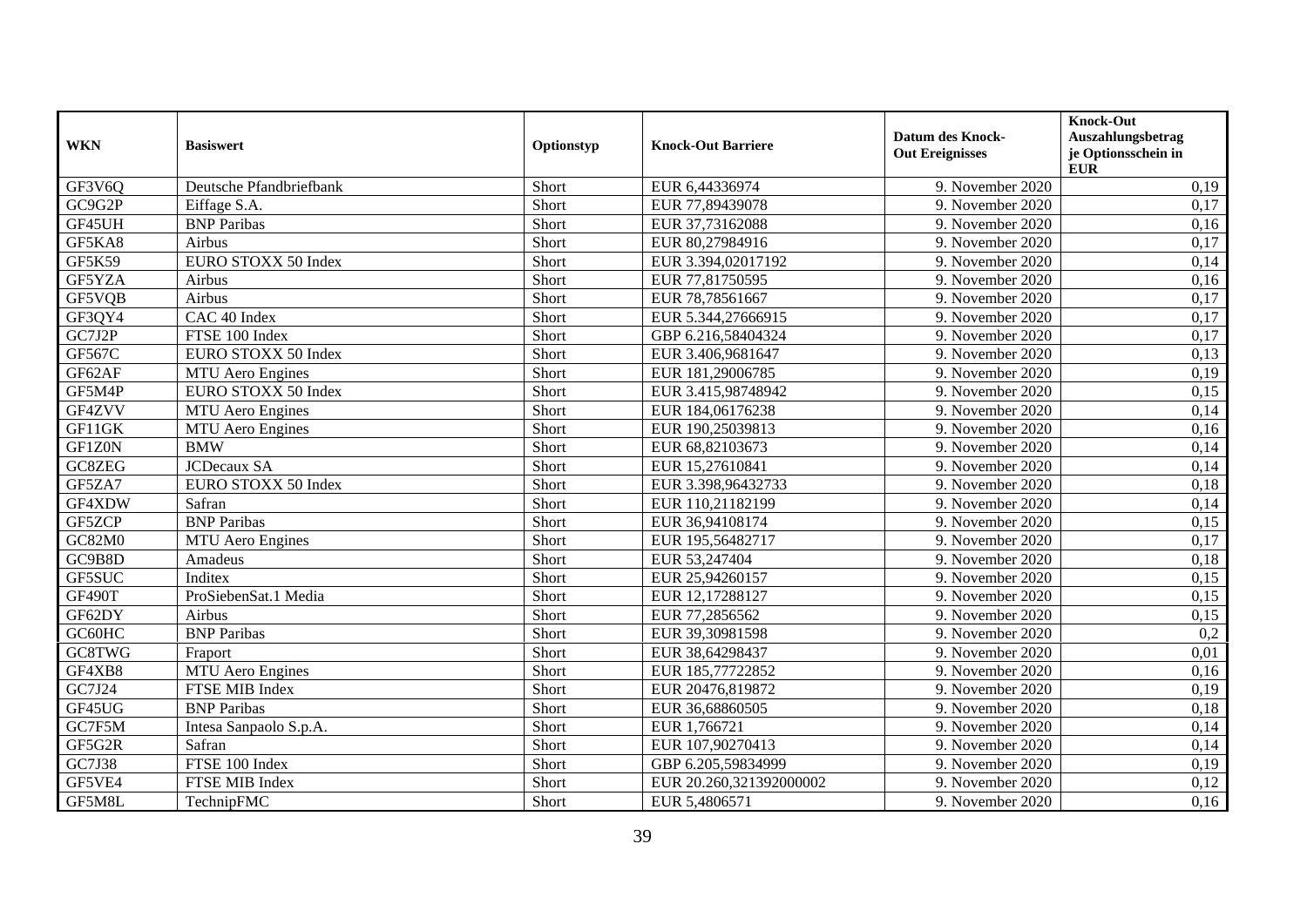| <b>WKN</b>    | <b>Basiswert</b>            | Optionstyp | <b>Knock-Out Barriere</b> | <b>Datum des Knock-</b><br><b>Out Ereignisses</b> | Knock-Out<br>Auszahlungsbetrag<br>je Optionsschein in<br><b>EUR</b> |
|---------------|-----------------------------|------------|---------------------------|---------------------------------------------------|---------------------------------------------------------------------|
| GB7U4X        | FTSE MIB Index              | Short      | EUR 20.419,742999999999   | 9. November 2020                                  | 0,14                                                                |
| GF48TW        | Renault                     | Short      | EUR 25,24622227           | 9. November 2020                                  | 0,16                                                                |
| <b>GF177P</b> | Wartsila                    | Short      | EUR 7,75318171            | 9. November 2020                                  | 0,19                                                                |
| GF5Z9F        | Safran                      | Short      | EUR 110,21182199          | 9. November 2020                                  | 0,14                                                                |
| GF36D7        | Vinci                       | Short      | EUR 81,19410224           | 9. November 2020                                  | 0,19                                                                |
| GF11M2        | Anheuser-Busch InBev        | Short      | EUR 53,64174985           | 9. November 2020                                  | 0,16                                                                |
| GC6E1R        | <b>AXA</b>                  | Short      | EUR 17,19078114           | 9. November 2020                                  | 0,16                                                                |
| GF45VG        | <b>ING</b> Groep            | Short      | EUR 6,69241753            | 9. November 2020                                  | 0,16                                                                |
| GC94FM        | <b>BNP</b> Paribas          | Short      | EUR 41,95210934           | 9. November 2020                                  | 0,14                                                                |
| GF5YZ2        | Aurelius                    | Short      | EUR 15,28394206           | 9. November 2020                                  | 0,2                                                                 |
| GC9M4J        | DAX (Performance Index)     | Short      | EUR 13.256,34074999       | 9. November 2020                                  | 0,14                                                                |
| GF5YX9        | MTU Aero Engines            | Short      | EUR 182,53763539          | 9. November 2020                                  | 0,15                                                                |
| GF4XDV        | Safran                      | Short      | EUR 107,31232431          | 9. November 2020                                  | 0,15                                                                |
| GC7F5K        | Intesa Sanpaolo S.p.A.      | Short      | EUR 1,73145238            | 9. November 2020                                  | 0,19                                                                |
| GF2JC0        | DAX (Performance Index)     | Short      | EUR 13.190,31691999       | 9. November 2020                                  | 0,17                                                                |
| GC5TQ1        | <b>BMW</b>                  | Short      | EUR 68,43790937           | 9. November 2020                                  | 0,16                                                                |
| GC759H        | Inditex                     | Short      | EUR 25,45197853           | 9. November 2020                                  | 0,14                                                                |
| GF4UUH        | Amadeus                     | Short      | EUR 50,29064711           | 9. November 2020                                  | 0,17                                                                |
| GC8U5J        | HUGO BOSS Vz.               | Short      | EUR 22,467758             | 9. November 2020                                  | 0,18                                                                |
| GC7HXP        | CAC 40 Index                | Short      | EUR 5.311,11399556        | 9. November 2020                                  | 0,18                                                                |
| <b>GB49N8</b> | <b>AEX</b> Index            | Short      | EUR 594,38375             | 9. November 2020                                  | 0,18                                                                |
| GF1QFB        | Fraport                     | Short      | EUR 38,08630998           | 9. November 2020                                  | 0,001                                                               |
| GF5M8M        | TechnipFMC                  | Short      | EUR 5,51837283            | 9. November 2020                                  | 0,19                                                                |
| GC913R        | Société Générale            | Short      | EUR 15,15514742           | 9. November 2020                                  | 0,15                                                                |
| GF22MP        | <b>BNP</b> Paribas          | Short      | EUR 37,59669487           | 9. November 2020                                  | 0,15                                                                |
| GF22MT        | <b>BNP</b> Paribas          | Short      | EUR 38,50195327           | 9. November 2020                                  | 0,17                                                                |
| GC9FY9        | <b>BBVA</b>                 | Short      | EUR 2,81987023            | 9. November 2020                                  | 0,16                                                                |
| GF5W2R        | Danone                      | Short      | EUR 52,6889772            | 9. November 2020                                  | 0,14                                                                |
| GC82UK        | Deutsche Telekom            | Short      | EUR 14,83744891           | 9. November 2020                                  | 0,15                                                                |
| GF5SDW        | Rolls-Royce                 | Short      | GBP 0,79902572            | 9. November 2020                                  | 0,18                                                                |
| GF3QQ4        | <b>BASF</b>                 | Short      | EUR 55,56838679           | 9. November 2020                                  | 0,2                                                                 |
| GF5KC3        | <b>Barratt Developments</b> | Short      | GBP 6,0970433             | 9. November 2020                                  | 0,18                                                                |
| GC1X05        | HelloFresh SE               | Long       | EUR 40,44704599           | 9. November 2020                                  | 0,16                                                                |
| GF53AR        | DAX (Performance Index)     | Short      | EUR 13.275,08362214       | 9. November 2020                                  | 0,13                                                                |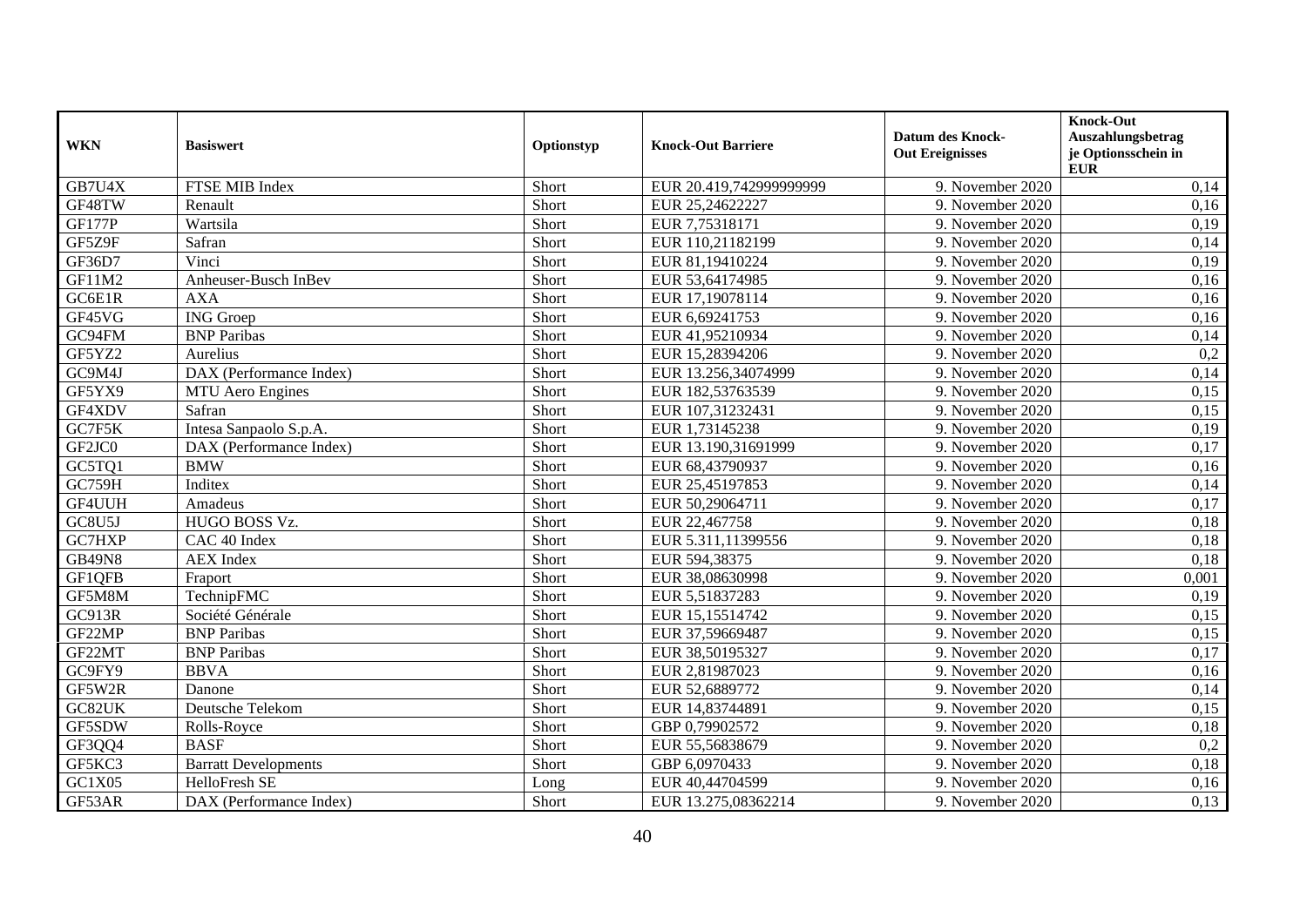| <b>WKN</b>    | <b>Basiswert</b>            | Optionstyp | <b>Knock-Out Barriere</b> | <b>Datum des Knock-</b><br><b>Out Ereignisses</b> | Knock-Out<br>Auszahlungsbetrag<br>je Optionsschein in<br><b>EUR</b> |
|---------------|-----------------------------|------------|---------------------------|---------------------------------------------------|---------------------------------------------------------------------|
| GF36DF        | Vinci                       | Short      | EUR 82,12737495           | 9. November 2020                                  | 0,15                                                                |
| GF5VW1        | <b>Barratt Developments</b> | Short      | GBP 5,97749344            | 9. November 2020                                  | 0,16                                                                |
| GF4UKK        | <b>AXA</b>                  | Short      | EUR 17,12250696           | 9. November 2020                                  | 0,17                                                                |
| GC9TP4        | Bolloré                     | Short      | EUR 3,34954754            | 9. November 2020                                  | 0,17                                                                |
| GF32GP        | <b>BMW</b>                  | Short      | EUR 68,46870591           | 9. November 2020                                  | 0,18                                                                |
| GF05PR        | Volkswagen AG - Preferred   | Short      | EUR 143,3987556           | 9. November 2020                                  | 0,18                                                                |
| GF4RTS        | HUGO BOSS Vz.               | Short      | EUR 22,41961356           | 9. November 2020                                  | 0,01                                                                |
| GC55HY        | <b>BNP</b> Paribas          | Short      | EUR 37,69279508           | 9. November 2020                                  | 0,17                                                                |
| GC6DV0        | <b>ENI</b>                  | Short      | EUR 7,08127116            | 9. November 2020                                  | 0,19                                                                |
| GF3HAY        | Continental                 | Short      | EUR 100,689912            | 9. November 2020                                  | 0,11                                                                |
| <b>GF490S</b> | ProSiebenSat.1 Media        | Short      | EUR 11,85263212           | 9. November 2020                                  | 0,19                                                                |
| <b>GF0RUS</b> | ProSiebenSat.1 Media        | Short      | EUR 11,78664843           | 9. November 2020                                  | 0,19                                                                |
| GF3T8G        | Siemens                     | Short      | EUR 116,99339747          | 9. November 2020                                  | 0,14                                                                |
| GF05QQ        | Fresenius Medical Care      | Short      | EUR 73,04107129           | 9. November 2020                                  | 0,2                                                                 |
| GC67T5        | MDAX (Performance Index)    | Short      | EUR 28.451,080116000001   | 9. November 2020                                  | 0,19                                                                |
| GF5ZCQ        | <b>BNP</b> Paribas          | Short      | EUR 36,67970232           | 9. November 2020                                  | 0,14                                                                |
| GF2AQ4        | Schaeffler AG               | Short      | EUR 5,83112211            | 9. November 2020                                  | 0,18                                                                |
| GC6DV2        | <b>ENI</b>                  | Short      | EUR 7,00591385            | 9. November 2020                                  | 0,15                                                                |
| GF5SXQ        | <b>BNP Paribas</b>          | Short      | EUR 36,3113182            | 9. November 2020                                  | 0,2                                                                 |
| GF568G        | <b>MTU</b> Aero Engines     | Short      | EUR 178,8666084           | 9. November 2020                                  | 0,001                                                               |
| GC6ZTV        | <b>EUROfins</b>             | Long       | EUR 700,48086973          | 9. November 2020                                  | 0,19                                                                |
| GF4UT8        | Prosus NV                   | Short      | EUR 101,11256148          | 9. November 2020                                  | 0,16                                                                |
| GF5YXC        | <b>MTU</b> Aero Engines     | Short      | EUR 184,80854659          | 9. November 2020                                  | 0,17                                                                |
| GF22KB        | Renault                     | Short      | EUR 25,06759072           | 9. November 2020                                  | 0,19                                                                |
| GF5YX8        | <b>MTU</b> Aero Engines     | Short      | EUR 177,73536064          | 9. November 2020                                  | 0,15                                                                |
| GF22RZ        | Orange SA                   | Short      | EUR 9,8068104             | 9. November 2020                                  | 0,17                                                                |
| GF13EB        | Hochtief                    | Short      | EUR 72,52050689           | 9. November 2020                                  | 0,19                                                                |
| GF2XR8        | HeidelbergCement            | Short      | EUR 57,42716248           | 9. November 2020                                  | 0,19                                                                |
| GF4X1Q        | ThyssenKrupp                | Short      | EUR 4,66649999            | 9. November 2020                                  | 0,04                                                                |
| GC7F97        | Vivendi                     | Short      | EUR 26,604379             | 9. November 2020                                  | 0,17                                                                |
| GF4X1H        | HelloFresh SE               | Long       | EUR 47,95049999           | 9. November 2020                                  | 0,001                                                               |
| GF0TK9        | adidas                      | Short      | EUR 299,5331875           | 9. November 2020                                  | 0,2                                                                 |
| GF5T0G        | Airbus                      | Short      | EUR 75,77025118           | 9. November 2020                                  | 0,18                                                                |
| <b>GF5MAD</b> | Tenaris SA                  | Short      | EUR 5,34057058            | 9. November 2020                                  | 0,2                                                                 |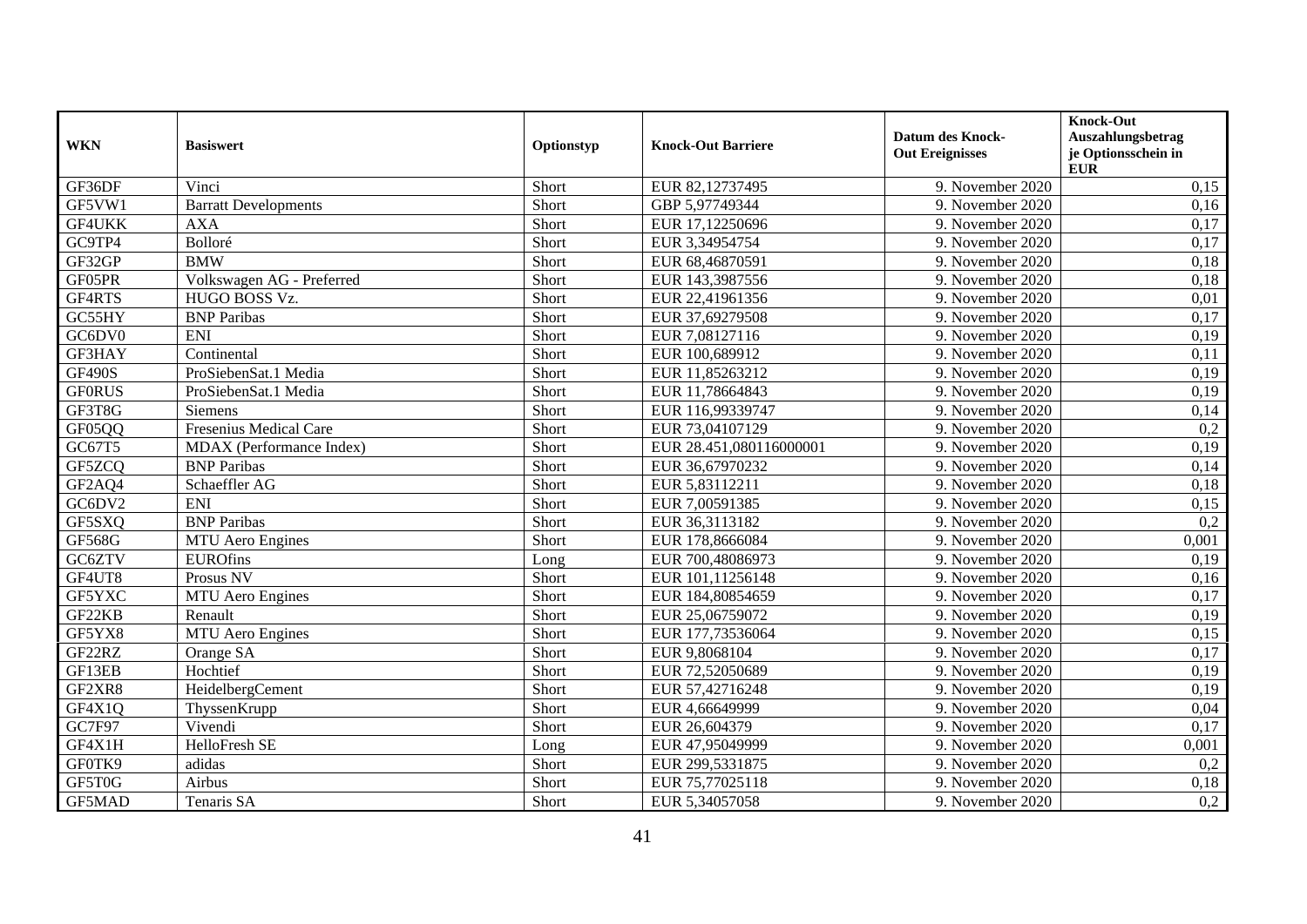| <b>WKN</b>    | <b>Basiswert</b>        | Optionstyp | <b>Knock-Out Barriere</b> | <b>Datum des Knock-</b><br><b>Out Ereignisses</b> | <b>Knock-Out</b><br>Auszahlungsbetrag<br>je Optionsschein in<br><b>EUR</b> |
|---------------|-------------------------|------------|---------------------------|---------------------------------------------------|----------------------------------------------------------------------------|
| GF3297        | HelloFresh SE           | Long       | EUR 48,127548             | 9. November 2020                                  | 0,001                                                                      |
| <b>GC759K</b> | Inditex                 | Short      | EUR 25,3840482            | 9. November 2020                                  | 0,18                                                                       |
| GF45VD        | <b>ING</b> Groep        | Short      | EUR 6,46063384            | 9. November 2020                                  | 0,18                                                                       |
| GF5BPC        | HelloFresh SE           | Long       | EUR 48,19639999           | 9. November 2020                                  | 0,01                                                                       |
| GF4NXP        | HelloFresh SE           | Long       | EUR 47,070178             | 9. November 2020                                  | 0,01                                                                       |
| GC98CJ        | Henkel Vz.              | Short      | EUR 92,18227334           | 9. November 2020                                  | 0,16                                                                       |
| GF626Z        | DAX (Performance Index) | Short      | EUR 13275,08362214        | 9. November 2020                                  | 0,19                                                                       |
| GF45VA        | <b>ING</b> Groep        | Short      | EUR 6,43410408            | 9. November 2020                                  | 0,15                                                                       |
| GC4FQ9        | <b>HelloFresh SE</b>    | Long       | EUR 47,070178             | 9. November 2020                                  | 0,001                                                                      |
| GF45K7        | Airbus                  | Short      | EUR 76,18710197           | 9. November 2020                                  | 0,15                                                                       |
| GF2ANS        | HelloFresh SE           | Long       | EUR 47,7046               | 9. November 2020                                  | 0,01                                                                       |
| GF1M0Q        | HelloFresh SE           | Long       | EUR 46,27346199           | 9. November 2020                                  | 0,001                                                                      |
| GC5Q8K        | HelloFresh SE           | Long       | EUR 45,56065936           | 9. November 2020                                  | 0,06                                                                       |
| GF006Q        | Aroundtown              | Short      | EUR 4,61378739            | 9. November 2020                                  | 0,15                                                                       |
| GC7F5P        | Intesa Sanpaolo S.p.A.  | Short      | EUR 1,758497              | 9. November 2020                                  | 0,16                                                                       |
| GC94EQ        | Accor                   | Short      | EUR 23,97627099           | 9. November 2020                                  | 0,001                                                                      |
| GF5Z9E        | Safran                  | Short      | EUR 105,20816109          | 9. November 2020                                  | 0,18                                                                       |
| GF5SH7        | Fresenius SE & Co KGaA  | Short      | EUR 35,43758123           | 9. November 2020                                  | 0,17                                                                       |
| <b>GF1TWT</b> | Philips                 | Short      | EUR 44,664375             | 9. November 2020                                  | 0,17                                                                       |
| GF5ZAZ        | Société Générale        | Short      | EUR 14,15821262           | 9. November 2020                                  | 0,17                                                                       |
| GB9KU0        | Unicredit S.p.A.        | Short      | EUR 7,32602092            | 9. November 2020                                  | 0,2                                                                        |
| GF53KC        | Safran                  | Short      | EUR 106,71491562          | 9. November 2020                                  | 0,19                                                                       |
| GF36D9        | Vinci                   | Short      | EUR 78,36302384           | 9. November 2020                                  | 0,14                                                                       |
| GF45HA        | Deutsche Bank           | Short      | EUR 8,77868999            | 9. November 2020                                  | 0,16                                                                       |
| GF1Z5U        | <b>SCOR S.E.</b>        | Short      | EUR 26,29101162           | 9. November 2020                                  | 0,17                                                                       |
| GF45H6        | Deutsche Bank           | Short      | EUR 9,08269199            | 9. November 2020                                  | 0,15                                                                       |
| GF62PE        | Amplifon S.p.A.         | Short      | EUR 36,5100683            | 9. November 2020                                  | 0,16                                                                       |
| GF5YZ9        | Airbus                  | Short      | EUR 74,28455999           | 9. November 2020                                  | 0,001                                                                      |
| GF62PD        | Amplifon S.p.A.         | Short      | EUR 36,289152             | 9. November 2020                                  | 0,05                                                                       |
| GC74NC        | Takeaway.com NV         | Long       | EUR 99,91099999           | 9. November 2020                                  | 0,08                                                                       |
| GF5SNF        | Rheinmetall             | Short      | EUR 71,1552               | 9. November 2020                                  | 0,07                                                                       |
| GF36DC        | Vinci                   | Short      | EUR 79,19453655           | 9. November 2020                                  | 0,2                                                                        |
| GF05QM        | Fresenius Medical Care  | Short      | EUR 72,79854044           | 9. November 2020                                  | 0,18                                                                       |
| GF2XQT        | Continental             | Short      | EUR 100,21544154          | 9. November 2020                                  | 0,16                                                                       |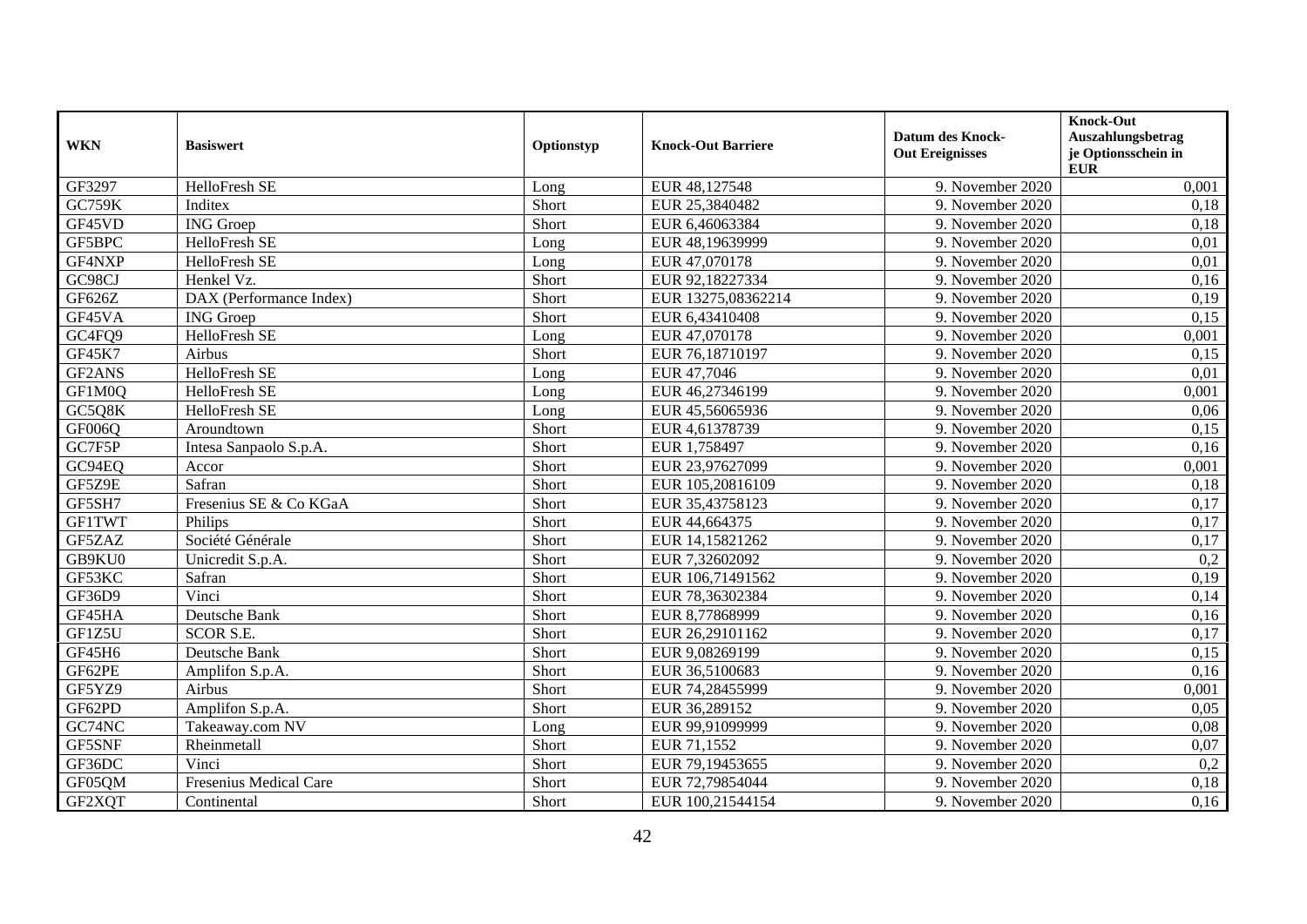| <b>WKN</b>    | <b>Basiswert</b>        | Optionstyp | <b>Knock-Out Barriere</b> | <b>Datum des Knock-</b><br><b>Out Ereignisses</b> | Knock-Out<br>Auszahlungsbetrag<br>je Optionsschein in<br><b>EUR</b> |
|---------------|-------------------------|------------|---------------------------|---------------------------------------------------|---------------------------------------------------------------------|
| GF22MJ        | <b>BNP</b> Paribas      | Short      | EUR 35,26394181           | 9. November 2020                                  | 0,16                                                                |
| GC9FY7        | <b>BBVA</b>             | Short      | EUR 2,6373974             | 9. November 2020                                  | 0,2                                                                 |
| GC75AT        | Philips                 | Short      | EUR 44,89684499           | 9. November 2020                                  | 0,17                                                                |
| GF05QJ        | Fresenius Medical Care  | Short      | EUR 72,599112             | 9. November 2020                                  | 0,14                                                                |
| GC7525        | Enel                    | Short      | EUR 8,18166078            | 9. November 2020                                  | 0,15                                                                |
| GF2UQ5        | Merck                   | Short      | EUR 139,21682             | 9. November 2020                                  | 0,17                                                                |
| <b>GC8PWE</b> | <b>ING</b> Groep        | Short      | EUR 6,43223668            | 9. November 2020                                  | 0,17                                                                |
| GF5M8X        | Société Générale        | Short      | EUR 14,29286916           | 9. November 2020                                  | 0,15                                                                |
| GF5ZCN        | <b>BNP Paribas</b>      | Short      | EUR 35,26394181           | 9. November 2020                                  | 0,16                                                                |
| GC75AP        | Philips                 | Short      | EUR 45,0618819            | 9. November 2020                                  | 0,14                                                                |
| GF55YN        | Bayer                   | Short      | EUR 45,36133593           | 9. November 2020                                  | 0,19                                                                |
| GF4UVQ        | <b>BBVA</b>             | Short      | EUR 2,60217974            | 9. November 2020                                  | 0,18                                                                |
| GF565Q        | Airbus                  | Short      | EUR 73,54374998           | 9. November 2020                                  | 0,2                                                                 |
| GC3346        | <b>SLA</b>              | Short      | GBP 2,48105909            | 9. November 2020                                  | 0,17                                                                |
| GF11LZ        | Anheuser-Busch InBev    | Short      | EUR 50,57717327           | 9. November 2020                                  | 0,16                                                                |
| GF43P7        | HeidelbergCement        | Short      | EUR 56,868264             | 9. November 2020                                  | 0,16                                                                |
| GB7AL5        | Aurelius                | Short      | EUR 14,96719999           | 9. November 2020                                  | 0,17                                                                |
| GC82WA        | <b>BASF</b>             | Short      | EUR 54,19990513           | 9. November 2020                                  | 0,16                                                                |
| GF5SQL        | Aurelius                | Short      | EUR 14,73080239           | 9. November 2020                                  | 0,18                                                                |
| GC8LQQ        | Commerzbank             | Short      | EUR 4,10763999            | 9. November 2020                                  | 0,01                                                                |
| <b>GFOTMT</b> | Continental             | Short      | EUR 99,16321728           | 9. November 2020                                  | 0,16                                                                |
| GF3CQK        | Nokia                   | Short      | EUR 3,107217              | 9. November 2020                                  | 0,17                                                                |
| GF5MDC        | HeidelbergCement        | Short      | EUR 57,02448009           | 9. November 2020                                  | 0,16                                                                |
| GF1TX9        | <b>LVMH</b>             | Short      | EUR 453,09419998          | 9. November 2020                                  | 0,17                                                                |
| GF5SQ5        | Intesa Sanpaolo S.p.A.  | Short      | EUR 1,65414807            | 9. November 2020                                  | 0,19                                                                |
| GF32E0        | <b>MTU</b> Aero Engines | Short      | EUR 176,74590624          | 9. November 2020                                  | 0,14                                                                |
| GF1M6P        | <b>MTU</b> Aero Engines | Short      | EUR 179,42577339          | 9. November 2020                                  | 0,17                                                                |
| GC8LSS        | RWE St.                 | Short      | EUR 35,21694998           | 9. November 2020                                  | 0,2                                                                 |
| GF3CQM        | Nokia                   | Short      | EUR 3,12002899            | 9. November 2020                                  | 0,2                                                                 |
| GC94FJ        | <b>BNP</b> Paribas      | Short      | EUR 35,253707             | 9. November 2020                                  | 0,14                                                                |
| GF4UKL        | <b>AXA</b>              | Short      | EUR 16,52843248           | 9. November 2020                                  | 0,17                                                                |
| GC74CH        | Air Liquide             | Short      | EUR 144,3445648           | 9. November 2020                                  | 0,18                                                                |
| <b>GF368J</b> | Covestro AG             | Short      | EUR 43,74882              | 9. November 2020                                  | 0,15                                                                |
| GC914U        | Beiersdorf              | Short      | EUR 97,00689598           | 9. November 2020                                  | 0,19                                                                |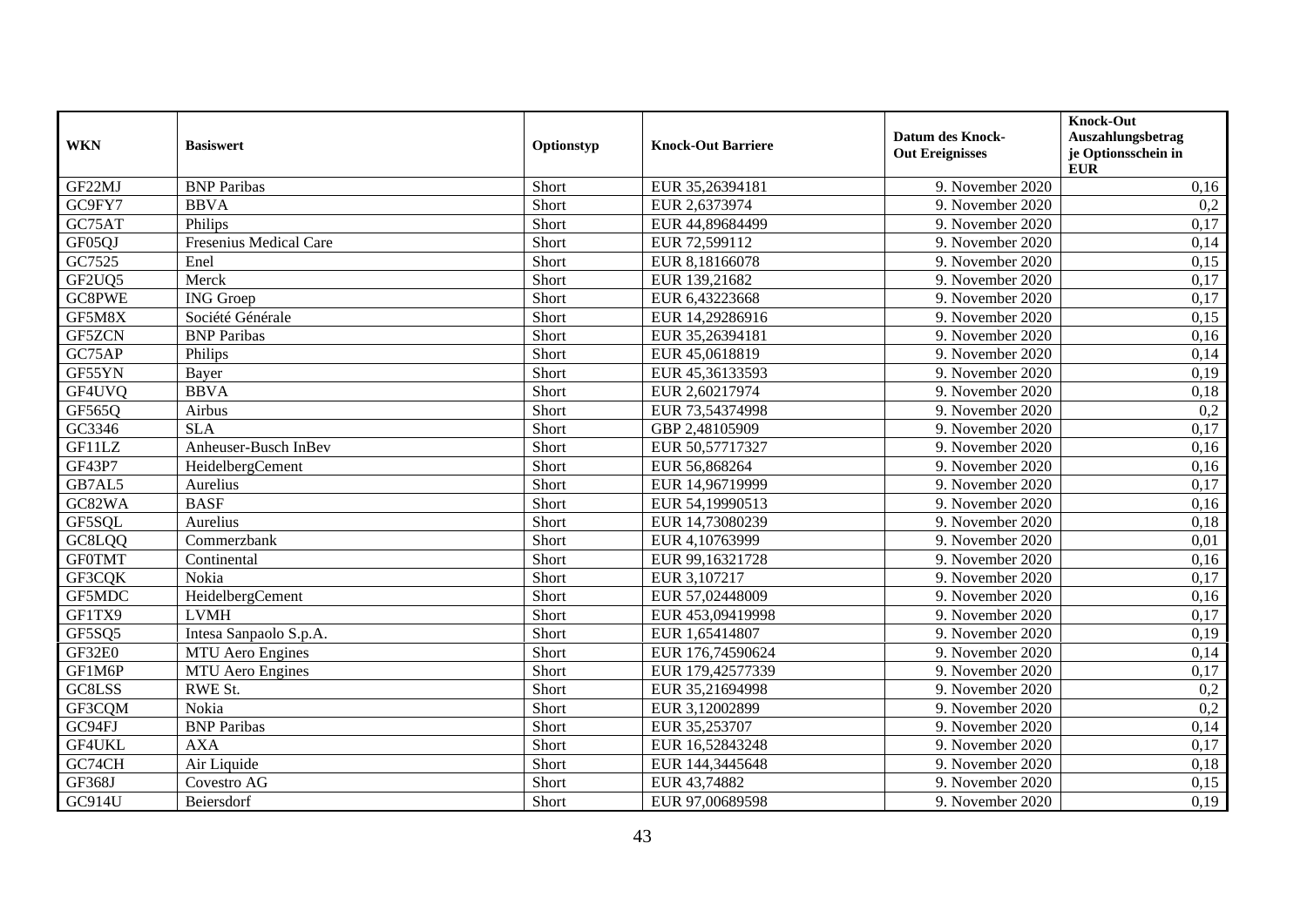| <b>WKN</b>    | <b>Basiswert</b>                  | Optionstyp | <b>Knock-Out Barriere</b> | <b>Datum des Knock-</b><br><b>Out Ereignisses</b> | Knock-Out<br><b>Auszahlungsbetrag</b><br>je Optionsschein in<br><b>EUR</b> |
|---------------|-----------------------------------|------------|---------------------------|---------------------------------------------------|----------------------------------------------------------------------------|
| GF4CF6        | Anheuser-Busch InBev              | Short      | EUR 51,7854               | 9. November 2020                                  | 0,17                                                                       |
| <b>GF1Z22</b> | Airbus                            | Short      | EUR 74,96392092           | 9. November 2020                                  | 0,14                                                                       |
| GC88NU        | Airbus                            | Short      | EUR 76,13482868           | 9. November 2020                                  | 0,14                                                                       |
| GC7F93        | Vivendi                           | Short      | EUR 26,09928099           | 9. November 2020                                  | 0,18                                                                       |
| CH02RS        | Volkswagen AG - Preferred         | Short      | EUR 141,14959999          | 9. November 2020                                  | 0,17                                                                       |
| GF62MK        | Coty Inc                          | Short      | USD 3,63521312            | 9. November 2020                                  | 0,001                                                                      |
| GF5VZQ        | Mercadolibre                      | Short      | USD 1.466,556             | 9. November 2020                                  | 0,19                                                                       |
| GF5SPA        | Coty Inc                          | Short      | USD 3,63521312            | 9. November 2020                                  | 0,001                                                                      |
| GF4PB7        | Coty Inc                          | Short      | USD 3,68673502            | 9. November 2020                                  | 0,001                                                                      |
| <b>GF4L77</b> | The Trade Desk, Inc.              | Short      | USD 675,3008775           | 9. November 2020                                  | 0,19                                                                       |
| GF43G6        | Square                            | Short      | USD 194,79945097          | 9. November 2020                                  | 0,12                                                                       |
| GF62MJ        | Coty Inc                          | Short      | USD 3,61532338            | 9. November 2020                                  | 0,001                                                                      |
| GF62GK        | The Trade Desk, Inc.              | Short      | USD 728,54185268          | 9. November 2020                                  | 0,001                                                                      |
| GC7T20        | Coty Inc                          | Short      | USD 3,78856259            | 9. November 2020                                  | 0,14                                                                       |
| <b>GF4L78</b> | The Trade Desk, Inc.              | Short      | USD 728,54185268          | 9. November 2020                                  | 0,001                                                                      |
| GF5G0B        | The Trade Desk, Inc.              | Short      | USD 686,9199384           | 9. November 2020                                  | 0,001                                                                      |
| GF4CB1        | Roku, Inc.                        | Short      | USD 250,19439843          | 9. November 2020                                  | 0,11                                                                       |
| GF4CFF        | HubSpot Inc                       | Short      | USD 365,92665078          | 9. November 2020                                  | 0,15                                                                       |
| GF5ZH1        | Roku, Inc.                        | Short      | USD 248,48442554          | 9. November 2020                                  | 0,16                                                                       |
| GF43G5        | Square                            | Short      | USD 193,46807913          | 9. November 2020                                  | 0,07                                                                       |
| GF5SP9        | Coty Inc                          | Short      | USD 3,54443469            | 9. November 2020                                  | 0,19                                                                       |
| GF5SLN        | Compagnie Financiere Richemont SA | Short      | CHF 70,4208               | 9. November 2020                                  | 0,19                                                                       |
| GF5M2V        | Bilfinger                         | Short      | EUR 19,529168             | 9. November 2020                                  | 0,2                                                                        |
| GC9JQV        | <b>BMW</b>                        | Short      | EUR 65,04869799           | 9. November 2020                                  | 0,17                                                                       |
| GC9840        | <b>Deutsche Post</b>              | Short      | EUR 42,44524999           | 9. November 2020                                  | 0,15                                                                       |
| <b>GF5FLR</b> | <b>SMA Solar Technology</b>       | Short      | EUR 43,35780081           | 9. November 2020                                  | 0,19                                                                       |
| GF5FLQ        | <b>SMA Solar Technology</b>       | Short      | EUR 42,3912               | 9. November 2020                                  | 0,2                                                                        |
| GF3T9F        | <b>RATIONAL AG</b>                | Short      | EUR 692,58                | 9. November 2020                                  | 0,17                                                                       |
| GF402C        | Nordex SE                         | Short      | EUR 13,298628             | 9. November 2020                                  | 0,02                                                                       |
| GF50AL        | Enel                              | Short      | EUR 7,86623999            | 9. November 2020                                  | 0,17                                                                       |
| GF1JML        | Nemetschek                        | Short      | EUR 68,03614999           | 9. November 2020                                  | 0,15                                                                       |
| GF5T0F        | Airbus                            | Short      | <b>EUR 71,4</b>           | 9. November 2020                                  | 0,1                                                                        |
| GC6X72        | Nordex SE                         | Short      | EUR 13,80119999           | 9. November 2020                                  | 0,19                                                                       |
| GF1AFA        | <b>EUROfins</b>                   | Short      | <b>EUR 748,68</b>         | 9. November 2020                                  | 0,16                                                                       |